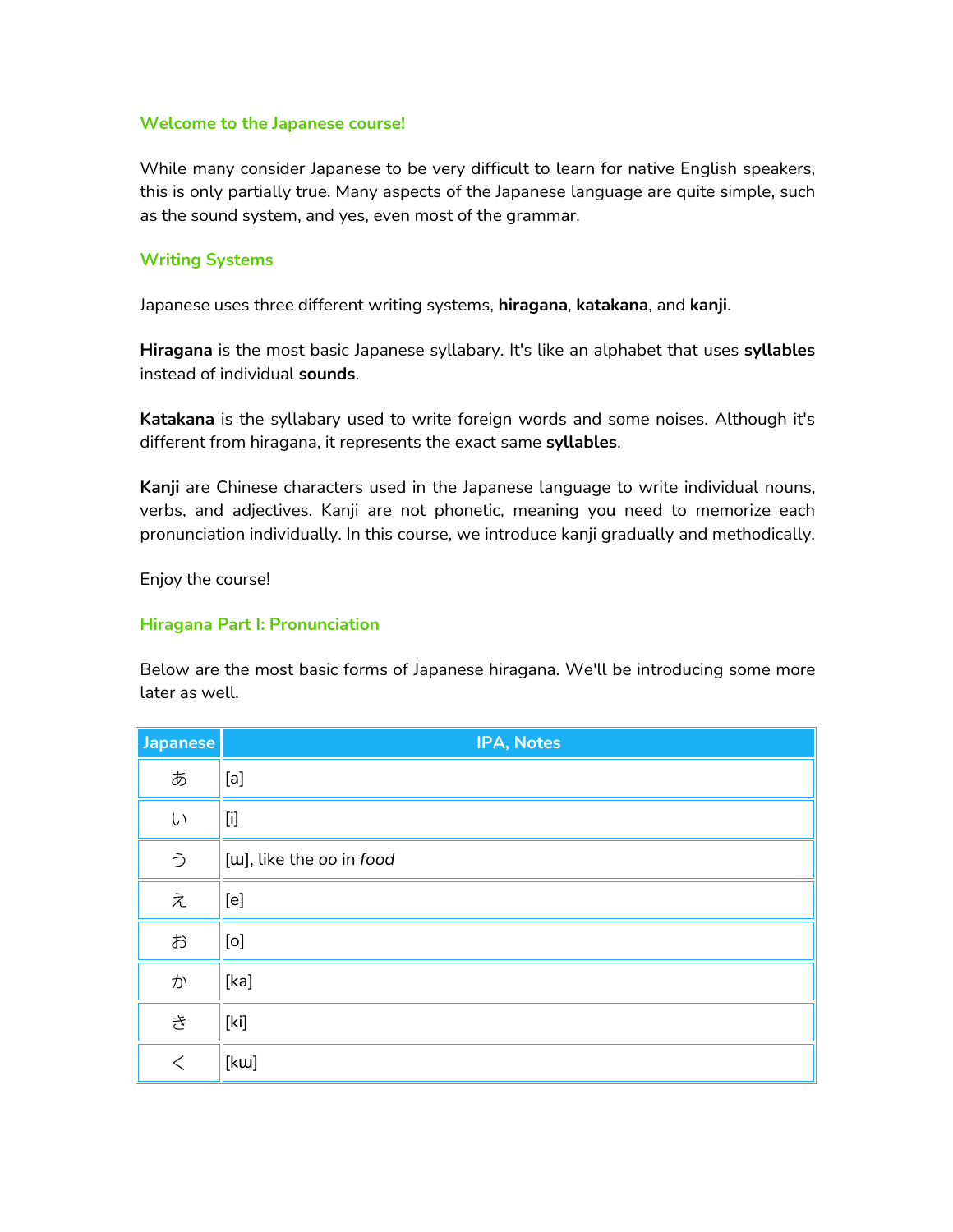| <b>Japanese</b>      | IPA, Notes                                                          |
|----------------------|---------------------------------------------------------------------|
| け                    | [ke]                                                                |
| $\overline{\subset}$ | [ko]                                                                |
| さ                    | [sa]                                                                |
| し                    | [ci], like the shee in sheep                                        |
| す                    | [sw], although it can shorten to more of a [s] at the end of a word |
| せ                    | [se]                                                                |
| そ                    | [so]                                                                |
| た                    | [ta]                                                                |
| ち                    | [tɕi], like the tch in itchy                                        |
| $\bigcirc$           | [tsw], like the ts in cats                                          |
| $\tau$               | [te]                                                                |
| と                    | [t <sub>o</sub> ]                                                   |
| な                    | $[$ na]                                                             |
| に                    | [n]                                                                 |
| ぬ                    | [ <sub>nu</sub> ]                                                   |
| ね                    | [ne]                                                                |
| $\mathcal{O}$        | $[$ [no]                                                            |
| は                    | [ha], although pronounced like [Ma] or "wa" as a particle           |
| $\mathcal{Q}$        | [çi], like the h in human                                           |
| ふ                    | [ $\phi$ w], roughly between a short "hoo" and "foo"                |
| $\curvearrowright$   | [he], although pronounced like [e] or "eh" as a particle            |
| ほ                    | [ho]                                                                |
| ま                    | $[$ ma]                                                             |
| み                    | [mi]                                                                |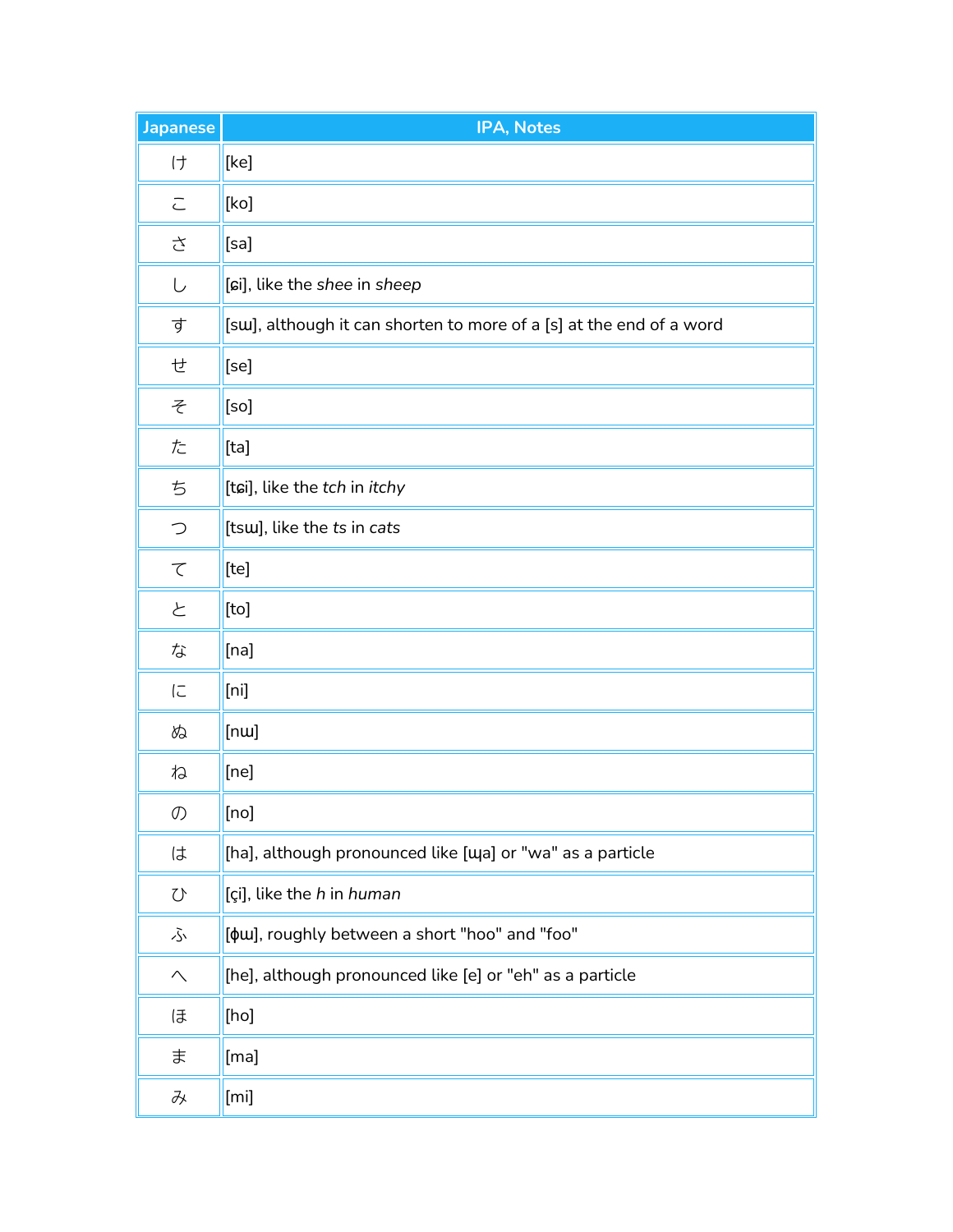| <b>Japanese</b> | IPA, Notes                                                                                                               |
|-----------------|--------------------------------------------------------------------------------------------------------------------------|
| む               | [mu]                                                                                                                     |
| め               | [me]                                                                                                                     |
| も               | [mo]                                                                                                                     |
| や               | [ja]                                                                                                                     |
| ゆ               | $[$ j $\mu$                                                                                                              |
| よ               | [jo]                                                                                                                     |
| ら               | [ra], like the t in the American pronunciation of butter                                                                 |
| り               | [ri]                                                                                                                     |
| る               | $[{\mathsf{r}}{\mathsf{u}}]$                                                                                             |
| れ               | [re]                                                                                                                     |
| ろ               | $[{\sf no}]$                                                                                                             |
| わ               | [ɯa]                                                                                                                     |
| を               | [o], although it's most often romanized as "wo"                                                                          |
| $\overline{h}$  | [n] or [ŋ], like the n in pink, producing a [m] when combined with a bilabial<br>stop, hence "tempura" and not "tenpura" |

As the only solitary consonant in hiragana,  $\lambda$  is especially notable because it is only found at the end of another syllable. In other words, you will never read a Japanese word that begins with ん**.**

#### **Hiragana Part II: Dakuten**

Putting two little dashes or **dakuten** at the upper right corner of a hiragana syllable **voices the consonant**. It changes the pronunciation of the hiragana in the following way:

| $\ $ Sound $\ $ | <b>Sound with Dakuten</b> | <b>Example</b>                                       |
|-----------------|---------------------------|------------------------------------------------------|
|                 |                           | $\ $ か (ka) → が (ga)                                 |
| s               |                           | $\parallel \preceq$ (sa) → ざ (za), し (shi) → じ (ji)* |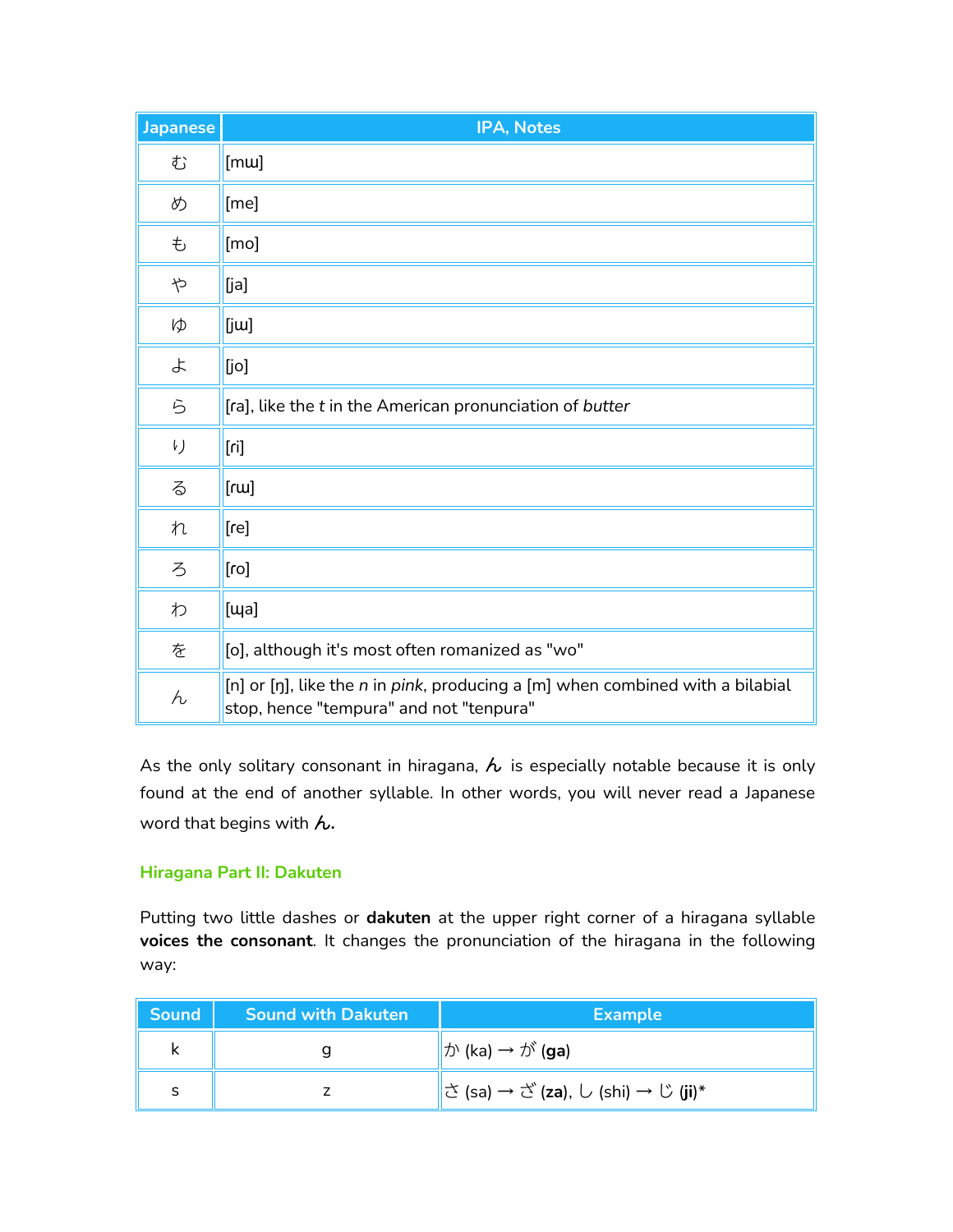| Sound | <b>Sound with Dakuten</b> | <b>Example</b>                     |
|-------|---------------------------|------------------------------------|
|       |                           | た (ta) → だ (da), つ (tsu) → づ (zu)* |
|       |                           | は (ha) → ば ( <b>ba</b> )           |

Putting a little circle or **handakuten** at the upper right corner changes the pronunciation of the は-ひ-ふ-へ-ほ hiragana in the following way:

| <b>Sound</b> | <b>Sound with Handakuten</b> | <b>Example</b>                                                    |
|--------------|------------------------------|-------------------------------------------------------------------|
|              |                              | $\parallel$ ( $\downarrow$ (ha) $\rightarrow$ ( $\downarrow$ (pa) |

# **Hiragana Part III: Small** っ

Putting a  $\supset$  (small tsu) between two hiragana syllables doubles the letter right after  $\supset$ and introduces a short pause between two sounds. See some examples below:

| Without つ    | With $\supset$          |
|--------------|-------------------------|
| きて (kite)    | きって (ki <b>tt</b> e)    |
| もと (moto)    | もっと (mo <b>tt</b> o)    |
| ∦あさり (asari) | ∥あっさり (a <b>ss</b> ari) |

#### **Hiragana Part IV: Big and Small Characters**

Lastly, this skill introduces the big and small versions of three sounds in hiragana. A small や、ゆ、or よ changes the pronunciation of a word in the following way:

| Big や-ゆ-よ  | Small や-ゆ-よ |
|------------|-------------|
| きや [ki-ya] | ∥きゃ [kya]   |
| きゆ [ki-yu] | きゅ [kyu]    |
| きよ [ki-yo] | きょ [kyo]    |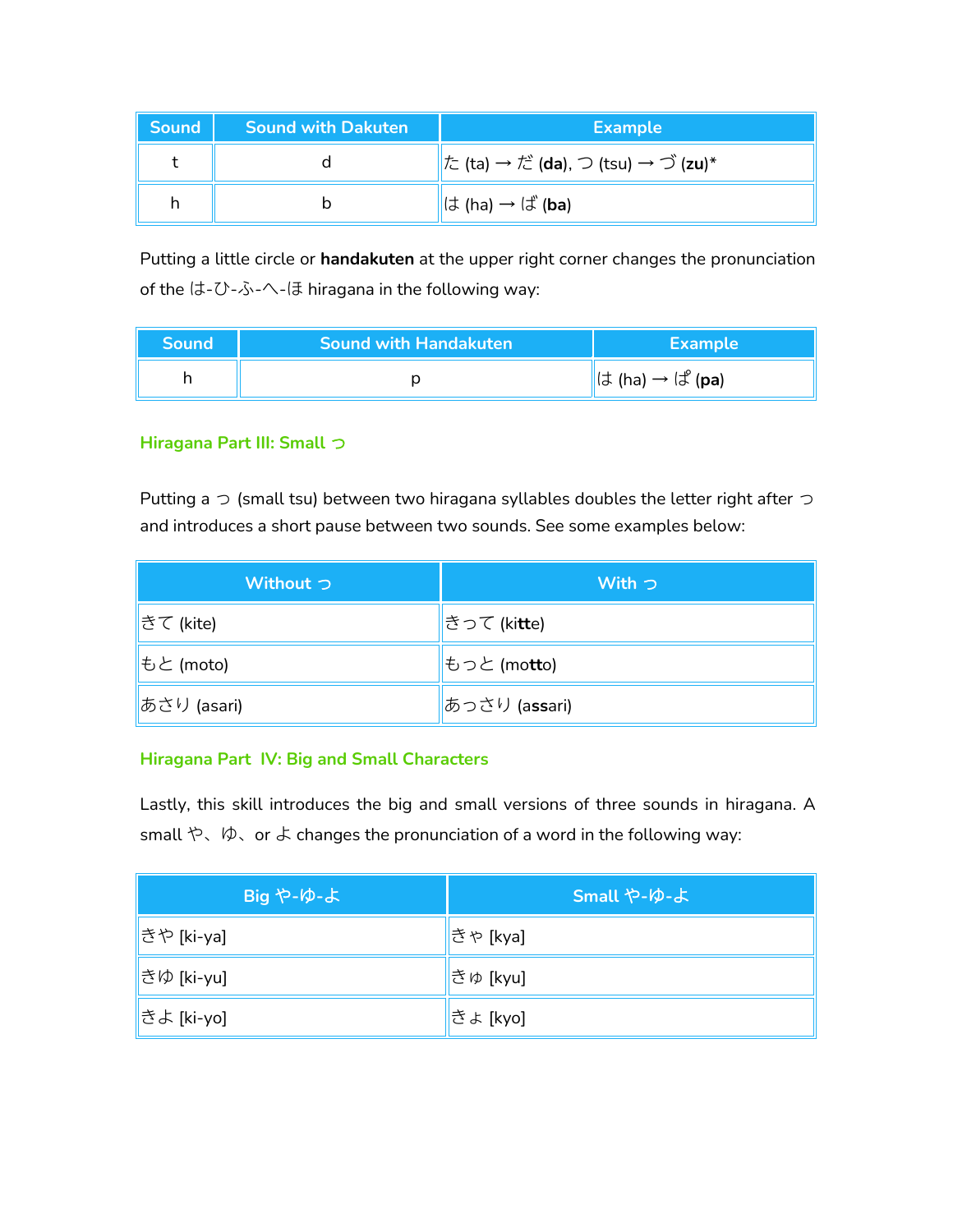The small character changes the two-syllable construction into a one-syllable construction. Sometimes, the difference can lead to a real change in meaning, as shown below:

| Big よ                           | <b>Small &amp;</b>        |
|---------------------------------|---------------------------|
| びよういん [bi-yō-in] "beauty salon" | びょういん [byō-in] "hospital" |

# **Saying Thank You**

The phrase "thank you" in Japanese is dependent on the situation. Below is a table of the most common forms, from least to most formal. Note that the formality increases with the length of the phrase.

| <b>Japanese</b>                            | <b>Explanation</b>                                                         |
|--------------------------------------------|----------------------------------------------------------------------------|
| どうも                                        | <b>Thanks</b> , used with friends.                                         |
| ありがとう                                      | <b>Thank you</b> , used with friends.                                      |
| どうもありがとう                                   | Thank you very much, used with friends.                                    |
| ありがとうございます                                 | Thank you, used with strangers, teachers, and bosses.                      |
| <sup>‼</sup> どうもありがとうございます  <mark> </mark> | <b>Thank you very much</b> , used with strangers, teachers, and<br>bosses. |

# **Saying Thank You for a Past Action**

If you'd like to thank someone for something they did in the past, you change the  $\vec{c}'\vec{c}'$ います ending to ございました。

| <b>Japanese</b> | <b>Explanation</b>                                                                                                                            |
|-----------------|-----------------------------------------------------------------------------------------------------------------------------------------------|
| ありがとうございました     | Thank you for what you did, used with strangers,<br>teachers, and bosses.                                                                     |
|                 | Thank you very much for what you did, used with<br>』どうもありがとうございました $\left\Vert \ddot{\mathsf{c}}\right\Vert$ strangers, teachers, and bosses. |

# **Katakana**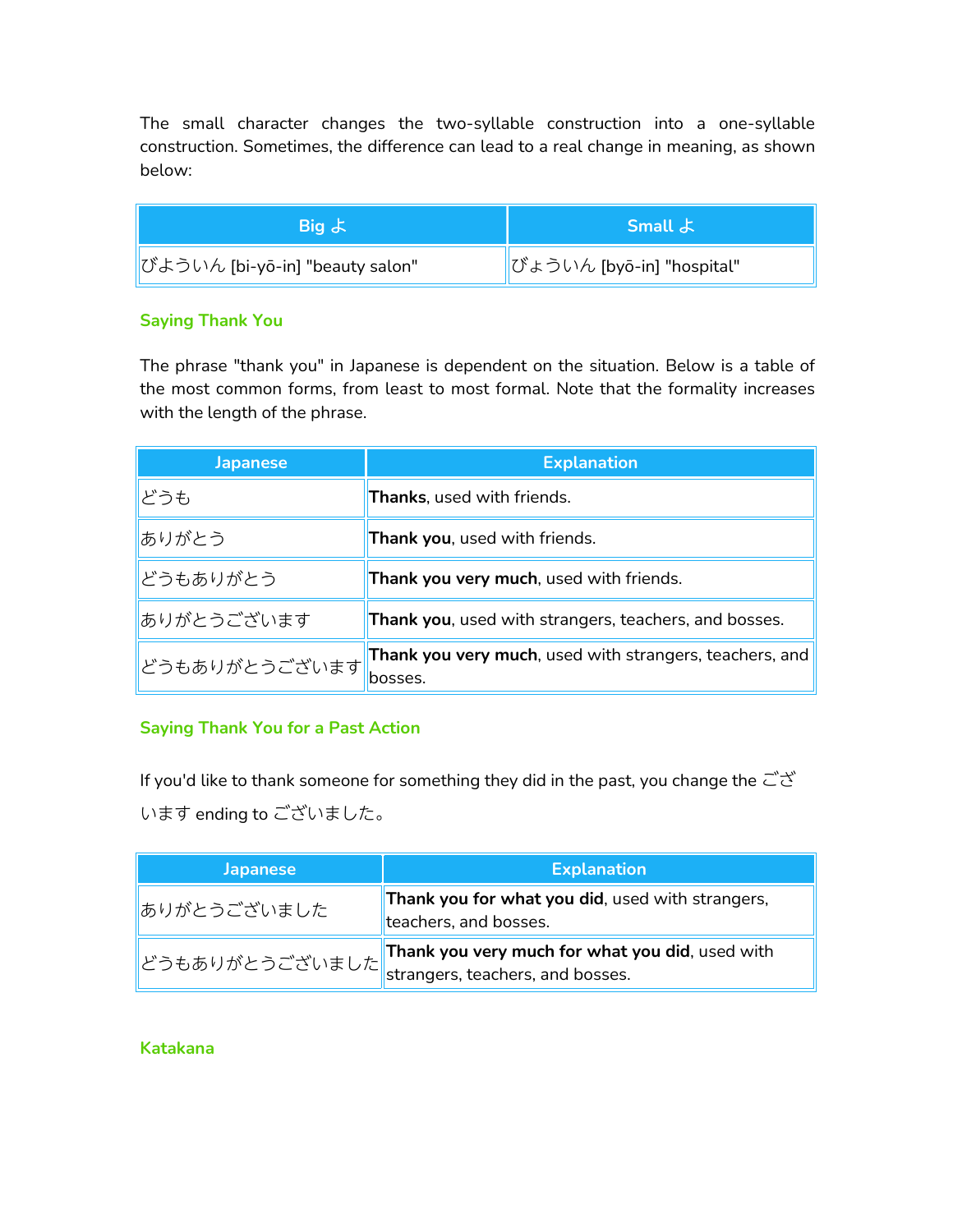This lesson will begin introducing katakana. Like hiragana, katakana is a Japanese phonetic writing system. It's used for several things, but one of the most common uses is for foreign words.

| Japanese      | IPA, Notes                                                                                                                                                                                                                                                                                                                                                                                                                                                                                                                                                                                                                                                         |
|---------------|--------------------------------------------------------------------------------------------------------------------------------------------------------------------------------------------------------------------------------------------------------------------------------------------------------------------------------------------------------------------------------------------------------------------------------------------------------------------------------------------------------------------------------------------------------------------------------------------------------------------------------------------------------------------|
| ア             | [a]                                                                                                                                                                                                                                                                                                                                                                                                                                                                                                                                                                                                                                                                |
| 工             | [e]                                                                                                                                                                                                                                                                                                                                                                                                                                                                                                                                                                                                                                                                |
| 才             | [0]                                                                                                                                                                                                                                                                                                                                                                                                                                                                                                                                                                                                                                                                |
| 亻             | $[$                                                                                                                                                                                                                                                                                                                                                                                                                                                                                                                                                                                                                                                                |
| IJ            | $[$ i]                                                                                                                                                                                                                                                                                                                                                                                                                                                                                                                                                                                                                                                             |
| ラ             | [ra], like the t in the American pronunciation of butter                                                                                                                                                                                                                                                                                                                                                                                                                                                                                                                                                                                                           |
| 力             | [ka]                                                                                                                                                                                                                                                                                                                                                                                                                                                                                                                                                                                                                                                               |
| $\times$      | [me]                                                                                                                                                                                                                                                                                                                                                                                                                                                                                                                                                                                                                                                               |
| キ             | $[ki] % \begin{center} % \includegraphics[width=\linewidth]{imagesSupplemental_3.png} % \end{center} % \caption { % \textit{DefNet} of the \textit{DefNet} dataset. % Note that the \textit{DefNet} and \textit{DefNet} dataset. % Note that the \textit{DefNet} and \textit{DefNet} dataset. % Note that the \textit{DefNet} and \textit{DefNet} dataset. % Note that the \textit{DefNet} and \textit{DefNet} dataset. % Note that the \textit{DefNet} and \textit{DefNet} dataset. % Note that the \textit{DefNet} and \textit{DefNet} dataset. % Note that the \textit{DefNet} and \textit{DefNet} dataset. % Note that the \textit{DefNet} and \textit{DefNet$ |
| フ             | [ $\phi$ w], roughly between a short "hoo" and "foo"                                                                                                                                                                                                                                                                                                                                                                                                                                                                                                                                                                                                               |
| $\Box$        | [ko]                                                                                                                                                                                                                                                                                                                                                                                                                                                                                                                                                                                                                                                               |
| マ             | [ma]                                                                                                                                                                                                                                                                                                                                                                                                                                                                                                                                                                                                                                                               |
| シ             | [ci], like the shee in sheep                                                                                                                                                                                                                                                                                                                                                                                                                                                                                                                                                                                                                                       |
| $\mathcal{V}$ | [n] or [ŋ], like the n in pink, producing a [m] when combined with a bilabial<br>stop, hence "tempura" and not "tenpura"                                                                                                                                                                                                                                                                                                                                                                                                                                                                                                                                           |
| ス             | [sw], although it can shorten to more of a [s] at the end of a word                                                                                                                                                                                                                                                                                                                                                                                                                                                                                                                                                                                                |
| タ             | $[ta]$                                                                                                                                                                                                                                                                                                                                                                                                                                                                                                                                                                                                                                                             |
| $\Box$        | [ro]                                                                                                                                                                                                                                                                                                                                                                                                                                                                                                                                                                                                                                                               |
| $\equiv$      | [jo]                                                                                                                                                                                                                                                                                                                                                                                                                                                                                                                                                                                                                                                               |
|               | long vowel mark, used to extend the vowel sound that precedes it                                                                                                                                                                                                                                                                                                                                                                                                                                                                                                                                                                                                   |

**Katakana with Dakuten**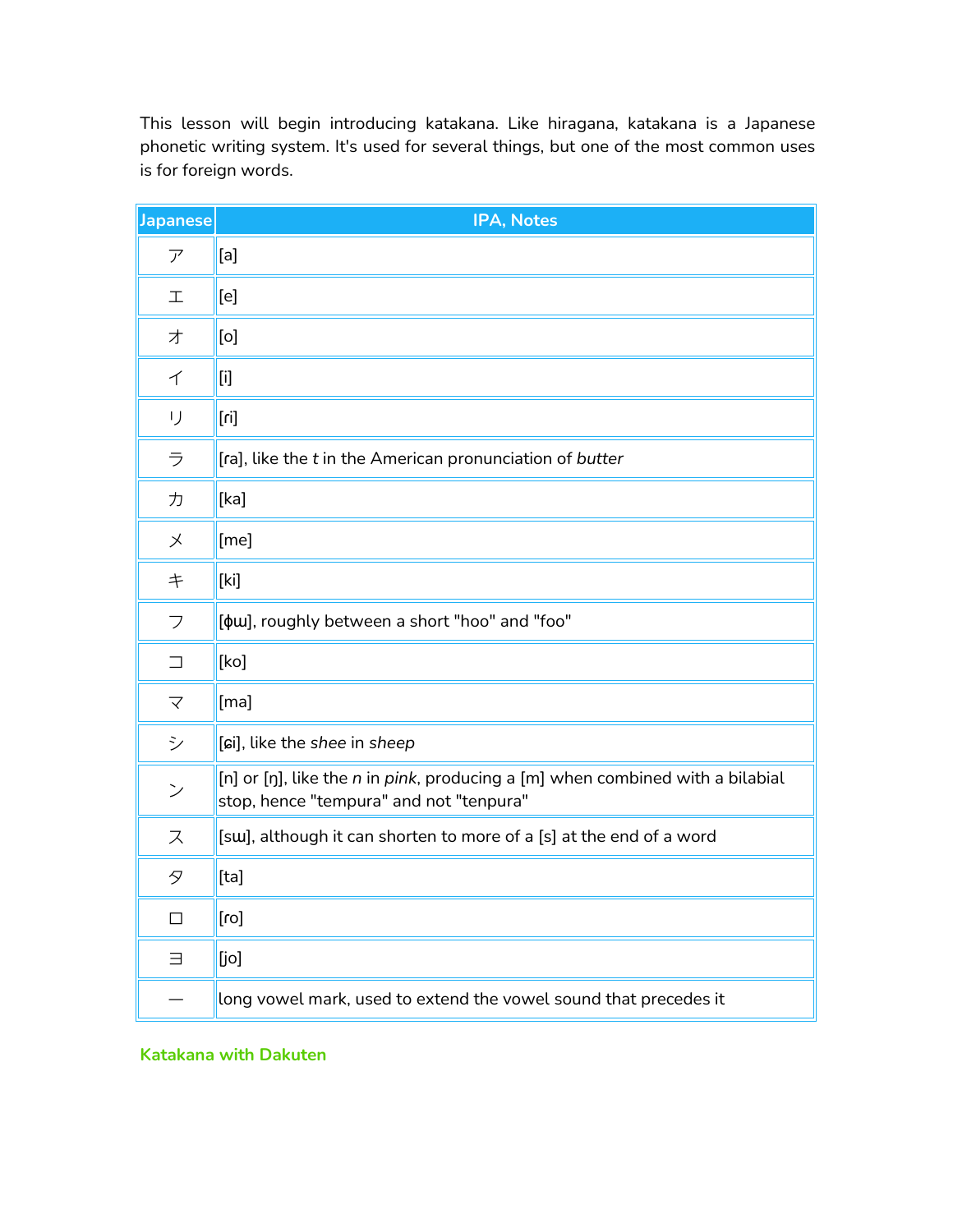| <b>Japanese</b>   | IPA, Notes                  |
|-------------------|-----------------------------|
| ギ                 | [gi]                        |
| ジ                 | [dzi], like the jee in jeep |
| $\Lambda^{\circ}$ | [pa]                        |
| ٯ                 | [pi]                        |

# **More Katakana**

| <b>Japanese</b>                       | IPA, Notes                 |
|---------------------------------------|----------------------------|
| $\boldsymbol{\kappa}$                 | [do]                       |
| $\curvearrowright^{\circ}$            | [pe]                       |
| ツ                                     | [tsw], like the ts in cats |
| $\hspace{0.025cm}$ $\hspace{0.025cm}$ | [na]                       |
| $\mathcal{S}^*$                       | [da]                       |
| ブ                                     | [bw]                       |
| 儿                                     | [ru]                       |
| $\curvearrowright^*$                  | [be]                       |
| 厶                                     | [mɯ]                       |
| ネ                                     | [ne]                       |
| $\ensuremath{\mathop{\not{\vdash}}}$  | [to]                       |
| $\ensuremath{\mathsf{t}}$             | [ia]                       |
| ポ                                     | [po]                       |
| ガ                                     | [ga]                       |
| ウ                                     | [w], like the oo in food   |
| ノ                                     | [no]                       |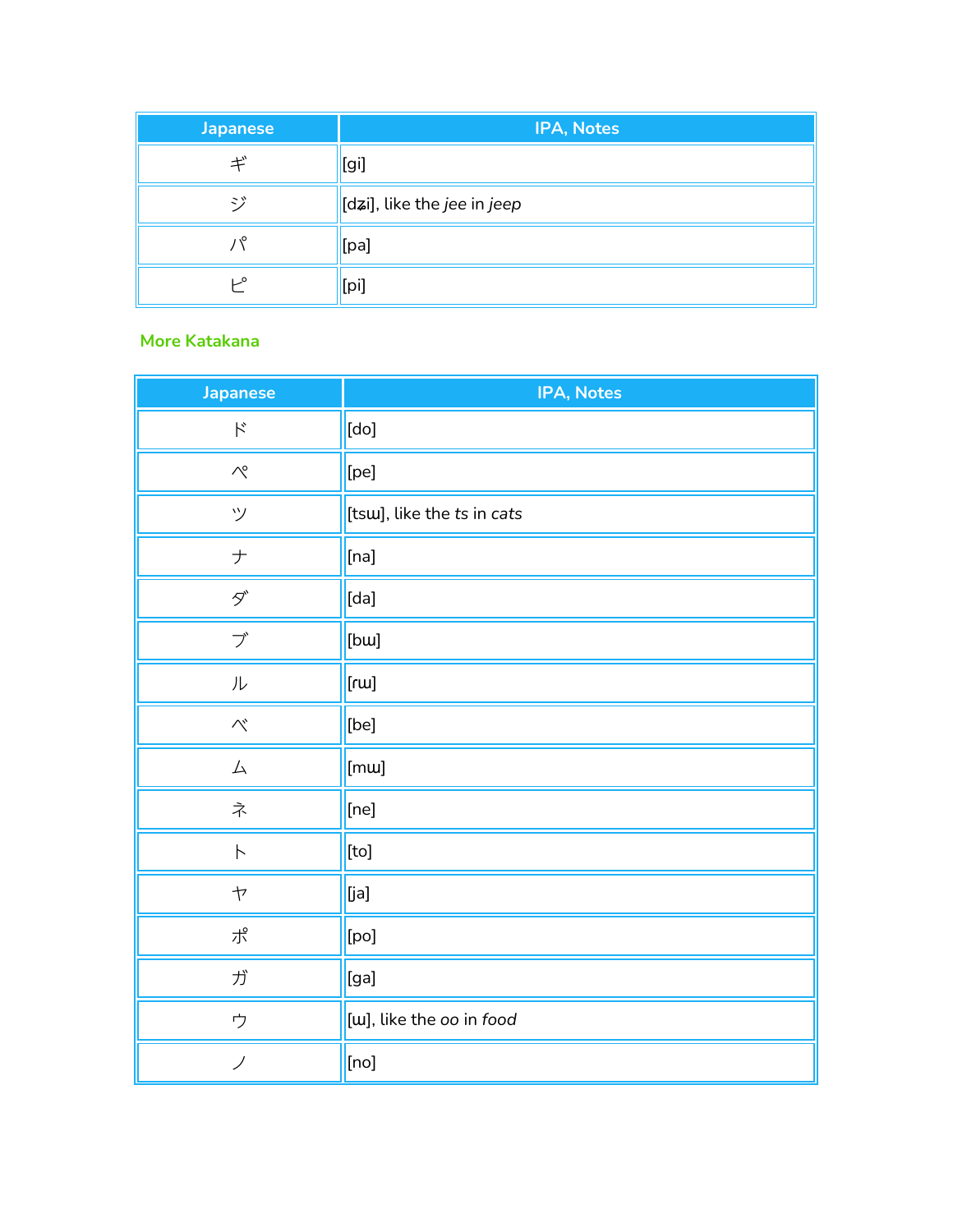| <b>Japanese</b> | <b>IPA, Notes</b> |
|-----------------|-------------------|
|                 | $[$ <sup>[</sup>  |
| $-$ "           | [de]              |

#### **Even More Katakana**

| <b>Japanese</b>                                                                           | IPA, Notes                   |
|-------------------------------------------------------------------------------------------|------------------------------|
| ク                                                                                         | [kɯ]                         |
| ソ                                                                                         | [so]                         |
| $\bar{\mathcal{T}}$                                                                       | [te]                         |
| $\lambda_{\ell}$                                                                          | [ba]                         |
| $\ensuremath{\mathop{\not{\hspace{1pt}\mathrm{+}}}\mathop{\not{\hspace{1pt}\mathrm{+}}}}$ | [sa]                         |
| ぜ                                                                                         |                              |
| $\pm$                                                                                     | $[$ mo]                      |
| ポ                                                                                         | [bo]                         |
| 朩                                                                                         | [ho]                         |
| $\cal D$                                                                                  | [ka]                         |
| $\equiv$                                                                                  | $[n]n$                       |
|                                                                                           | [go]                         |
| $\mathfrak{\text{I}}$                                                                     | $[i\omega]$                  |
| $\sqrt{T}$                                                                                | [ke]                         |
| $\neq$                                                                                    | [tɕi], like the tch in itchy |
| $\gtrsim$                                                                                 | [ <sub>nu</sub> ]            |
| $\mathsf{L}^{\!\scriptscriptstyle\mathrm{v}}$                                             | [bi]                         |
| $\overline{\phantom{a}}$                                                                  | [re]                         |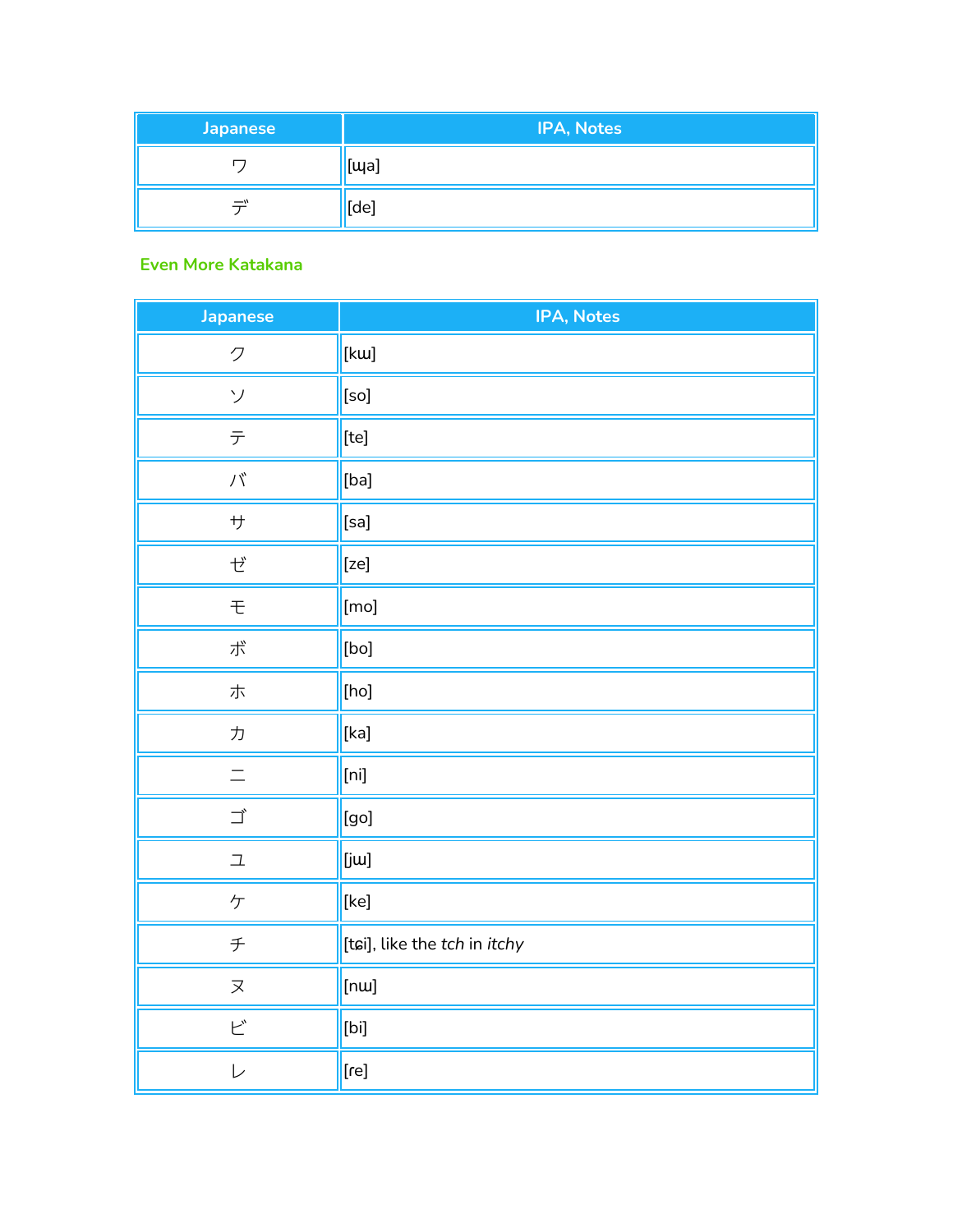If you sound out the words below using katakana characters, you might find some familiar words! Some of the pronunciation is a little different than its English equivalent, though.

| <b>Japanese</b> | Romaji    | <b>English</b>            |
|-----------------|-----------|---------------------------|
| カメラ             | kamera    | camera                    |
| アメリカ            | Amerika   | the US                    |
| マリア             | Maria     | Maria (female given name) |
| アフリカ            | Afurika   | Africa                    |
| メキシコ            | Mekishiko | Mexico                    |
| フランス            | Furansu   | France                    |
| エリカ             | Erika     | Erika (female given name) |
| マリオ             | Mario     | Mario (male given name)   |

Just be careful - not all words written in katakana were taken from English!

| Japanese                 | Romaji  | <b>English</b> |
|--------------------------|---------|----------------|
| ┃イギリス                    | lgirisu | the UK         |
| ┃イタリア                    | Itaria  | <b>Italy</b>   |
| $\Box - \overline{\vee}$ | Rōma    | Rome           |

Not all foreign loan words in Japanese are directly equivalent to their English counterparts! For instance, in Japanese アメリカ (Amerika) isn't commonly used to refer to all of North America or to both North and South America - it's used almost exclusively to mean "the United States." However, イギリス (Igirisu) can be used to refer to both "the UK" and "England."

#### **Introduction to Kanji**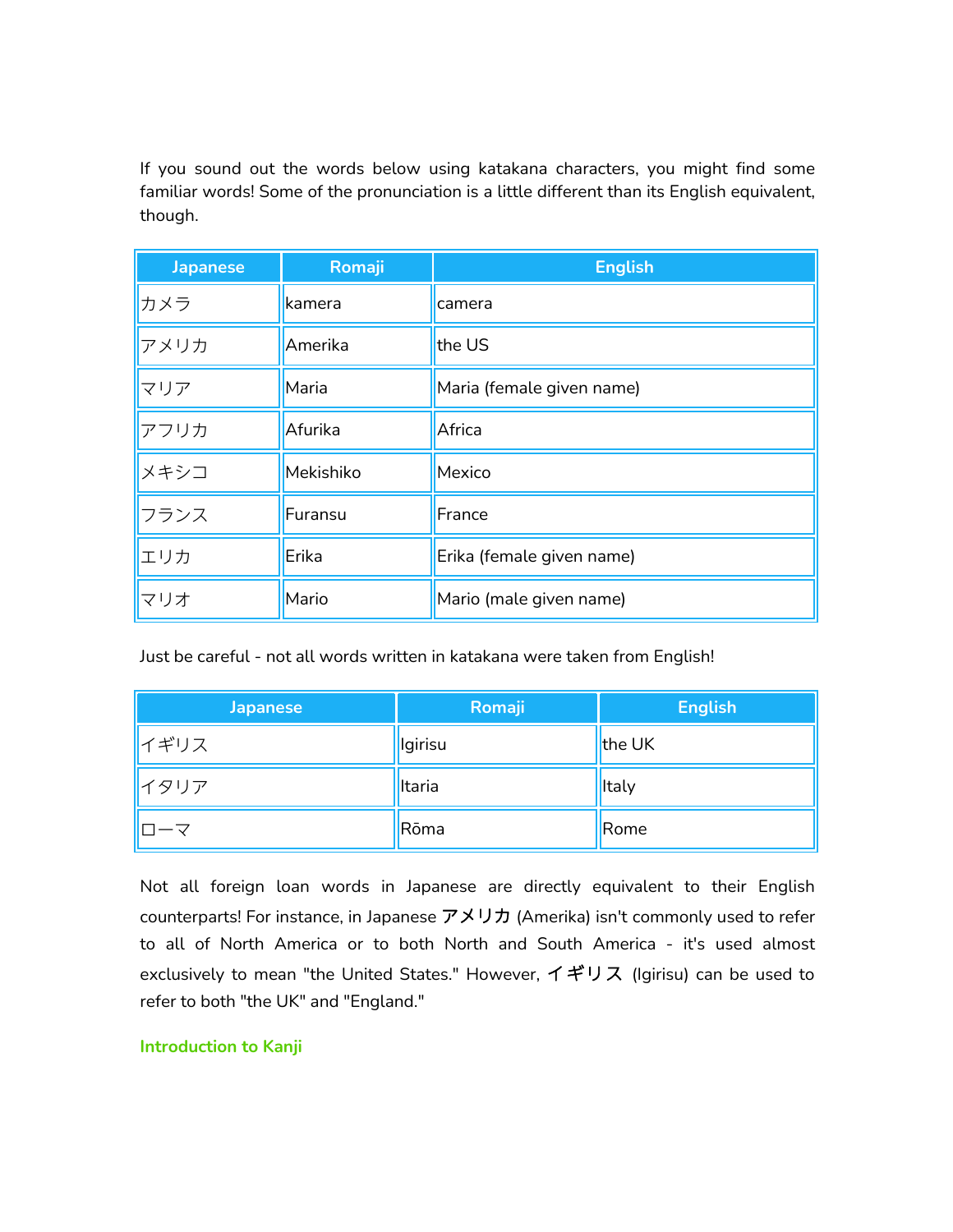This lesson introduces the non-phonetic writing system of Japanese, kanji. **Kanji** literally means "Chinese characters," and they're used to build content words like nouns, verbs, and adjectives.

### **Kanji Readings**

So how do you read kanji? Most kanji have at least two possible readings. Typically, one reading is derived from a native Japanese word, and one reading is derived from a Chinese loanword. These are called "kunyomi" ("meaning reading") and "onyomi" ("sound reading") respectively.

Let's take the kanji for "country,"  $\mathbb{E}$  . On its own, we use the Japanese "kunyomi" reading, くに。In Japanese, くに means "country." However, in compounds, we use the "onyomi" reading of こく。Therefore, China, 中国 or "middle country," is read as ちゅう ごく.

#### **Rendaku**

So why isn't it  $5 \, \phi \supseteq 7$  This is due to a phenomenon known as "rendaku" or "sequential voicing." Syllables that come later in a word are sometimes voiced and marked with a dakuten. This is often rather unpredictable, so rendaku words should be memorized individually.

# **Example Kanji**

Below is a table of the six kanji that are introduced in this lesson, complete with possible readings.

| <b>Kanji</b>      | <b>Meaning</b>    | <b>Kunyomi Reading</b> | <b>Onyomi Reading</b> |
|-------------------|-------------------|------------------------|-----------------------|
| 人                 | Person            | ひと                     | じん、にん                 |
| 中                 | Middle            | なか                     | ちゅう                   |
| 国                 | Country           | くに                     | こく                    |
| Η                 | Sun, Day          | U                      | にち、じつ                 |
| 本                 | Origin, Book      | もと                     | ほん                    |
| $\mathop\boxplus$ | <b>Rice Paddy</b> | た                      | でん                    |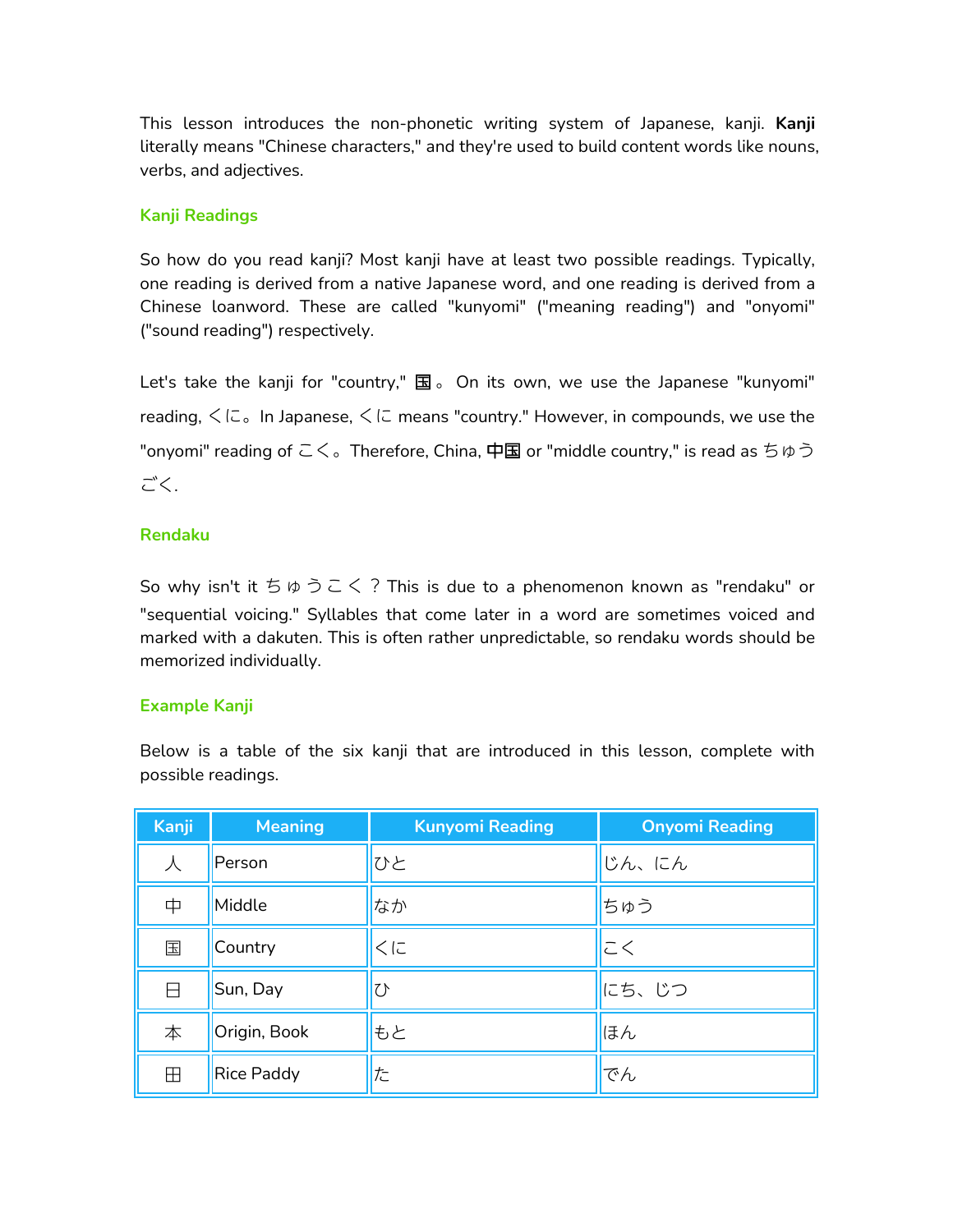You may have noticed that the word Japan, or  $\boxdot \Phi$  is composed of the kanji meaning "sun" and "origin." This word was first adopted by the Chinese, and to them, Japan was off to the east, the place where the sun rose or "originated."

#### **Basic Grammar**

One thing that makes Japanese very different from English is the Japanese tendency to **drop the subject of the sentence** when the meaning is clear from context. Statements usually refer to oneself, while questions usually address the person you're speaking with.

#### **The Question Marker**

Adding question marker  $\dot{\mathcal{D}}$  at the end will make the affirmative (positive) sentence into question. If the sentences end in  $\sim$ です, it's easy to formulate questions by using  $\sim$ で すか。

| <b>Positive</b>         | <b>Question</b>                       |
|-------------------------|---------------------------------------|
| アメリカ人です。(I'm American.) | アメリカ人です <b>か</b> 。(Are you American?) |
| がくせいです。(I'm a student.) | がくせいです <b>か</b> 。(Are you a student?) |

#### **Pronouns**

Pronouns are relatively rare in Japanese, but they are sometimes used to explicitly specify the subject or topic of a sentence. Below are some of the most common ones.

| Person | <b>Singular</b>                                                   | <b>Plural</b>                                |
|--------|-------------------------------------------------------------------|----------------------------------------------|
|        | $\mathbb{R} \cdot \mathbb{R}$ is used in polite settings by       | 私たち・わたしたち is most                            |
| First  | women and men, used by women in most                              | common. 我々・われわれ                              |
|        | other settings. $\sharp \cdot \sharp \prec$ is used by men in     | sounds rather stiff and                      |
|        | informal settings.                                                | business-like.                               |
|        | あなた is used in polite settings, however, if                       | あなたたち is used in formal                      |
|        | you know someone's name, it's best to call                        |                                              |
|        | Second them by their name, typically followed by $\dot{\sigma} h$ | settings, and 君たち・きみた                        |
|        | or せんせい。君・きみ is used by men in                                    | $\overline{5}$ is used in informal settings, |
|        | informal settings, specifically to those on or                    | especially to subordinates.                  |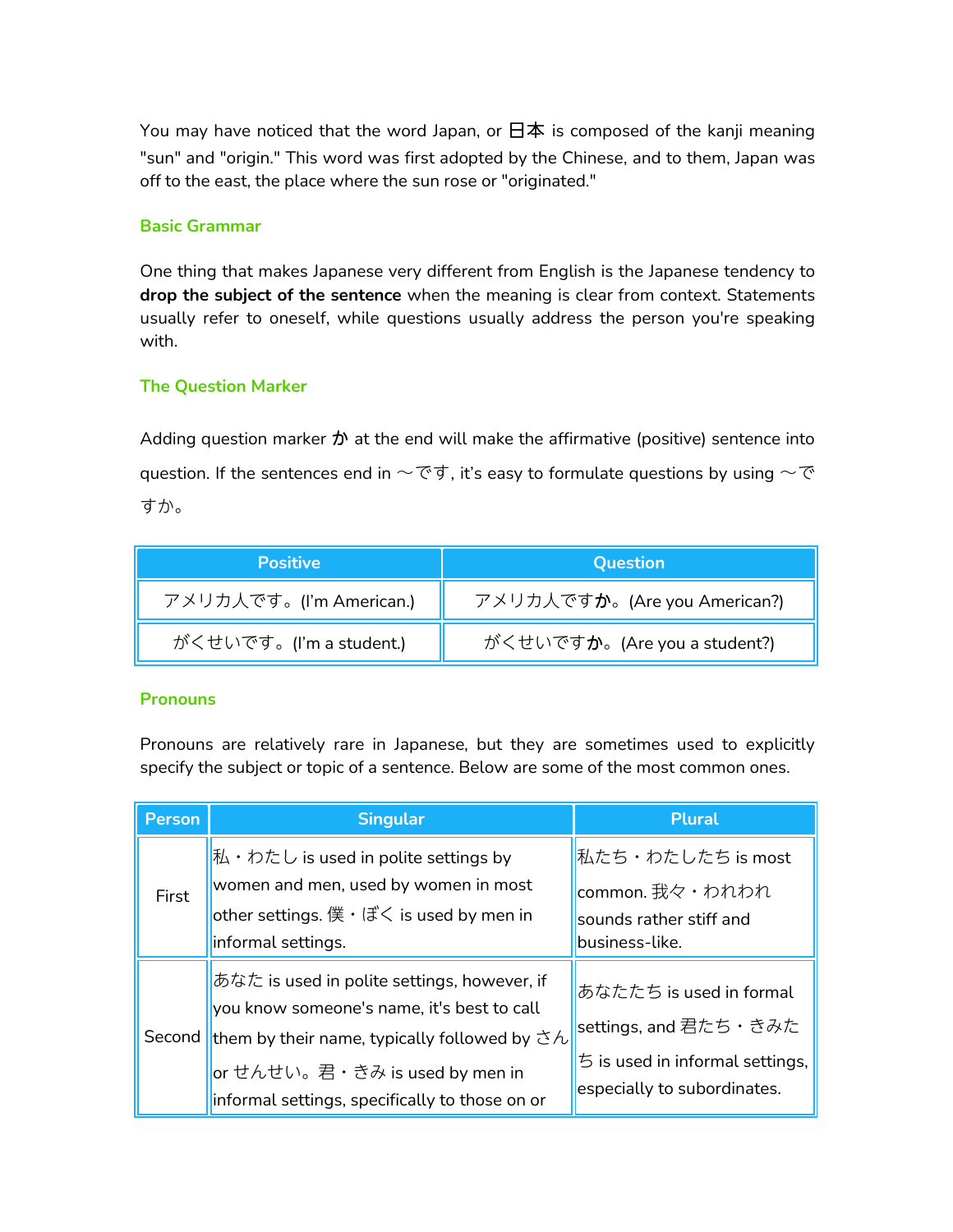| Person          | <b>Singular</b>             | <b>Plural</b>                                                     |
|-----------------|-----------------------------|-------------------------------------------------------------------|
|                 | beneath one's social level. |                                                                   |
| - Third<br>Male | 彼・かれ                        | $\frac{1}{100}$ 彼ら・かれら is also used for<br>a mixed-gendered group |
|                 | Third - <sub>彼女・かのじょ</sub>  | 彼女たち・かのじょたち                                                       |

# **Kanji from this Skill**

Below is a table of the eight kanji that are introduced in this lesson, complete with possible readings.

| Kanji | <b>Meaning</b> | <b>Kunyomi Reading</b> | <b>Onyomi Reading</b> |
|-------|----------------|------------------------|-----------------------|
| 学     | Education      | まな•ぶ                   | がく                    |
| 生     | Born, Raw      | なま、い●きる                | せい                    |
| 先     | Previous       | さき                     | せん                    |
| 英     | English        |                        | えい                    |
| 語     | Language       | かた•る                   | $\overline{C}^*$      |
| 何     | What           | なに                     |                       |
| 名     | Name           | な                      | めい、みょう                |
| 前     | Before         | まえ                     | ぜん                    |

# **Object Particle**

The marker  $\bar{\mathbf{\hat{z}}}$  is attached to things or people, and means that they are the target of the verb. Subjects are often omitted in Japanese sentences. Unlike English, the location of the verbs are usually at the end of the sentence.  $\tilde{\mathcal{E}}$  was once pronounced wo, but now it's the [o] sound.

| <b>Object</b> |   | /erb  | English        |
|---------------|---|-------|----------------|
| 7.7<br>o×     | を | のみます。 | I drink water. |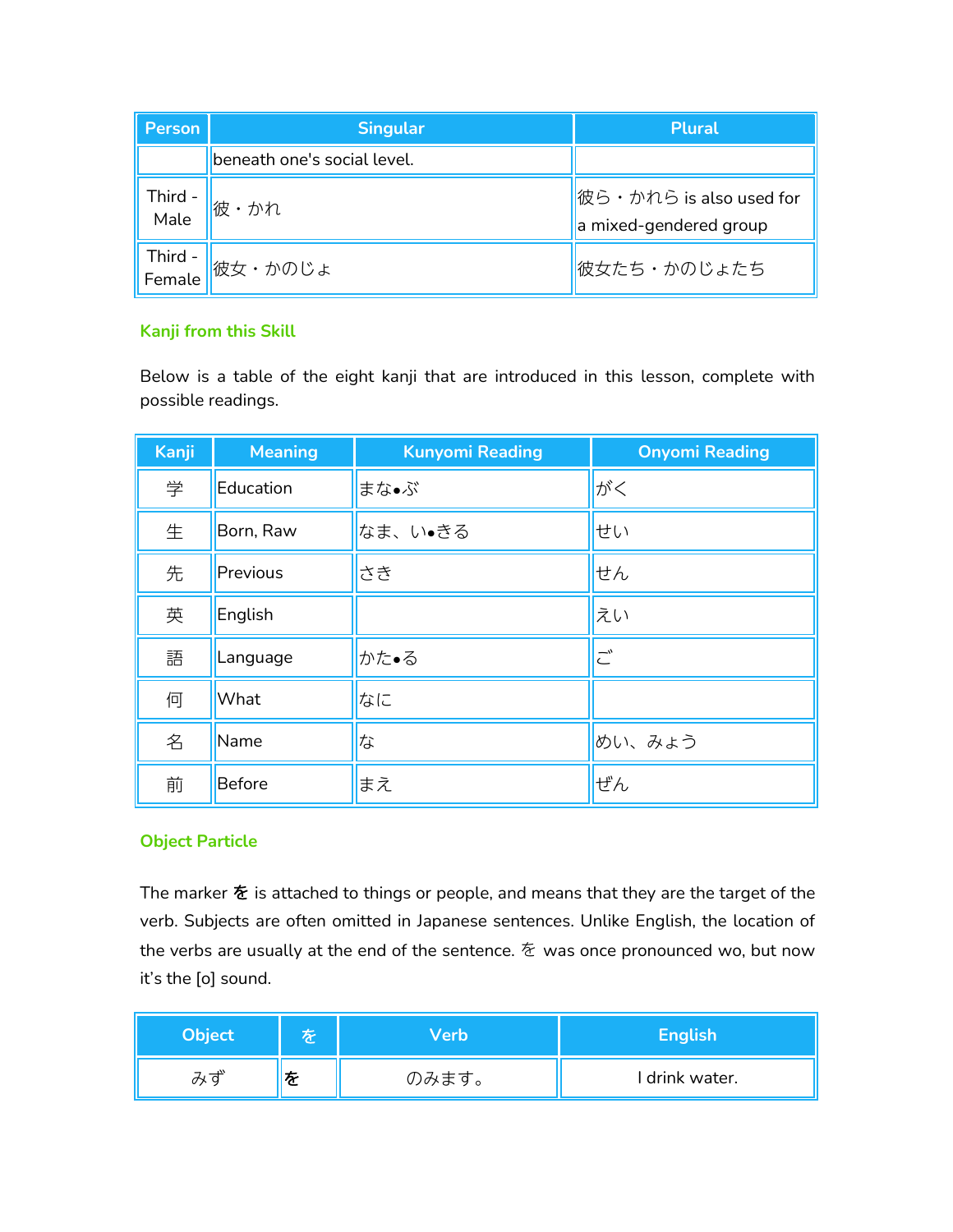| <b>Object</b> |   | Verb  | <b>English</b> |
|---------------|---|-------|----------------|
| さかな           | を | たべます。 | I eat fish.    |

#### **General Pronouns**

This lesson also introduces the general pronouns これ、それ、あれ、and どれ、which translate to "this," "that," "that (over there)," and "which (one)," respectively.

|              | $\overline{C}$           | そ                         | lØ)                                                     |          |
|--------------|--------------------------|---------------------------|---------------------------------------------------------|----------|
| Japanese     | これ                       | それ                        | あれ                                                      | どれ       |
| English      | this                     | that                      | that (over there)                                       | which    |
| <b>Notes</b> | closer to the<br>speaker | closer to the<br>listener | $\frac{1}{2}$ far from both the speaker and<br>listener | question |

#### **Kanji from this Skill**

Below is a table of the two kanji that are introduced in this skill, complete with possible readings.

| Kanji | <b>Meaning</b> | <b>Kunyomi Reading</b> | <b>Onyomi Reading</b> |
|-------|----------------|------------------------|-----------------------|
| 水     | Water          | ゙゙゙゙ゕ゙ず゙               | すい                    |
| 食     | Eat            | た•べる                   | しよ                    |

# **Kanji from this Skill**

Below is a table of the six kanji that are introduced in this skill, complete with possible readings.

| <b>Kanji</b>             | <b>Meaning</b> | <b>Kunyomi Reading</b> | <b>Onyomi Reading</b> |
|--------------------------|----------------|------------------------|-----------------------|
|                          | One            | ひと•つ                   | いち                    |
| $\overline{\phantom{0}}$ | Two            | ふた•つ                   | -<br>اڪ               |
| $\equiv$                 | Three          | みつ•つ                   | さん                    |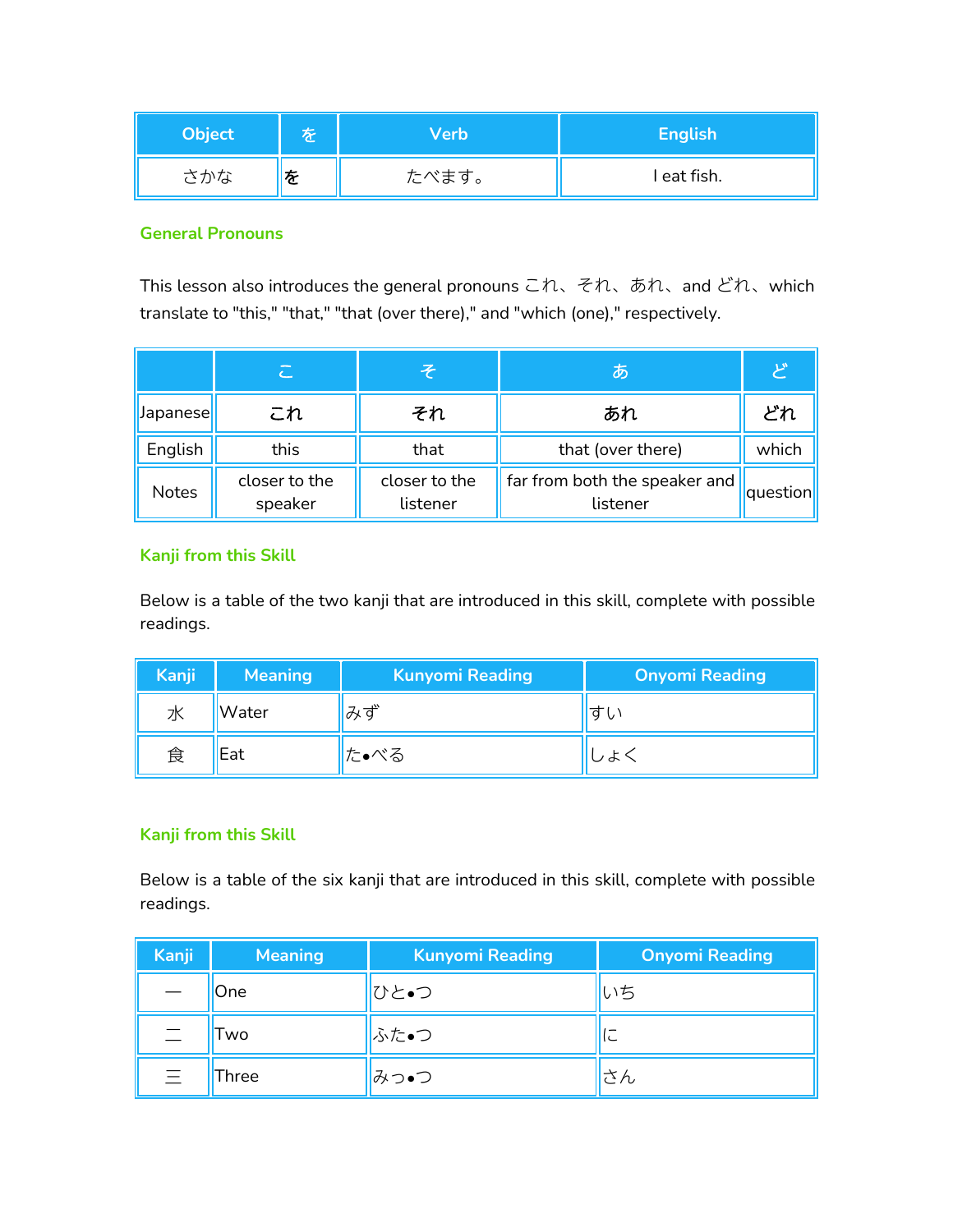| <b>Kanji</b>  | <b>Meaning</b> | <b>Kunyomi Reading</b> | <b>Onyomi Reading</b>          |
|---------------|----------------|------------------------|--------------------------------|
| 時             | l ime.         | とき                     | ₩                              |
| $\Rightarrow$ | Now            | いま                     | $\overline{\phantom{m}}$<br>しん |
| 分             | Minute, Part   | わ•かる                   | ふん、ぶん                          |

#### **Directional Particle**

The particle  $\wedge$  indicates a direction towards which something or someone moves. This movement is the direction away from the current location. When used as a particle,  $\land$ is pronounced as [e].

#### **Location and Time Particle**

The particle  $\Box$  with a time expression indicates a specific point in time.  $\Box$  can also express times on a clock, days of the week, or years.

| <b>Direction</b> | <b>English</b> | <b>Location or Time</b> | <b>English</b> |
|------------------|----------------|-------------------------|----------------|
| ■会社・かいしゃへ        | to the office  | 3時・じに                   | at 3 o'clock   |
| 学校・がっこうへ         | to school      | 月曜日・げつようびに              | on Monday      |
| 日本・にほんへ          | to Japan       | 5月・がつに                  | in May         |
| アメリカヘ            | to America     | 2016年 · ねんに             | in 2016        |

# **Kanji from this Skill**

Below is a table of the four kanji that are introduced in this skill, complete with possible readings.

| Kanji | <b>Meaning</b> | <b>Kunyomi Reading</b> | <b>Onyomi Reading</b> |
|-------|----------------|------------------------|-----------------------|
| 行     | Go             | ∪∖∙く                   | こう                    |
| 校     | School         |                        | こう                    |
| 午     | Noon           |                        | $-$ "                 |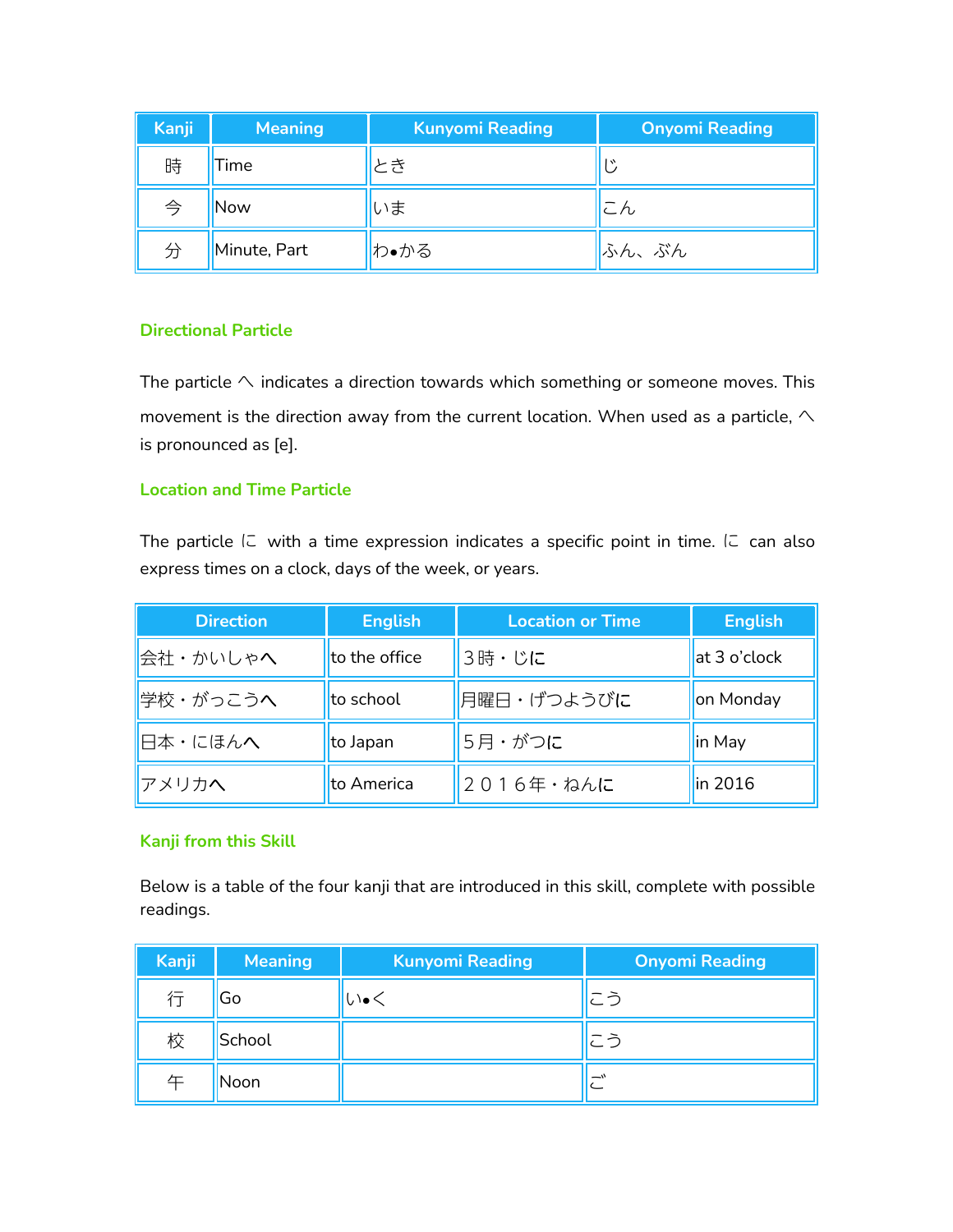| <sup> </sup> Kanji | <b>Meaning</b> | <b>Kunyomi Reading</b> | <b>Onyomi Reading</b> |
|--------------------|----------------|------------------------|-----------------------|
| 後                  | After          | あと、うし•ろ                | ーッ<br>◡               |

# **The Verbs** あります **and** います

あ り ま す and い ま す are very special verbs in Japanese that refer to something's existence. They're often translated into English as "there is" or "there are." Even though they're often translated identically, they describe different objects:

- **•** あります is used for **inanimate objects**, like books, rooms, televisions, and apples.
- います is used for **animate objects**, like people, cats, dogs, and other animals.

# **Japanese Counting Words**

The Japanese language uses special **counting words** to count things, actions, and events. You use these words when you want to mention a specific number of a certain noun. Below is how they are typically formed.

| <b>Noun</b> | Particle | <b>Number + Counter</b> | <b>Verb</b> |
|-------------|----------|-------------------------|-------------|
| ll鳥<br>◡    | ∦が       | 二羽<br>$1 - 4$<br>しんイノ   | ᆂ≭<br>いより   |

• 鳥が二羽います means "there are two birds."

In Japanese, you also have the option of placing the number and counter before the noun, but this is less common and typically involves an additional particle.

| Number + Counter | $\sqrt{2}$<br>w   | <b>Noun</b> | Particle | <b>Verb</b> |
|------------------|-------------------|-------------|----------|-------------|
| ┃二羽・にわ           | $\sqrt{2}$<br>リリン | 鳥<br>とり     | ゖ゚       | います         |

• 二羽の鳥がいます also means "there are two birds."<br>Below is a table for 羽、the counting word introduced in this lesson. 羽 is a counter used just for birds and rabbits.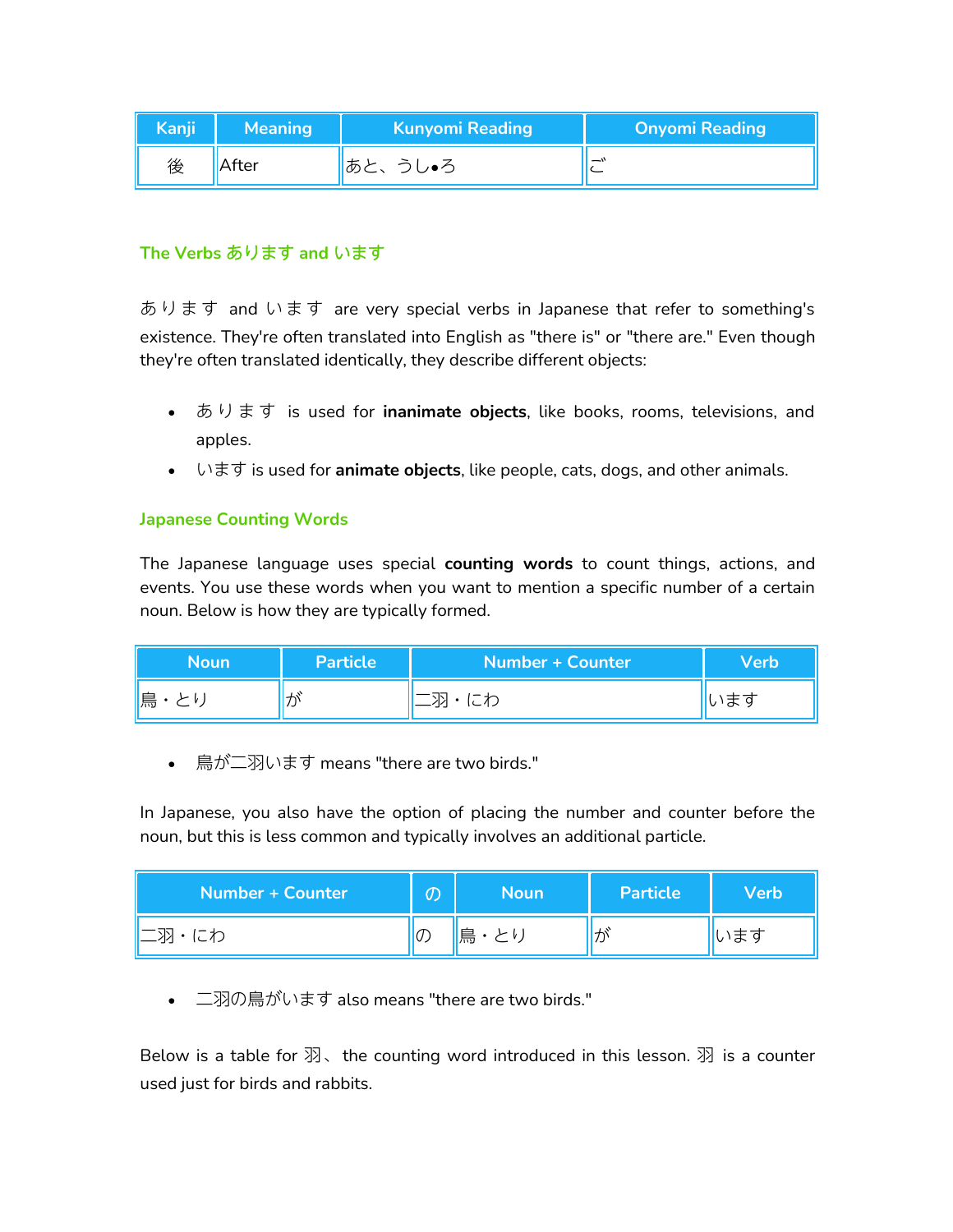| <b>Number</b>       | Form of $\overline{\mathfrak{B}}$ |
|---------------------|-----------------------------------|
| 1 · 一 · いち          | ー羽・いちわ                            |
| $2 \cdot 7 \cdot 7$ | 二羽・にわ                             |
| 3 · 三 · さん          | 三羽・さんわ                            |
| 4 ・四・よん             | 四羽・よんわ                            |
| $5 \cdot 5 \cdot 5$ | 五羽・ごわ                             |
| 6 ・六・ろく             | 六羽・ろくわ                            |
| 7 ・七・なな             | 七羽・しちわ or ななわ                     |
| 8 · 八 · はち          | 八羽・はちわ                            |
| 9 · 九 · きゅう         | 九羽・きゅうわ                           |
| 10 · 十 · じゅう        | 十羽・じゅうわ                           |

# **Kanji from this Skill**

Below you will find the kanji for all of the vocabulary words in this skill.

| Kanji | <b>Hiragana</b> | <b>Meaning</b> | <b>Components</b>     |
|-------|-----------------|----------------|-----------------------|
| 台所    | だいどころ           | kitchen        | pedestal + place      |
| 部屋    | $\wedge$ や      | room           | $division + dwelling$ |
| 風呂    | ふろ              | bath           | wind $+$ spine        |
| 庭     | にわ              | yard, garden   |                       |
| 家     | いえ              | house          |                       |
| 窓     | まど              | window         |                       |
| 猫     | ねこ              | cat            |                       |
| 犬     | いぬ              | dog            |                       |
| 鳥     | とり              | bird           |                       |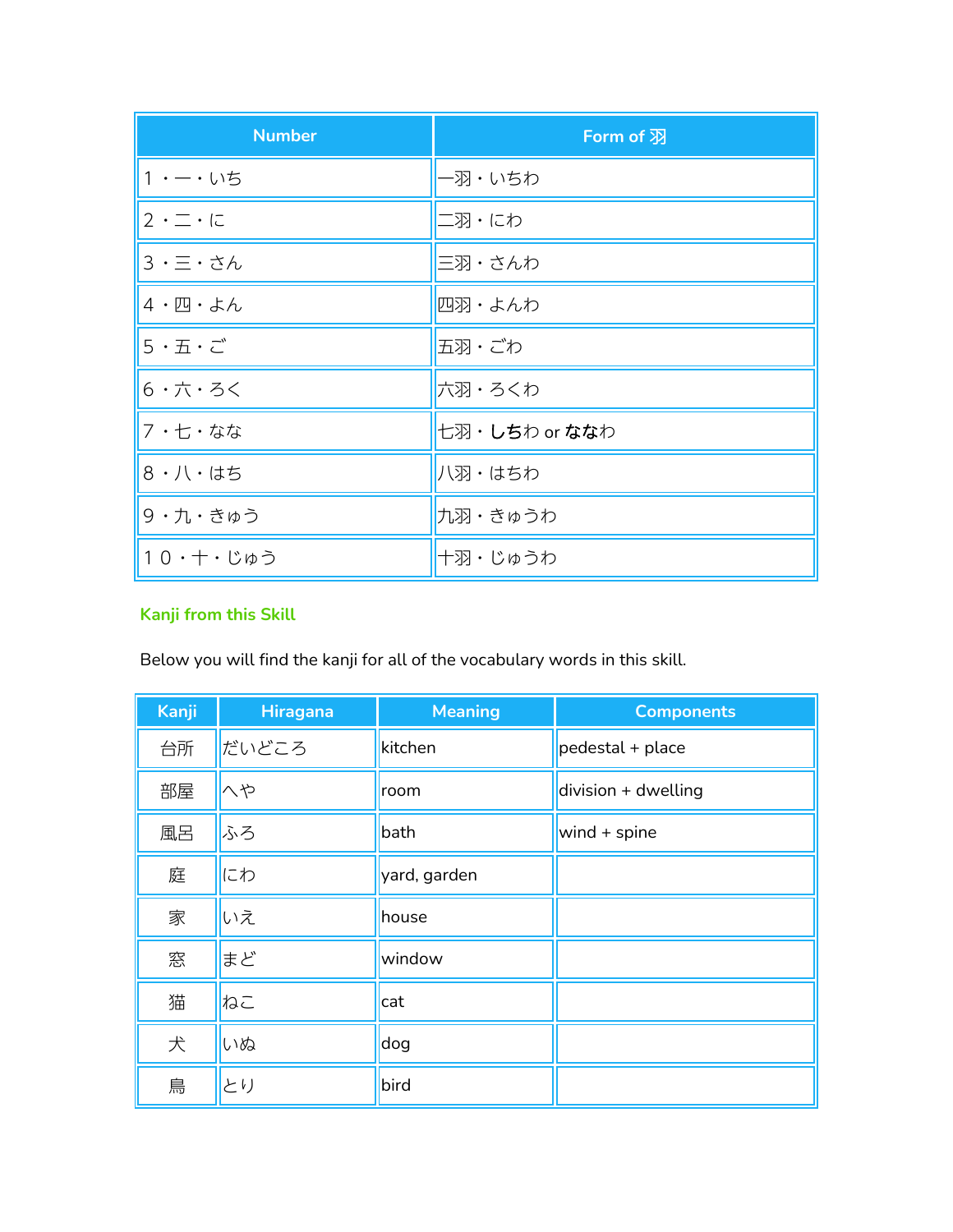| Kanji <sub> </sub> | <b>Hiragana</b> | <b>Meaning</b> | <b>Components</b>                      |
|--------------------|-----------------|----------------|----------------------------------------|
| 椅子                 |                 | chair          | $\left\  \right\ $ chair + small thing |
| 机                  | くえ              | ldesk          |                                        |

### **Sentence-Ending Particles**

This lesson introduces two of the most common sentence-ending particles, ね and よ。 Used exclusively in conversation, they communicate intention rather than concrete meaning, and as such, they are difficult to translate directly.

ね is used to seek passive agreement from the person being spoken to, much like "... right?" or "... correct?" in English.

 いい天気 (てんき) ですね means "nice weather, **isn't it**?" and is a common expression on mild, sunny days.

 $\pm$  is used to express certainty in a matter of uncertainty, as if to emphasize the truth of the words that come before it. This sense of emphasis mirrors the use of the word "does" in the English sentence "She (actually) does enjoy tennis."

- お元気 (げんき) ですか? means "are you doing well?" and a valid response would be as follows.
- 元気 (げんき) ですよ means "I am doing well (you know)" and communicates that perhaps the answerer's health was actually poor recently and they intend to underline their present healthiness.

#### **Japanese Counting Words**

The Japanese language uses special **counting words** to count things, actions, and events. Below is a table for  $\supset$  and 個、the counting words introduced in this lesson.  $\supset$ is a counter that can be used for anything, while 個 is restricted to physical objects that are relatively small and rounad.

| <b>Number</b> | Form of $\supset$ | Form of $f$ $\mathbb{B}$ |
|---------------|-------------------|--------------------------|
| ・一・いち         | ┃一つ・ひとつ           | ┃一個・いっこ                  |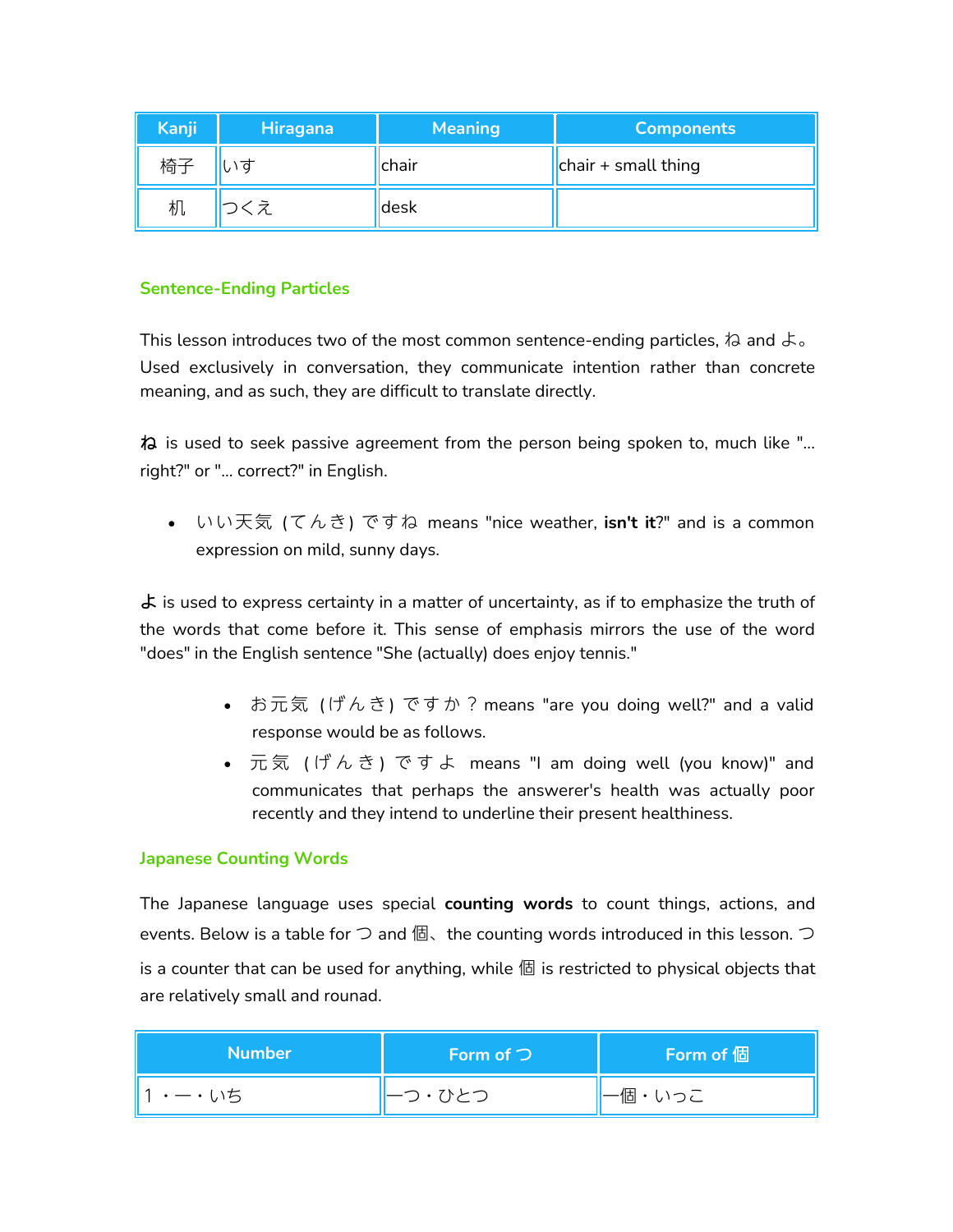| <b>Number</b>       | Form of $\supset$ | Form of 個 |
|---------------------|-------------------|-----------|
| $2 \cdot 7 \cdot 7$ | ニつ・ふたつ            | 二個・にこ     |
| 3・三・さん              | 三つ・みっつ            | 三個・さんこ    |
| 4 ・四・よん             | 四つ・よっつ            | 四個・よんこ    |
| 5・五・ご               | 五つ・いつつ            | 五個・ごこ     |
| 6・六・ろく              | 六つ・むっつ            | 六個・ろっこ    |
| 7・七・なな              | 七つ・ななつ            | 七個・ななこ    |
| 8 ・八・はち             | 八つ・やっつ            | 八個・はっこ    |
| 9・九・きゅう             | 九つ・ここのつ           | 九個・きゅうこ   |
| 10・十・じゅう            | 十・とお              | 十個・じゅっこ   |

# **Familial Terms**

Japanese uses a number of terms for family members. Some use the honorific form, which is typically reserved for someone else's family members, while others use a shorter, more casual form, reserved for your own family members.

Still, these rules are not hard and fast. You will still hear children use the honorific form to address their own mother or father.

| <b>Family Member</b> | <b>Honorific Form</b> | <b>Personal Form</b> |
|----------------------|-----------------------|----------------------|
| Older Brother        | お兄さん (おにいさん)          | 兄 (あに)               |
| Older Sister         | お姉さん (おねえさん)          | 姉 (あね)               |
| Younger Brother      | 弟さん (おとうとさん)          | 弟 (おとうと)             |
| Younger Sister       | 妹さん (いもうとさん)          | 妹 (いもうと)             |
| Child                | お子さん (おこさん)           | 子供 (こども)             |
| Parents              | ご両親 (ごりょうしん)          | 両親 (りょうしん)           |
| Father               | お父さん (おとうさん)          | 父 (ちち)               |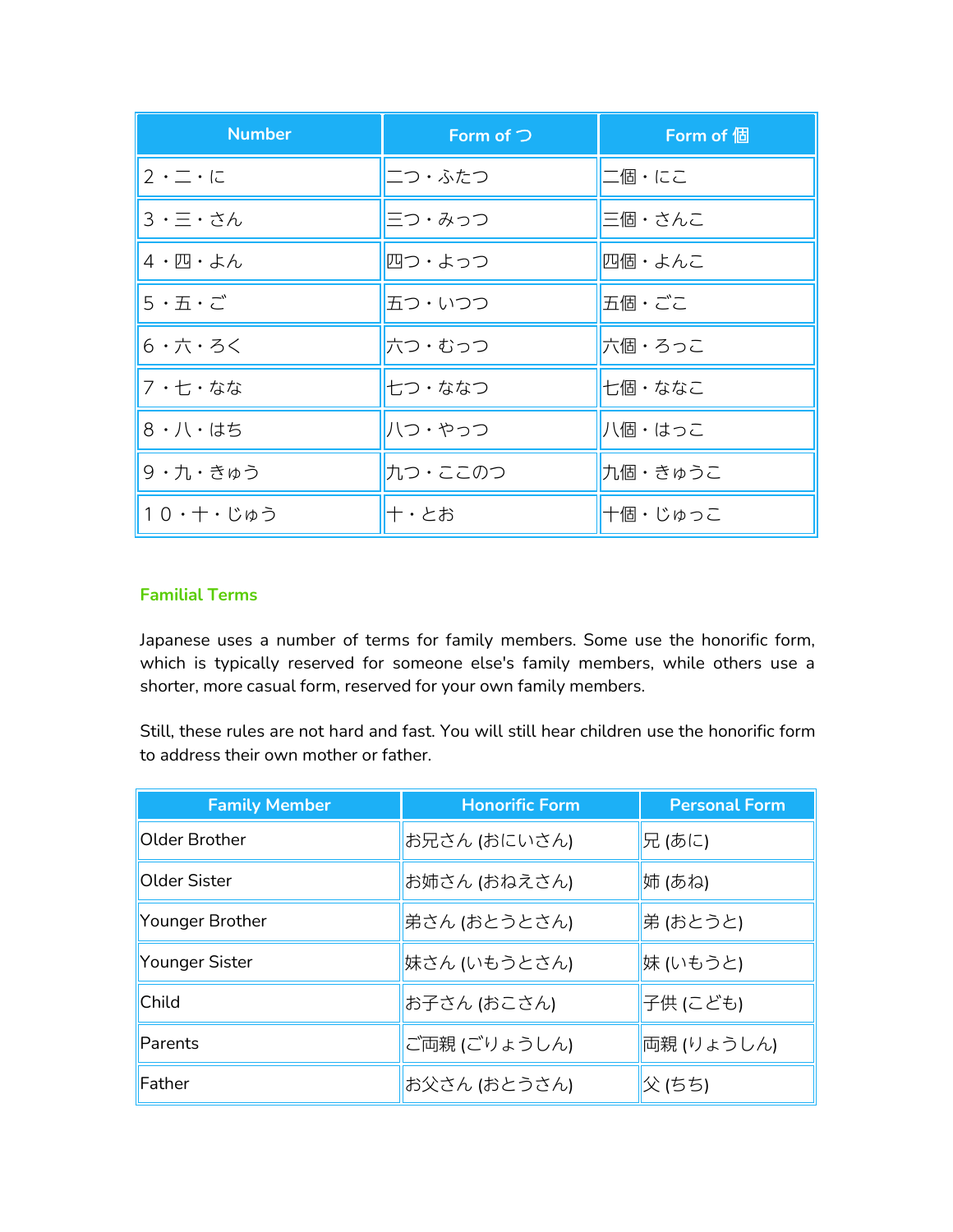| <b>Family Member</b>           | <b>Honorific Form</b> | <b>Personal Form</b> |
|--------------------------------|-----------------------|----------------------|
| Mother                         | お母さん (おかあさん)          | 母 (はは)               |
| Grandfather                    | お祖父さん (おじいさん)         | 祖父 (そふ)              |
| Grandmother                    | お祖母さん (おばあさん)         | 祖母 (そぼ)              |
| <b>Uncle Older than Parent</b> | 伯父さん (おじさん)           | 伯父 (おじ)              |
| <b>Aunt Older than Parent</b>  | 伯母さん (おばさん)           | 伯母 (おば)              |
| Uncle Younger than Parent      | 叔父さん (おじさん)           | 叔父 (おじ)              |
| Aunt Younger than Parent       | 叔母さん (おばさん)           | 叔母 (おば)              |
| Husband                        | ご主人 (ごしゅじん)           | 夫 (おっと)              |
| <b>Wife</b>                    | 奥さん (おくさん)            | 妻 (つま)               |

#### **Determiners**

Just like in English, determiners in Japanese come before a noun and signify both its location and relationship with the speaker. Japanese also has two words for "that" depending on whether or not the listener is close to the noun or not.

- その本 (ほん) は高い (たかい) です means "that book is expensive" when the book in question is far from you but near the person you're speaking to.
- あの本 (ほん) は高い (たかい) です means "that book is expensive" when the book in question is far away from both you and the person you're speaking to.
- どの本 (ほん)は高い (たかい) ですか? means "which book is expensive?" no matter where the book in question happens to be.

# **Place Marker**

The particle  $\tilde{\mathbf{C}}$  usually shows the location of action or event, such as "at" "in" or "on" in English. で also indicates "with" "by" or "using" to show a language or tools being used.

#### **Adjectives**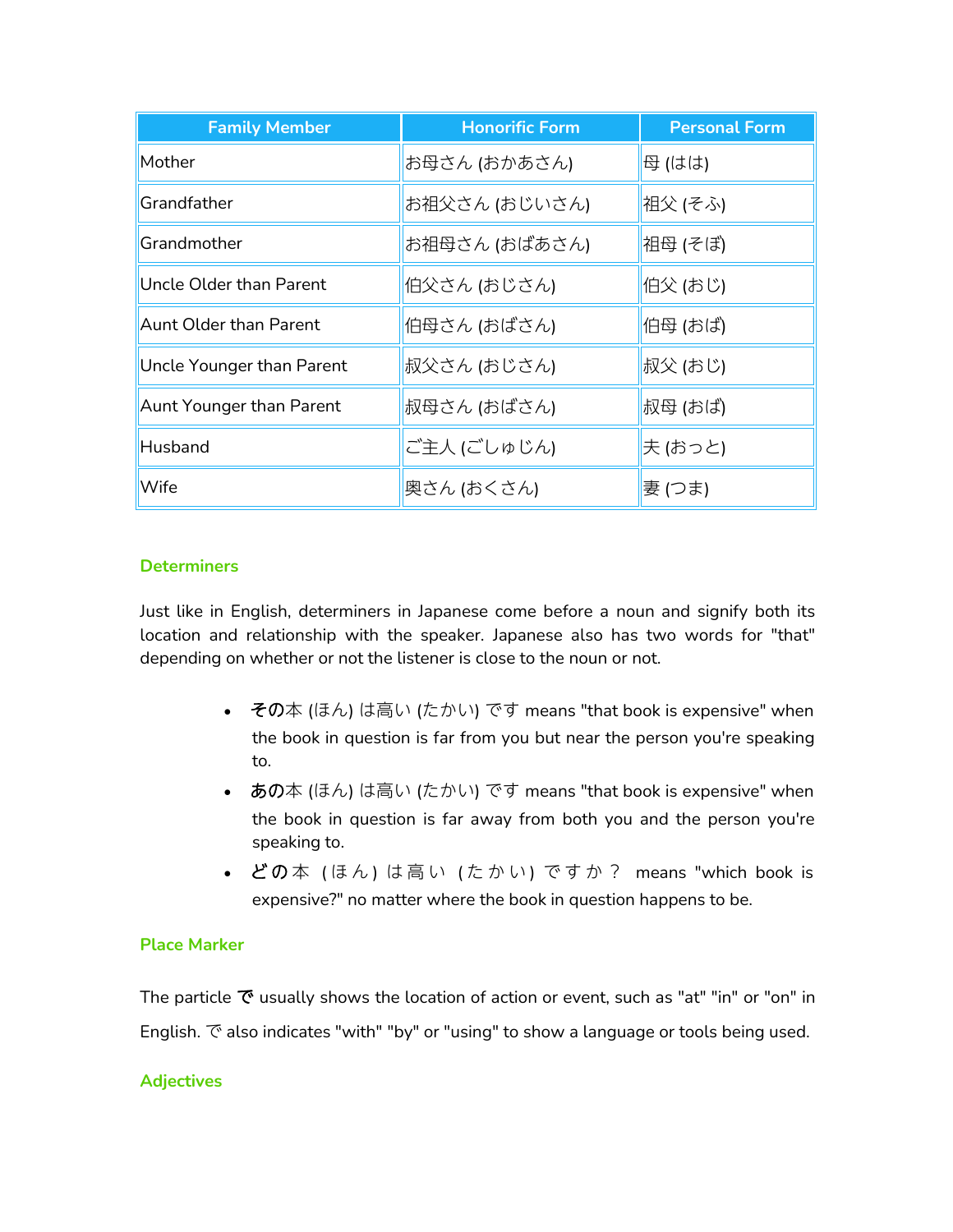This lesson also introduces Japanese adjectives, which are divided into い-adjectives and な-adjectives.

#### い**-Adjectives**

い-adjectives are **true adjectives** that have been in the Japanese language since the very beginning. All of them end in  $\mathfrak{b}$ , although not all adjectives that end in  $\mathfrak{b}$  are in fact い-adjectives. See how they operate using the example い-adjective おいしい、 meaning "delicious."

Note that all い -adjectives can drop the で す ending in casual speech. This is grammatical as well.

| <i><b>Sentence</b></i> | $\Gamma$ Translation $\Gamma$ |
|------------------------|-------------------------------|
| <b>  これはおいしい。</b>      | This is delicious.            |

When placed before a noun, there's no change to the spelling of an  $\mathfrak{b}$ -adjective.

| <b>Sentence</b>  | <b>Translation</b>     |
|------------------|------------------------|
| <b>おいしいすしです。</b> | It is delicious sushi. |

We will be introducing the other major category of Japanese adjectives later in the course.

#### **Large Numbers**

Japanese has certain conventions for writing large numbers. Below are the kanji and readings for a few of them that will be introduced in this lesson.

| <b>Japanese</b> | English      |
|-----------------|--------------|
| "百 (ひゃく         | ∥one hundred |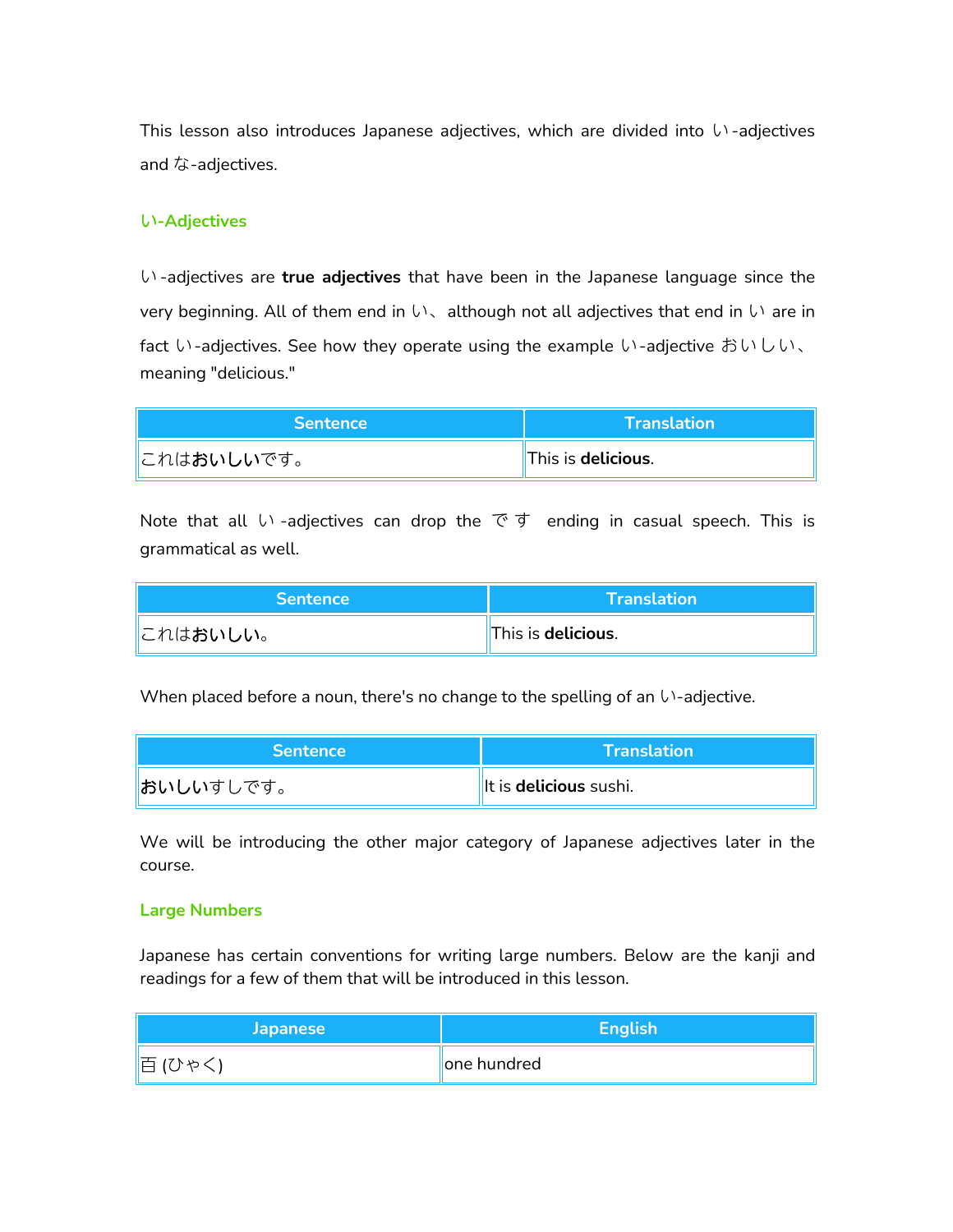| <b>Japanese</b> | <b>English</b> |
|-----------------|----------------|
| 千 (せん)          | one thousand   |
| 万 (まん)          | ten thousand   |

 $\overline{\boxdot}$  and  $\overline{\mathrm{+}}$  can be used in isolation to mean 100 and 1,000.

| <b>Example</b> | <b>Translation</b>  |
|----------------|---------------------|
| 百円 (ひゃくえん)     | $\parallel$ 100 yen |
| 千円 (せんえん)      | $\vert$ 1,000 yen   |

It would sound unnatural in Japanese to write 一百 or 一千 when you have 100 or 1,000 of something. However,  $\overline{D}$  functions with the opposite convention; when you have 10,000 of something, it is customary to put  $-$  in front of it.

| Example       | <b>Translation</b> |
|---------------|--------------------|
| ┃一万円 (いちまんえん) | $\vert$ 10,000 yen |

# **Past Tense**

This lesson introduces the past tense of verbs. In Japanese, there are other varieties of tense, but we will cover those in later lessons. Changing a verb from the present/future tense to the past tense is rather simple.

- パンを食 (た) べます means either "I will eat bread" or "I eat bread."
- パンを食 (た) べました means "I ate bread."

| <b>Verb Tense</b> | <b>Positive Ending</b> |
|-------------------|------------------------|
| Present           | ~ます                    |
| Future            | ⊩~ます                   |
| Past              | │〜ました                  |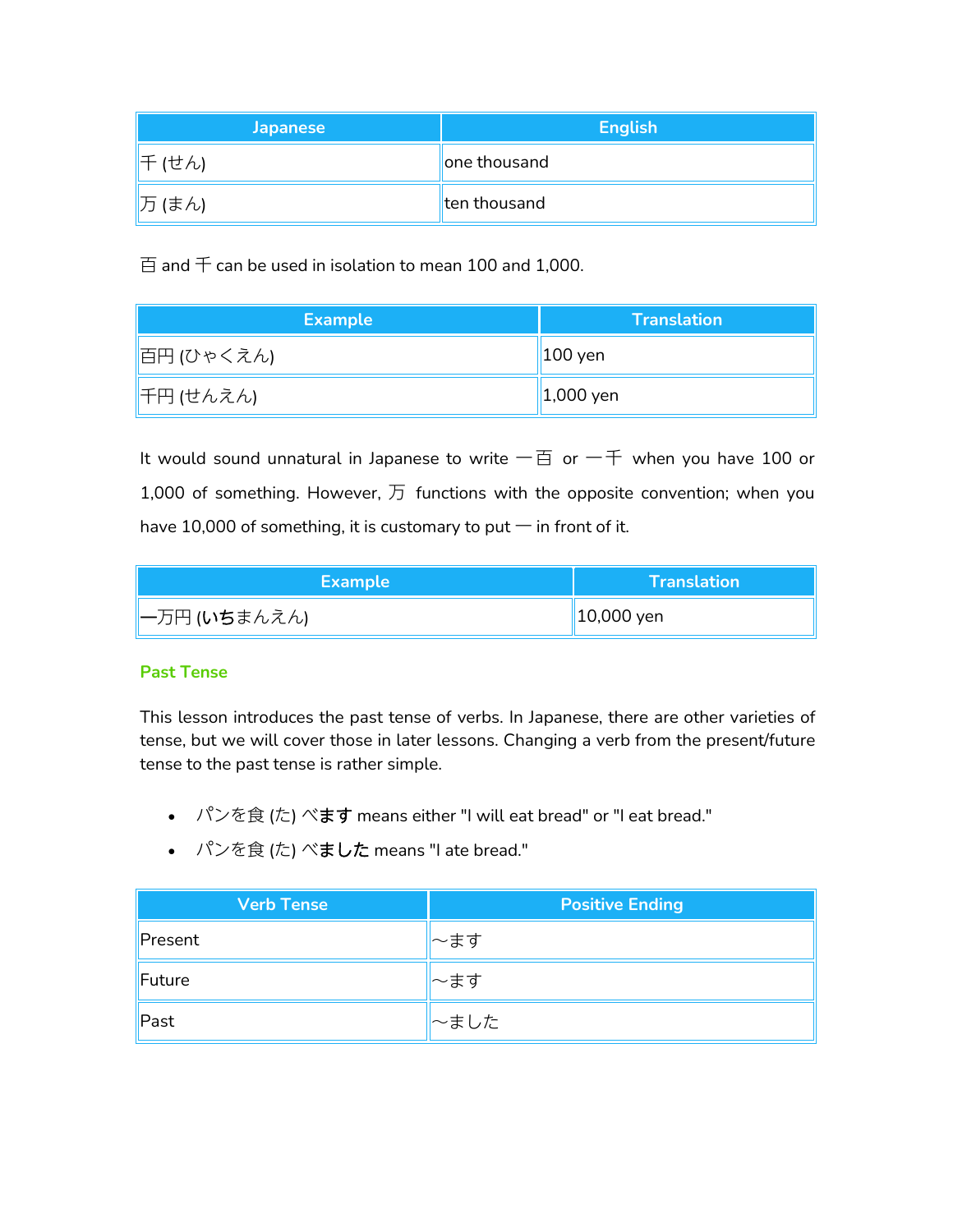Instead of changing the negative ending  $\sim \pm t \hbar$  to make a negative past tense verb ("did not eat"), we simply add the word  $\mathcal{O}\cup\mathcal{L}$  to the end.

- パンを食 (た) べません means either "I will not eat bread" or "I do not eat bread."
- パンを食 (た) べませんでした means "I did not eat bread."

| <b>Verb Tense</b> | <b>Negative Ending</b> |
|-------------------|------------------------|
| Present           | ~ません                   |
| Future            | ~ません                   |
| Past              | ∼ませんでした                |

The endings above apply to all verbs that end with  $\sim$ ます.

# **Expressing Position**

As noted in an earlier lesson, Japanese has two special verbs that mean "be" or "exist" depending on the animateness of the subject. います is used for living things, while あ ります is used for inanimate objects. We use these verbs to describe someone or something's position relative to something else.

| Topic  | <b>Location</b> | $\mathcal{O}$ | <b>Directional</b> | <b>Verb</b> |
|--------|-----------------|---------------|--------------------|-------------|
| 猫・ねこ・は | 机・つくえ<br>ヽノㄴ    | $ O\rangle$   | 上・うえ・に             | います         |

● 猫は机の上にいます means "the cat is on the desk."

| ${\sf Topic}$ | Location | $\mathcal{O}$  | <b>Directional</b> | Verb |
|---------------|----------|----------------|--------------------|------|
| 本・ほん・は        | 机・つくえ    | $\overline{O}$ | 上・うえ・に             | あります |

本は机の上にあります means "the book is on the desk."

Notice how the verb changes depending on whether or not the topic is animate.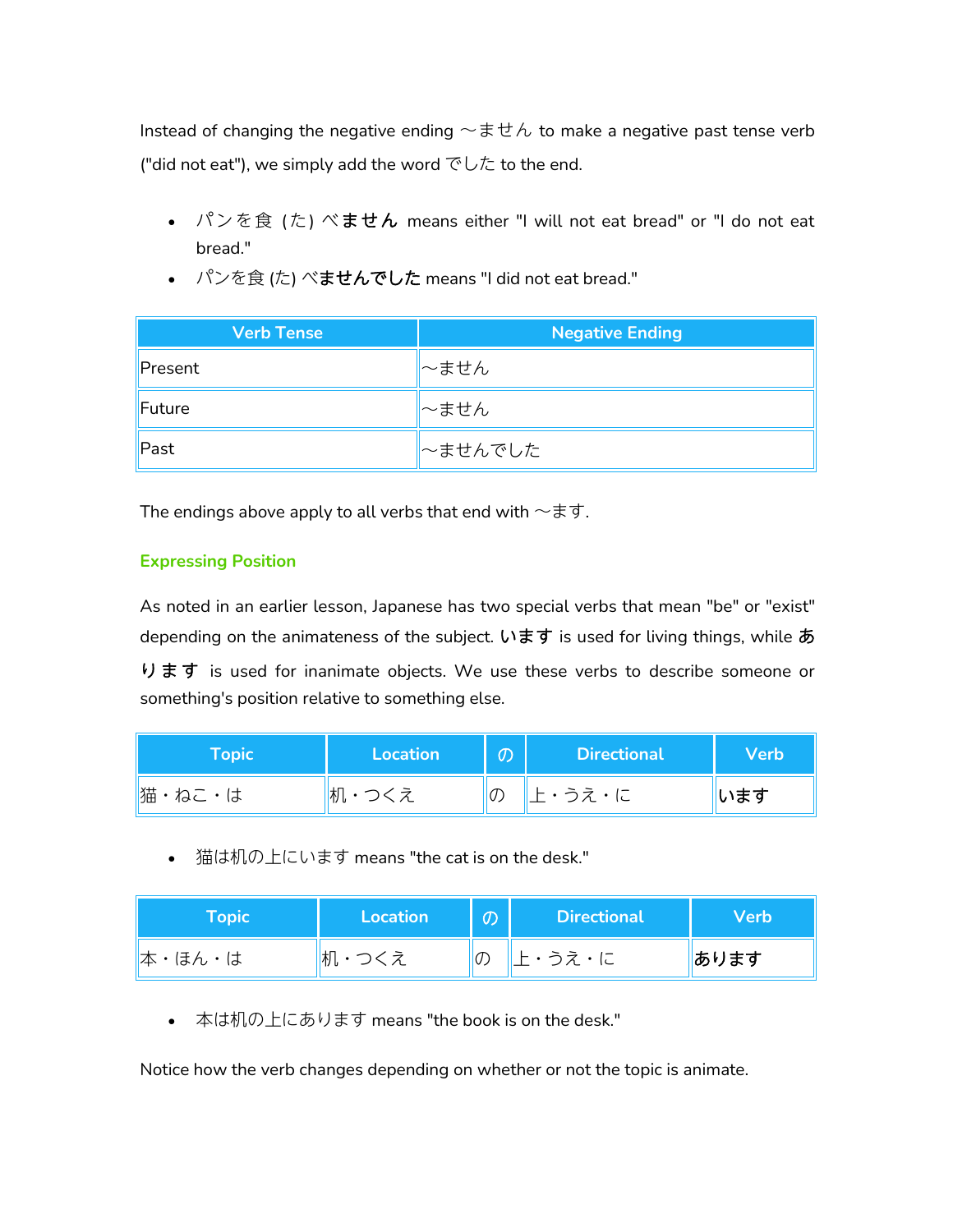# **Counting People**

Counting people in Japanese is relatively easy, but there are a couple irregular forms. Please reference the following table to learn how to count people.

| <b>Number</b>                             | Form of $\lambda$ |
|-------------------------------------------|-------------------|
| 1 ・ ー・いち                                  | 一人・ひとり            |
| $ 2 \cdot - \cdot  $                      | 二人・ふたり            |
| 3・三・さん                                    | 三人・さんにん           |
| 4.四・よん                                    | 四人・よにん            |
| $5 \cdot \overline{A} \cdot \overline{C}$ | 五人・ごにん            |
| 6・六・ろく                                    | 六人・ろくにん           |
| 7・七・なな                                    | 七人・しちにん           |
| 8・八・はち                                    | 八人・はちにん           |
| 9・九・きゅう                                   | 九人・きゅうにん          |
| 10・十・じゅう                                  | 十人・じゅうにん          |

You will also see another counter, 枚 (まい), which is used to count flat things. Thankfully, 枚 has no irregular forms, and so it's read the same way regardless of the number that comes before it.

#### **Not Much**

あまり is a word you can use with negative sentences to express ideas like "not much," "not often" or "not many." Below are a few examples of its usage.

| <b>Japanese</b>      | <b>English</b>                   |
|----------------------|----------------------------------|
| 映画はあまり見ません。          | I do not watch a lot of movies.  |
| <b>  散歩はあまりしません。</b> | I do not go on walks very often. |

# **Familial Terms**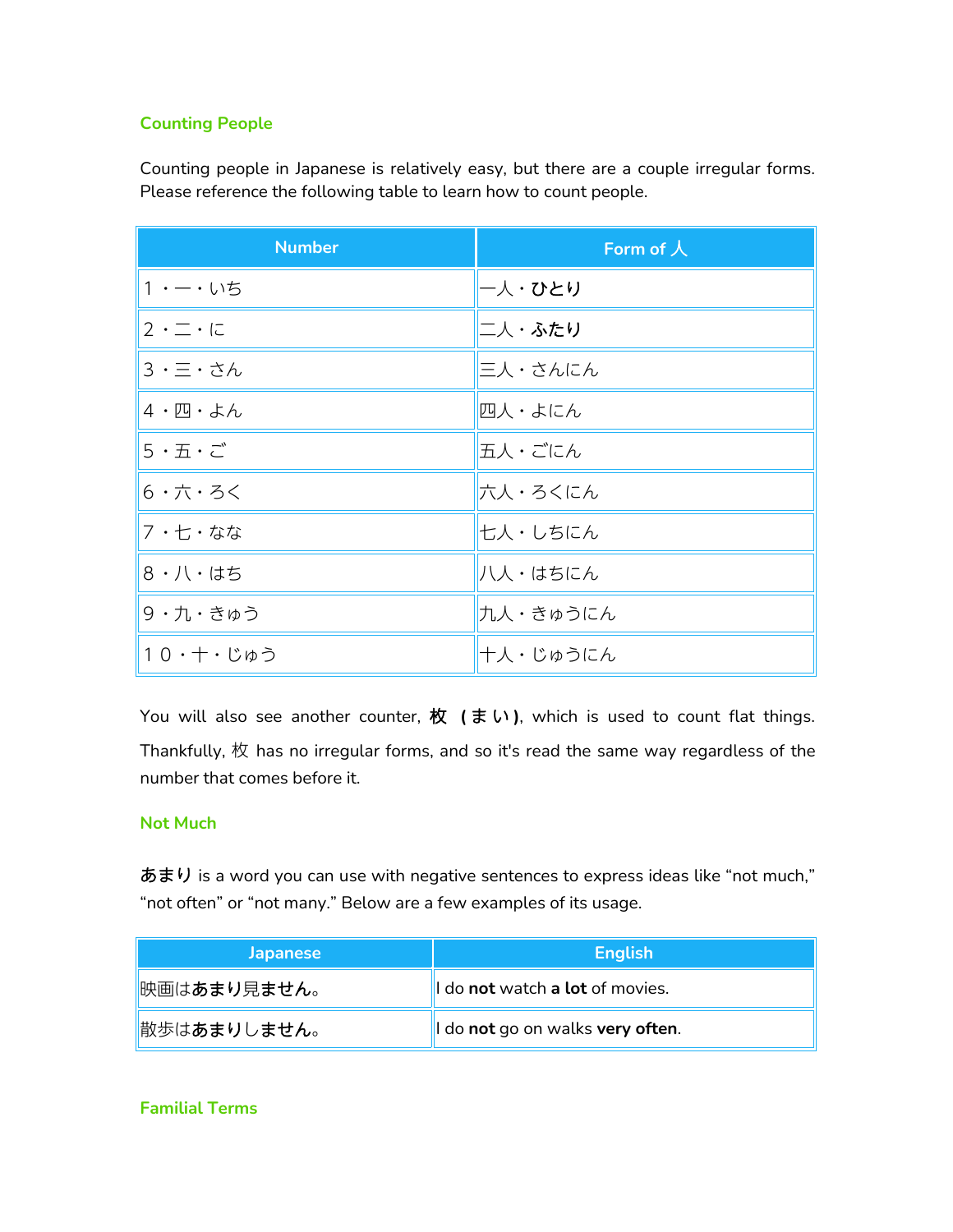Japanese uses a number of terms for family members. Some use the honorific form, which is typically reserved for someone else's family members, while others use a shorter, more casual form, reserved for your own family members.

| <b>Family Member</b> | <b>Honorific Form</b> | <b>Personal Form</b> |
|----------------------|-----------------------|----------------------|
| Husband              | ご主人 (ごしゅじん)           | 夫 (おっと)              |
| Wife                 | 奥さん (おくさん)            | 妻 (つま)               |
| Child                | お子さん (おこさん)           | 子供 (こども)             |
| Grandfather          | お祖父さん (おじいさん)         | 祖父 (そふ)              |
| Grandmother          | お祖母さん (おばあさん)         | 祖母 (そぼ)              |

Still, these rules are not hard and fast. You will still hear children use the honorific form to address their own mother or father.

#### **Not your uncle but your grandfather!**

Sometimes, changing just one character can entirely change the meaning of a word. Japanese learners often make this mistake with the words for **uncle**/**grandfather** and **aunt**/**grandmother**. Please double-check the length of your vowel!

| <b>Japanese</b> | <b>English</b> |
|-----------------|----------------|
| おじさん            | uncle          |
| おじいさん           | grandfather    |
| おばさん            | launt          |
| おばあさん           | grandmother    |

#### **Arriving and Departing Phrases**

This skill also teaches a special set of Japanese phrases when someone enters or exits a home. These are in widespread use throughout Japan.

One makes the **statement** when one either departs from or arrives in a home, and one makes the **response** upon hearing the corresponding statement.

| مستستنا المتعادل<br>----------------- |
|---------------------------------------|
|---------------------------------------|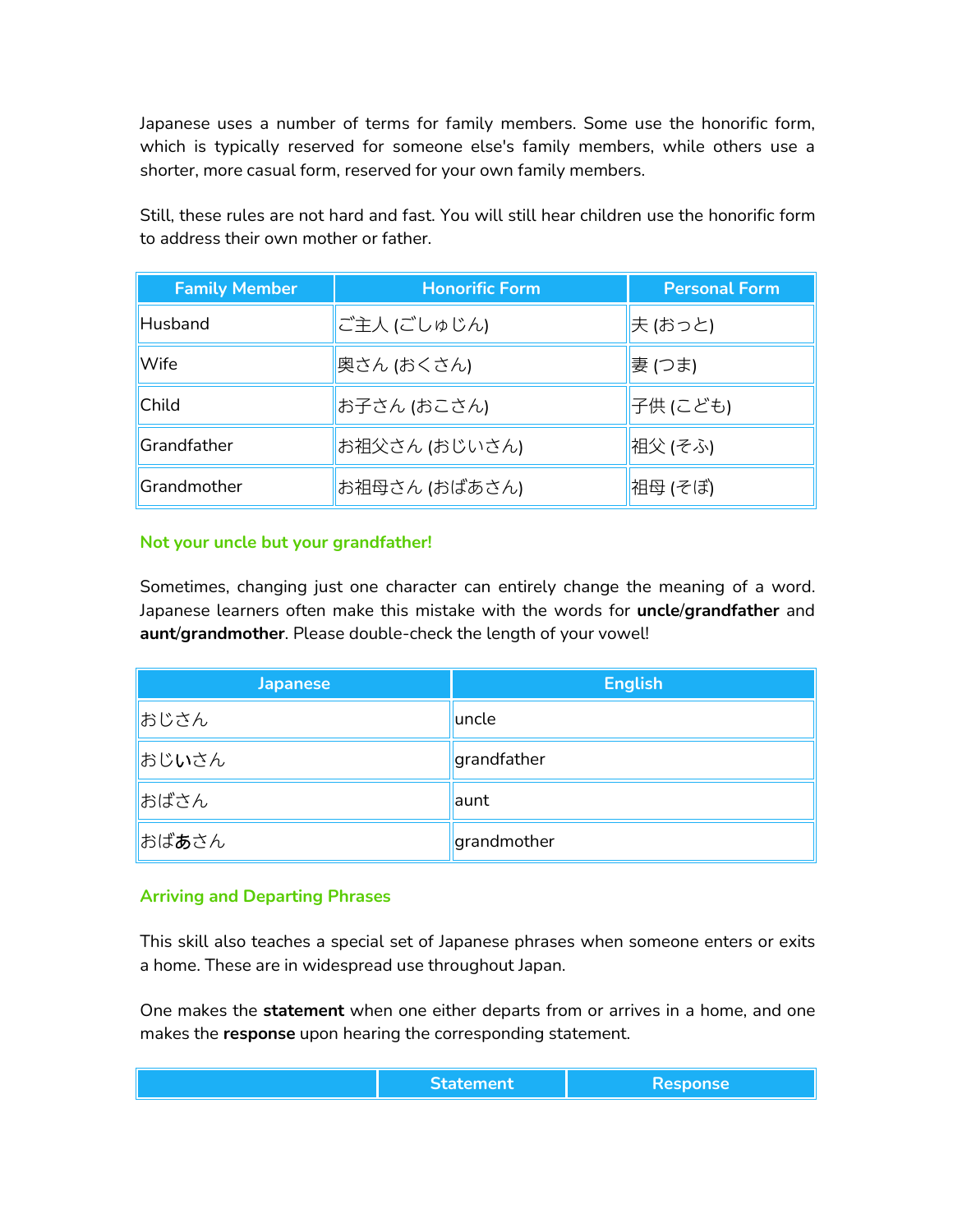|                | <b>Statement</b> | <b>Response</b> |
|----------------|------------------|-----------------|
| When Departing | いってきます           | いってらっしゃい        |
| Translation    | "I'm leaving!"   | "Take care!"    |
| When Returning | ただいま             | おかえりなさい         |
| Translation    | "I'm home!"      | "Welcome back!" |

### **Negative** い**-Adjectives**

When  $\mathfrak{b}$  -adjectives are switched from positive to negative, they undergo a spelling change. The characteristic  $\cup$ -ending switches to a  $\leq$  and the phrase meaning "not" is added to the end. The final result is an ending such as くないです。See the example below.

| <b>Sentence</b>       | <b>Translation</b>     |
|-----------------------|------------------------|
| ∥これはおいしいです。           | This is delicious.     |
| <b>  これはおいしくないです。</b> | This is not delicious. |

Just like with positive い-adjectives, all negative い-adjectives can drop the です ending in casual speech.

| <b>Sentence</b>              | <b>\Translation\</b>    |
|------------------------------|-------------------------|
| <u>  </u> これは <b>おいしくない。</b> | 'This is not delicious. |

To make the speech more formal, one can change the ending from くないです to くあり ません。

| <b>Sentence</b>        | <b>\Translation\</b>   |
|------------------------|------------------------|
| <b>  これはおいしくありません。</b> | This is not delicious. |

# **Wearing Clothing**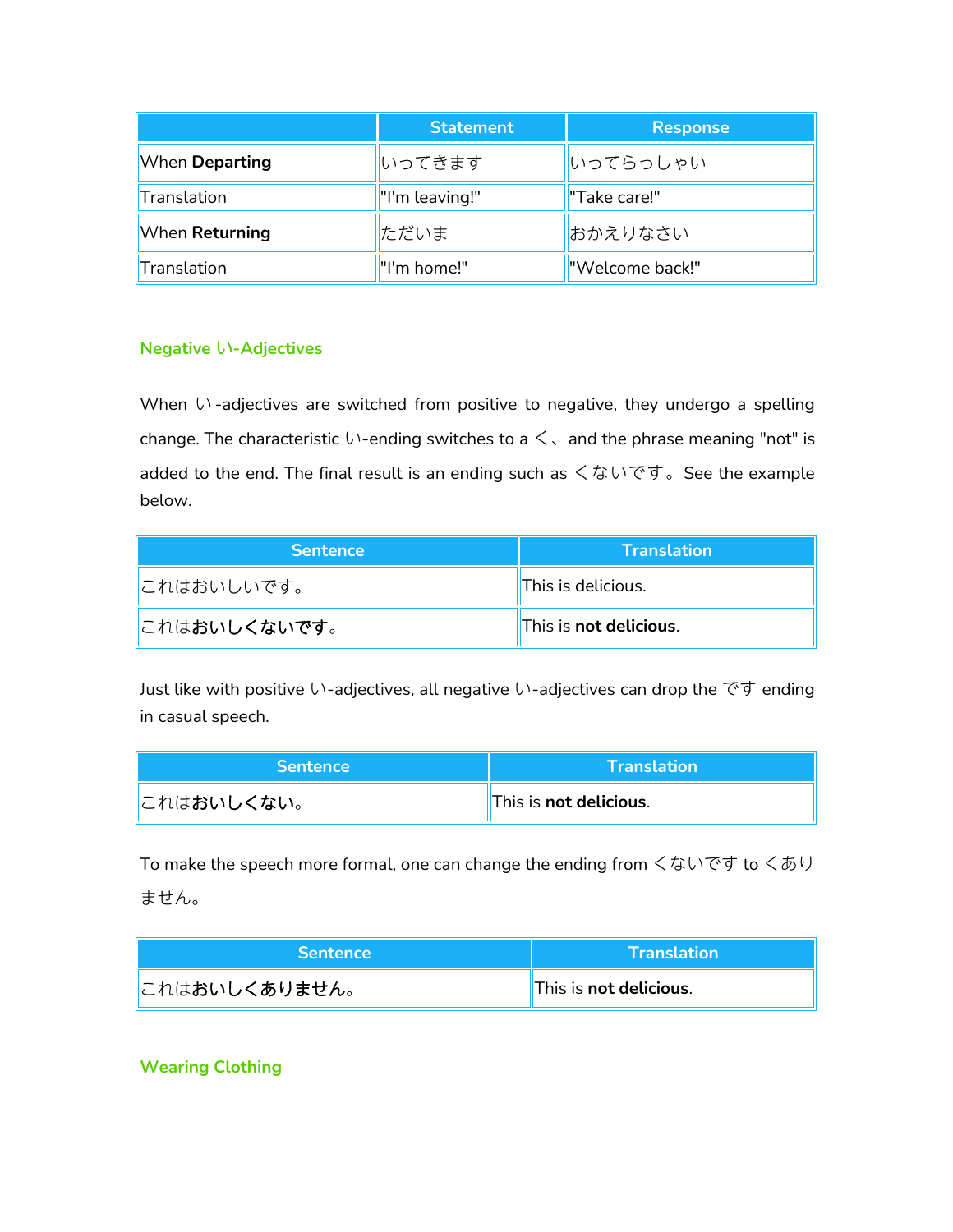Japanese has many translations for the English words "to wear" or "to put on," depending on where on the body the clothes are worn. Below are some examples taught in this lesson.

| <b>Japanese</b> | <b>Notes</b>                          |
|-----------------|---------------------------------------|
| 着ます・きます         | wear, on the whole body or upper body |
| 被ります・かぶります      | wear, on the head                     |
| 履きます・はきます       | wear, on the lower body               |

# **Together!**

In Japanese, there are different ways to ask someone to do something with you. Your verb ending can subtly change the nature of your request or suggestion.

| <b>Verb Ending</b>           | <b>Meaning in English</b>  |                                          |  |
|------------------------------|----------------------------|------------------------------------------|--|
| ~ませんか                        |                            | "Would you like to?" / "Do you want to?" |  |
| ~ましょう                        | "Let's"                    |                                          |  |
| ∼ましょうか?                      | "Shall we?" / "Should we?" |                                          |  |
| <b>Japanese</b>              |                            | <b>English</b>                           |  |
| <i>プールで</i> 泳ぎ <b>ませんか</b> ? |                            | Would you like to swim at the pool?      |  |
| プールで泳ぎましょう。                  |                            | Let's swim at the pool.                  |  |
|                              |                            |                                          |  |

#### **Weeks and Months**

Japanese has specific words for ideas like "last week," "next week" and "this week." There is even a word for "the week after next"! Maybe you'll notice a pattern with how these words are formed!

| <b>Word</b> | <b>Reading</b> | <b>Meaning</b> |
|-------------|----------------|----------------|
| ∥今月         | にんげつ           | this month     |
| 来月          | らいげつ           | next month     |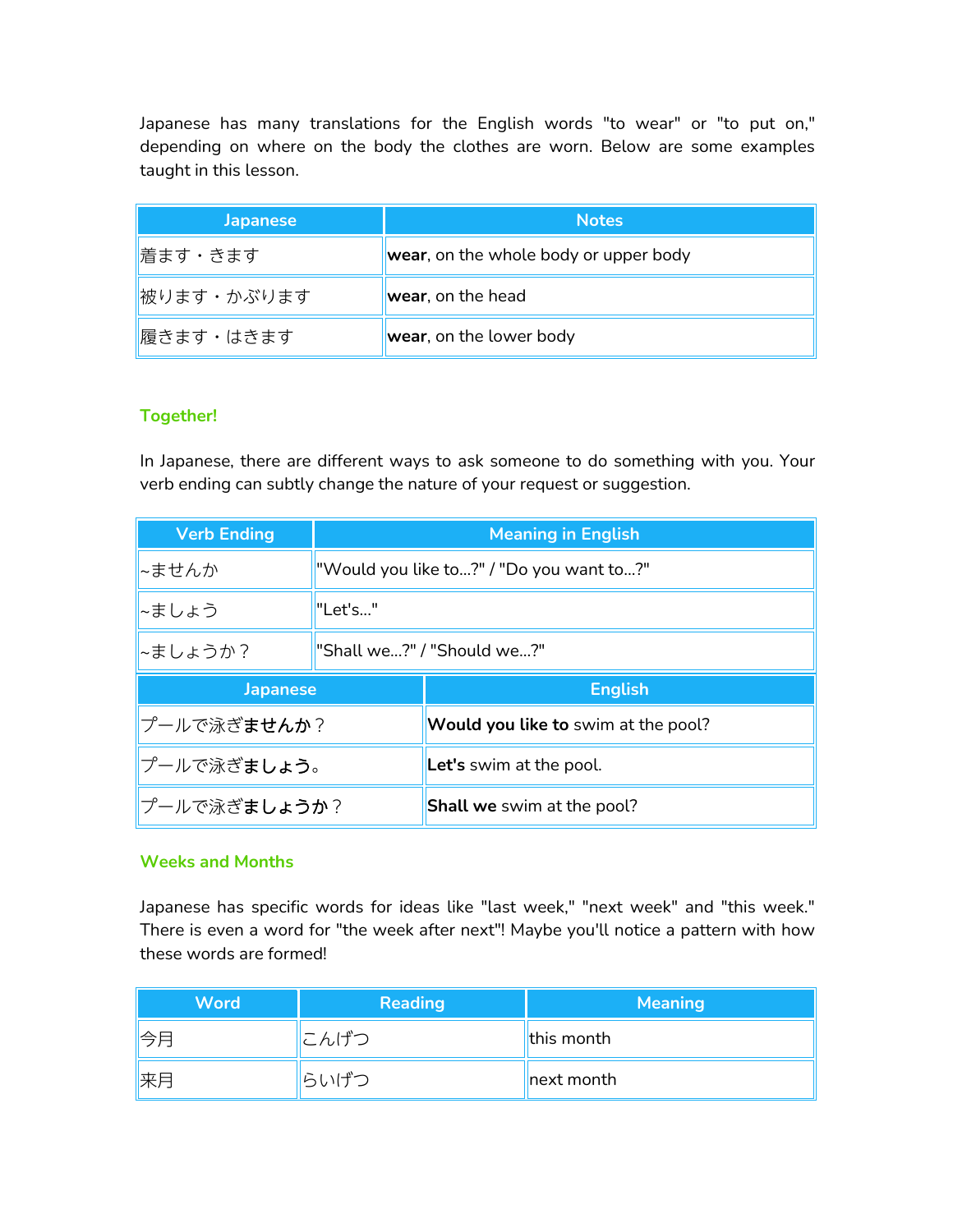| <b>Word</b> | <b>Reading</b> |  | <b>Meaning</b>      |
|-------------|----------------|--|---------------------|
| 先月          | せんげつ           |  | last month          |
| <b>Word</b> | <b>Reading</b> |  | <b>Meaning</b>      |
| 今週          | こんしゅう          |  | this week           |
| 来週          | らいしゅう          |  | next week           |
| 先週          | せんしゅう          |  | last week           |
| 再来週         | さらいしゅう         |  | the week after next |

# **Playing an Instrument**

Japanese uses different verbs to talk about playing different kinds of musical instruments. In this skill, you will encounter the verb used for playing a string instrument - 弾きます (ひきます). Don't forget that the piano is included as a string instrument!

| <b>Japanese</b>         | <b>English</b>     |
|-------------------------|--------------------|
| <u>  ピアノを弾きます。</u>      | I play the piano.  |
| <mark> ギターを弾きます。</mark> | I play the guitar. |

#### **Isn't it?**

In Japanese, it is common to ask a question in the negative form in order to solicit agreement. These sentences are commonly translated as "Isn't it...?" in English.

| <b>Japanese</b> | <b>English</b>   |
|-----------------|------------------|
| 临いですか?          | $\ $ ls it dark? |
| 暗くないですか?        | Isn't it dark?   |

Did you notice the difference? When the question is asked with a regular adjective form, the English meaning is "**Is it...?**" When it is asked with an adjective in the negative form, the English translation changes to "**Isn't it...?**"

#### **Adverbs**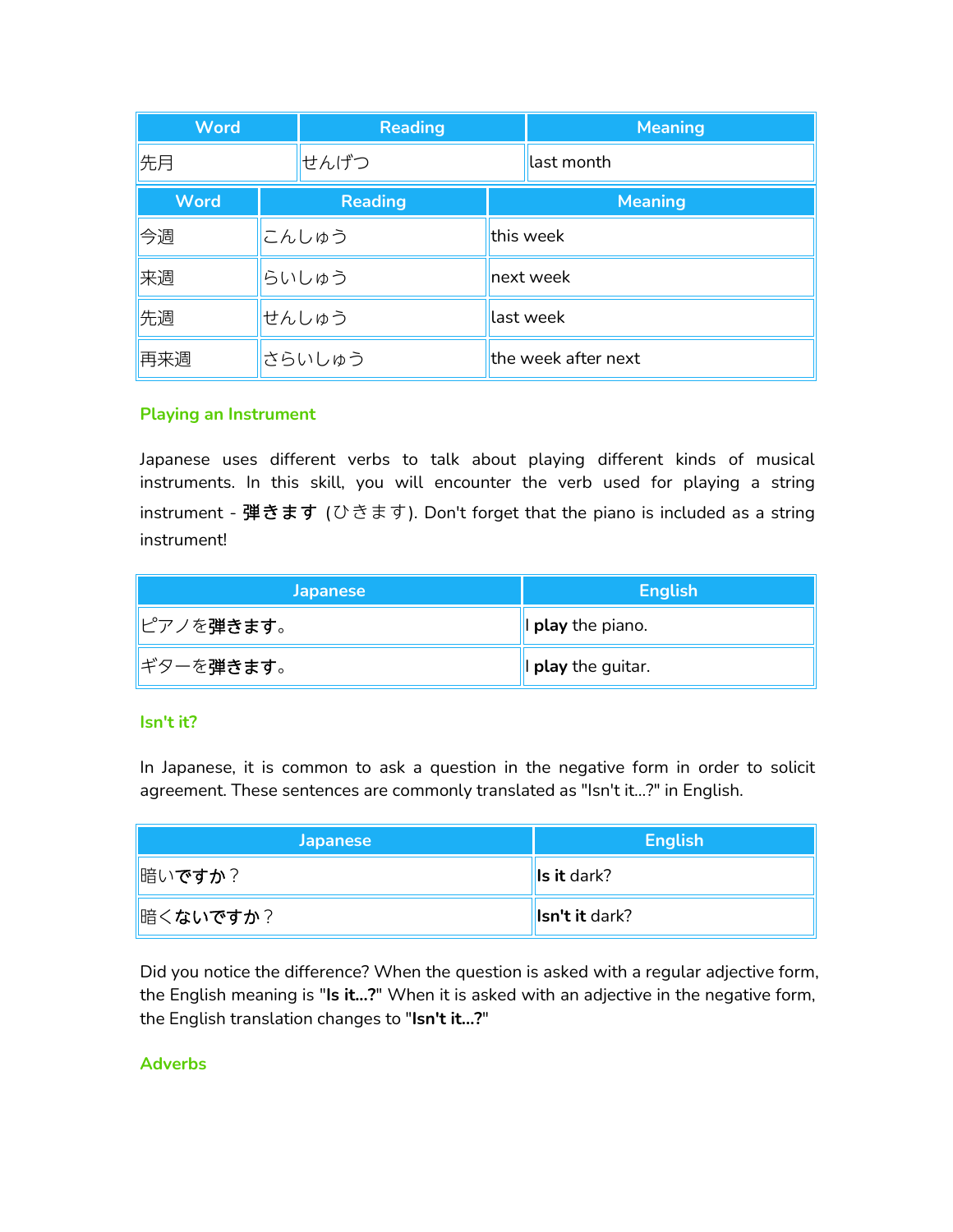In Japanese, you can change an - い adjective to an adverb by dropping the - い and replacing it with **-**く. Adverbs are usually words that end in **-ly** in English and describe *how* something happens.

| <b>Adjective</b> | <b>Meaning</b> | <b>Adverb</b> | <b>Meaning</b> |
|------------------|----------------|---------------|----------------|
| 強い (つよい)         | strong         | 強く (つよく)      | strongly       |
| 弱い (よわい)         | weak           | 弱く (よわく)      | weakly         |

Here are some examples of how these different forms are used.

| <b>Japanese</b>   | <b>English</b>           |
|-------------------|--------------------------|
| 風が強いです。           | The wind is strong.      |
| <b>強い</b> 風がふきます。 | A strong wind blows.     |
| 風が強くふきます。         | The wind blows strongly. |

#### **Very, quite, or not at all!**

In this skill, you will encounter words that can modify the severity of your sentences.

全然 **(**ぜんぜん**)** and 全く **(**まったく**)** can both be used with negative sentences to mean "not at all."

| <b>Japanese</b>           | <b>English</b>                                            |
|---------------------------|-----------------------------------------------------------|
| この野菜は <b>全然</b> おいしくないです。 | These vegetables are <b>not</b> delicious <b>at all</b> . |
| 件乳はまったく多くないです。            | There is <b>not</b> much milk <b>at all</b> .             |

とても and 大変 **(**たいへん**)** can both be used in affirmative sentences to mean "very."

| <b>Japanese</b>            | <b>English</b>            |
|----------------------------|---------------------------|
| このラーメンは <b>とても</b> おいしいです。 | This ramen is very tasty. |
| ■大変おいしいです。                 | It is very tasty.         |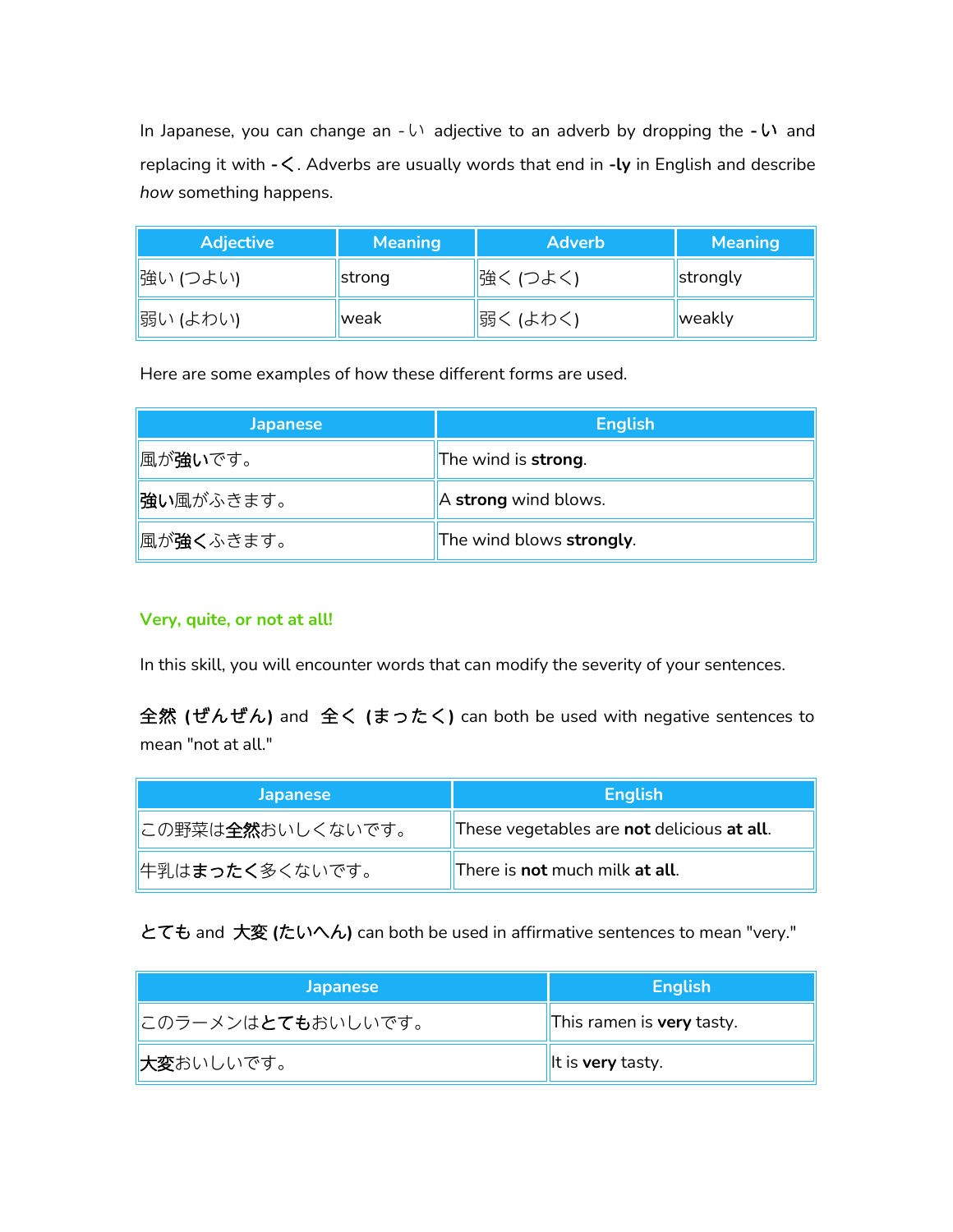結構 **(**けっこう**)** can be used in affirmative sentences to mean "quite."

| <b>Japanese</b>    | <b>English</b>                             |
|--------------------|--------------------------------------------|
| <b>■塩が結構多いですね。</b> | There is quite a lot of salt, isn't there? |

#### **A Small Amount**

少ない **(**すくない**)** is an adjective that means "few" or "not much." Be careful – although the word ends in -ない, it isn't the negative form of the adjective! The negative form of 少ない is actually 少なくない (すくなくない). That's a mouthful!

| <b>Japanese</b>   | <b>English</b>                  |
|-------------------|---------------------------------|
| <b>カレーが少ないです。</b> | There is <b>not much</b> curry. |

# **Big and Small**

There a few adjectives that have both an  $-\cup$  and a  $-\infty$  adjective form. With these adjectives, it is common to use the -な adjective form when the adjective comes *before* the noun it is modifying. "Big" and "small" are two such adjectives.

| $ \cup$ adjective    | -な adjective |                     | <b>Meaning</b> |
|----------------------|--------------|---------------------|----------------|
| 大きい (おおきい)           | 大きな (おおきな)   |                     | big, large     |
| 小さい (ちいさい)           | 小さな (ちいさな)   |                     | small          |
| <b>Japanese</b>      |              | <b>English</b>      |                |
| その銀行は大きいです。          |              | That bank is big.   |                |
| それは大き <b>な</b> 銀行です。 |              | That is a big bank. |                |

#### **Big or Wide?**

The word 広 い **(** ひ ろ い **)** means "wide" and 狭 い **(** せ ま い **)** means "narrow," but these words are often used in Japanese in situations in which we'd use the words "big" or "small" in English. For instance, when you're describing the internal area of a room as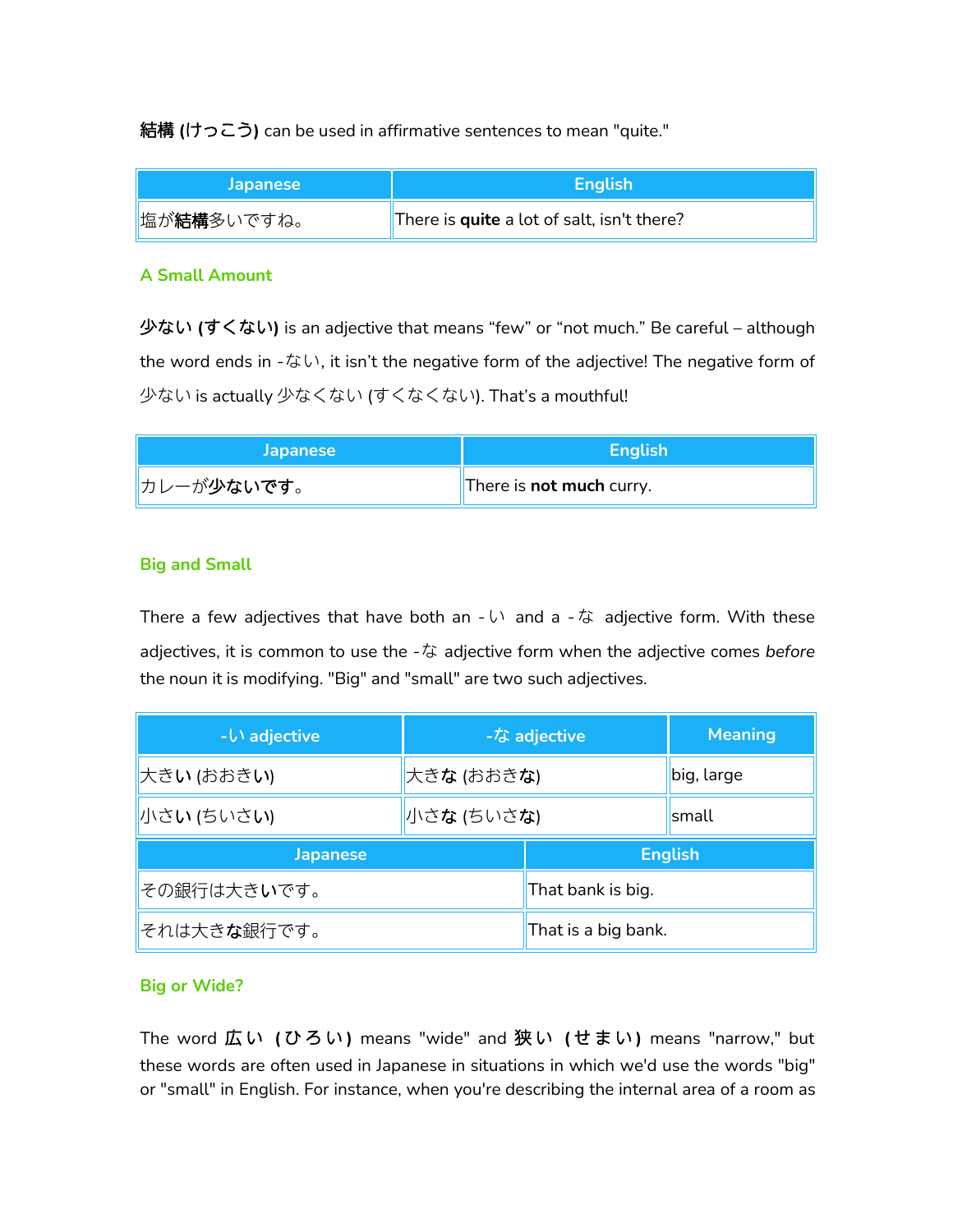"large," you usually use the word 広い rather than 大きい . 広い is sometimes also translated as "spacious."

| <b>Japanese</b>              | <b>English</b>                            |
|------------------------------|-------------------------------------------|
| にの病院は広いです。                   | This hospital is spacious. (large inside) |
| <u>∥</u> この部屋は <b>狭い</b> です。 | This room is small. (narrow inside)       |

#### **Where?**

Japanese has different levels of formality, and sometimes there are different words with the same meaning that differ by formality level. You'll encounter some of them in this skill.

| <b>Casual Formal</b> | <b>Meaning</b>                                                                 |  |
|----------------------|--------------------------------------------------------------------------------|--|
|                      | こっち   こちら   here, this way (close to the speaker)                              |  |
|                      | $\mathcal{F}$ っち $\mathcal{F}$ ちら there, that way (close to the listener)      |  |
|                      | あっち あちら over there, over that way (far from both the listener and the speaker) |  |
|                      | どっち   どちら   where?, which direction?                                           |  |

# **An Empty Stomach**

In Japanese, when you ask someone if they are hungry, the expression is お腹がすきま

したか? (おなかがすきましたか?)

Although the Japanese expression is written in past tense, its understood meaning would be equivalent to the English expression "Are you hungry?" It literally translates to something like, "Has your stomach been emptied?" – because if your stomach has become empty, that means that you're hungry now!

# **Japanese Counting Words**

The Japanese language uses special **counting words** to count things, actions, and events. Below is a table for  $\boxminus$ . the counting word introduced in this lesson.  $\boxminus$  is the counter for days.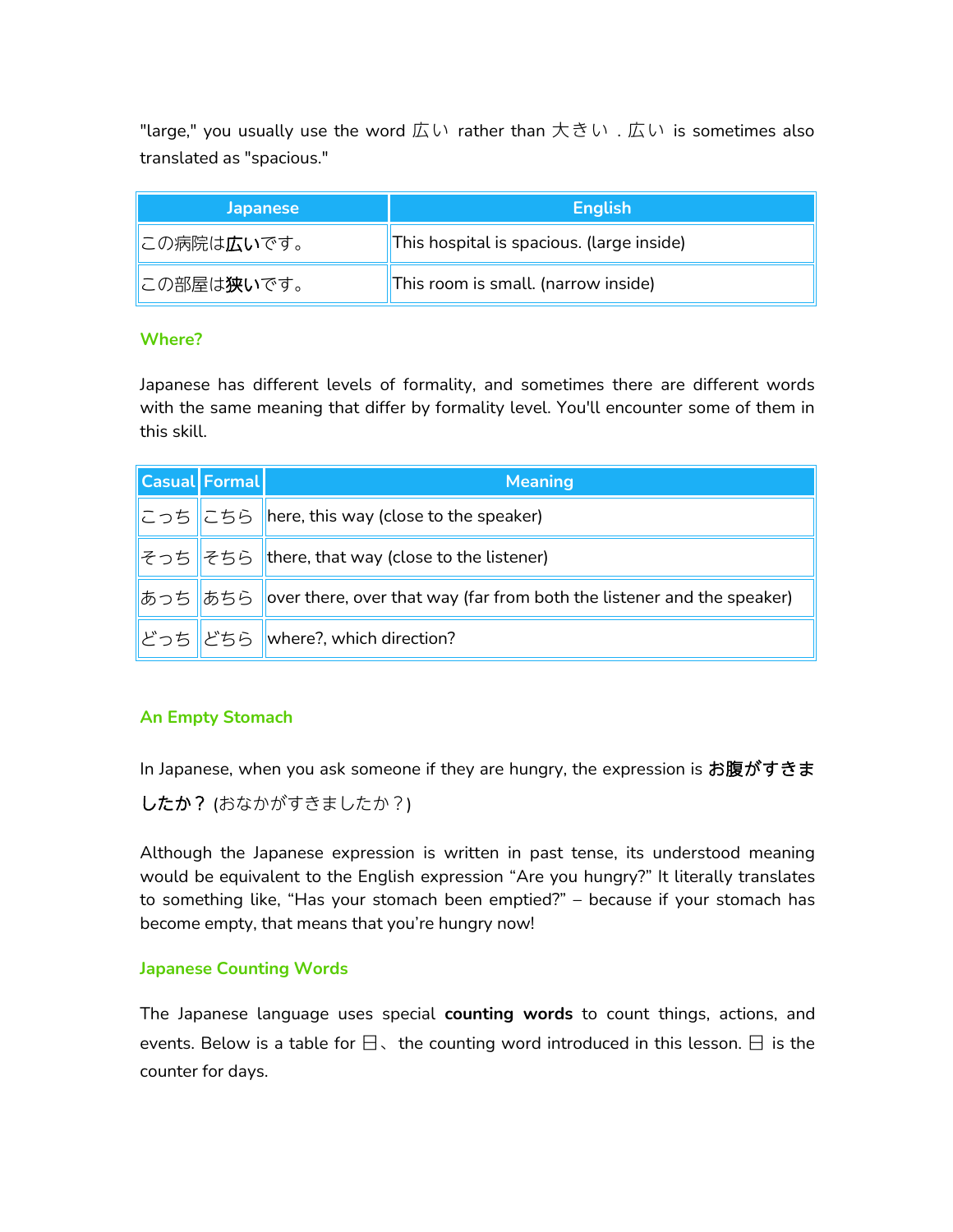| <b>Number</b>       | Form of $\boxminus$ |
|---------------------|---------------------|
| 1・ ー・いち             | 一日・ついたち             |
| $2 \cdot - \cdot 5$ | 二日・ふつか              |
| 3 · 三 · さん          | 三日・みっか              |
| 4・四・よん              | 四日・よっか              |
| 5・五・ご               | 五日・いつか              |
| 6 ・六・ろく             | 六日・むいか              |
| 7・七・なな              | 七日・なのか              |
| 8 · 八 · はち          | 八日・ようか              |
| 9 · 九 · きゅう         | 九日・ここのか             |
| 10・十・じゅう            | 十日・とおか              |
| 20・二十・にじゅう          | 二十日・はつか             |

# な**-Adjectives**

This lesson teaches the first な-adjective in the course, きれい、meaning "pretty" or "clean." Although it looks like an い-adjective, it belongs to the な-adjective category.

な-adjectives are **nominaladjectives** that have been imported from other countries over centuries, mainly from China. There is no pattern as to what they look like, aside from the fact they're not likely to end in an い。Remember that きれい is an exception. See how they operate using the example of  $\dot{\vec{c}}\hbar\vec{c}$  below.

| <b>Sentence</b>             | $\Lambda$ Translation $\nabla$ |
|-----------------------------|--------------------------------|
| <u>∥</u> これは <b>きれい</b> です。 | This is <b>pretty</b> .        |

Note that な-adjectives typically do not drop the です ending in a construction like the one above.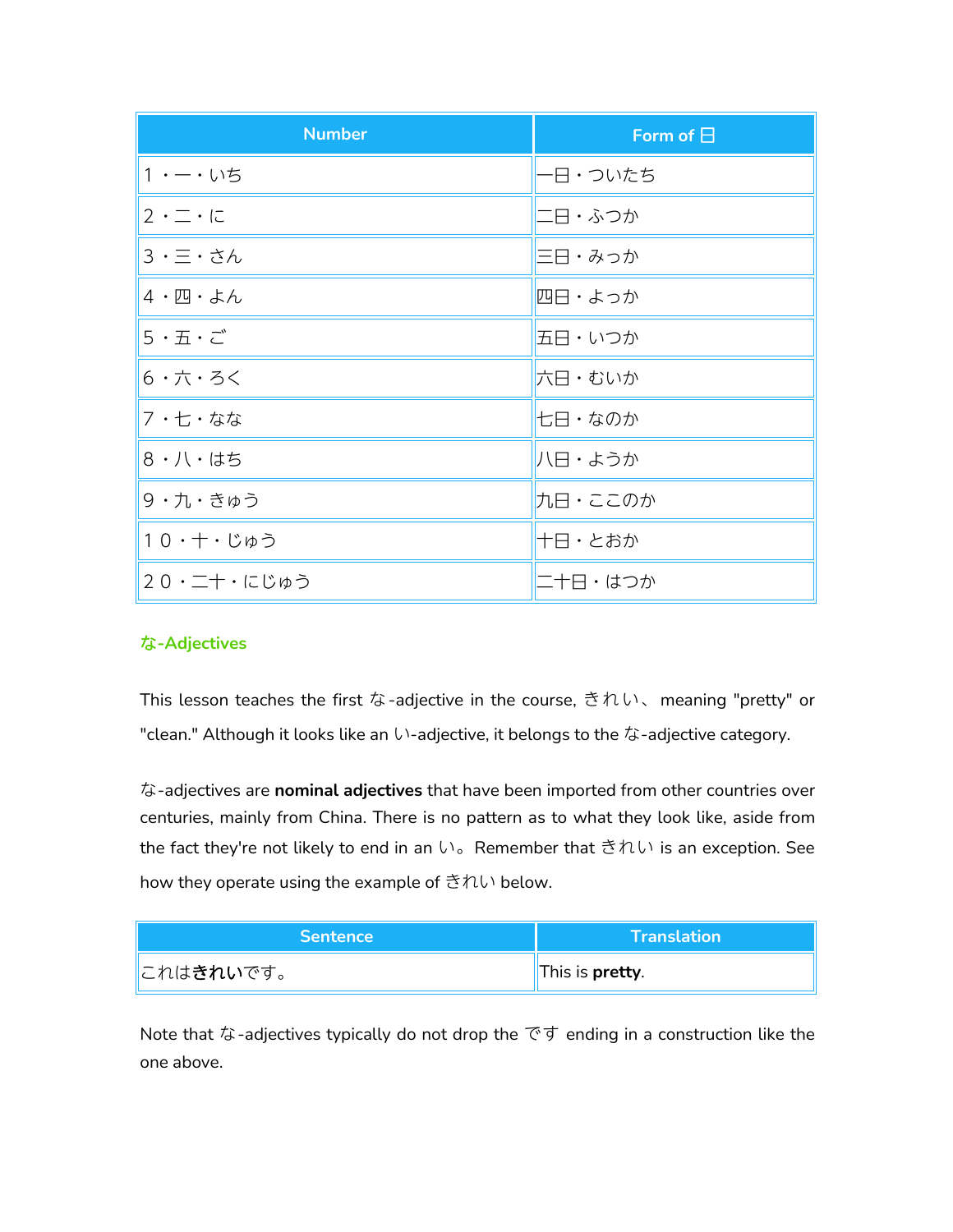When placed before a noun, a  $t\ddot{s}$  -adjective adds a characteristic  $t\ddot{s}$  between the adjective and the noun that follows.

| <b>Sentence</b>        | <b>Translation</b>            |
|------------------------|-------------------------------|
| <mark> きれいな花です。</mark> | It is a <b>pretty</b> flower. |

# **People 1**

Japanese verbs, including the copula  $\vec{c}$   $\vec{v}$ , can be used as they are with any subject, regardless of gender or number. This means that Japanese sentences often have many possible English equivalents.

| <b>Japanese</b>  | <b>English</b>    |
|------------------|-------------------|
| がくせいです。          | He's a student.   |
| <b>  がくせいです。</b> | She's a student.  |
| <b>  がくせいです。</b> | They're students. |

This skill introduces several words that describe people. You can reference them below.

| <b>Japanese</b>   | <b>English</b> |
|-------------------|----------------|
| ∦がくせい "gakusei"   | student        |
| Lともだち "tomodachi" | friend         |
| いしゃ "isha"        | doctor         |
| せんせい "sensei"     | teacher        |

# て**-Form**

The て-form or で-form of a verb is a very important grammatical construct in Japanese that is used in several contexts.

# **Requests**

~て / ~で + ください is used for requests. It means "please + [verb]"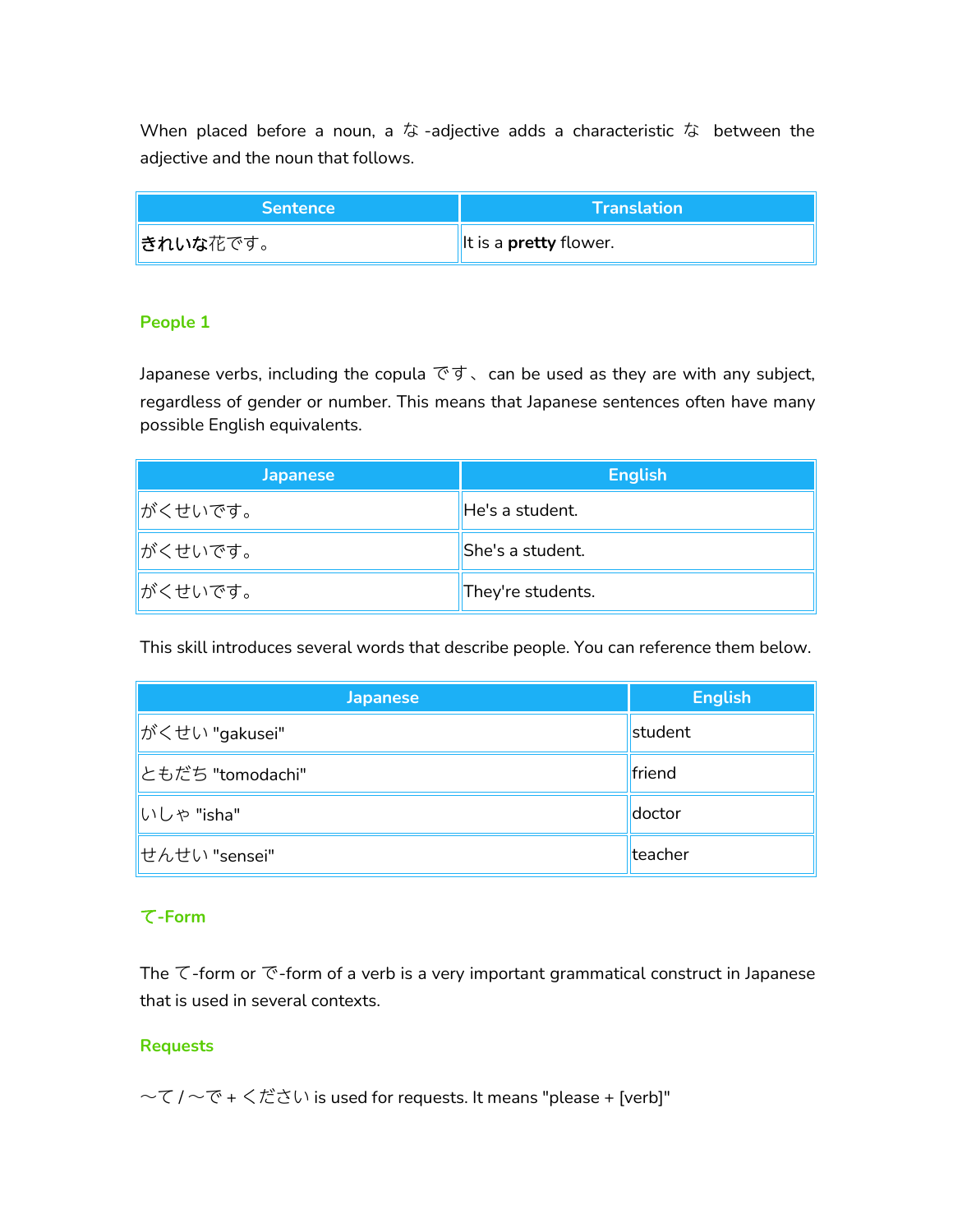• よんでください means "please read."

You can also attach nouns to these requests to get more specific.

| <b>English</b> | <b>Short Form</b> | <b>Polite Form</b> | <b>Request</b> |
|----------------|-------------------|--------------------|----------------|
| do.            | する                | します                | してください         |
| read           | よむ                | よみます               | よんでください        |
| lturn on       | つける               | つけます               | つけてください        |
| close          | しめる               | しめます               | しめてください        |
| open           | あける               | あけます               | あけてください        |

● 本をよんでください means "please read the book."

#### **What was happening?**

 $\sim$ て /  $\sim$ で + います can be used to describe continuing action in the present, but did you know that you can use the  $-\tau$  form of the verb to describe continuing action in the past, too? Instead of  $\sim$ います, you would use  $\sim$ いました after the -て form of a verb to describe an ongoing action that occurred in the past. Look at how the verb endings can change the meaning of a sentence.

| <b>Japanese</b> | <b>English</b> |
|-----------------|----------------|
| 雨が降ります          | It rains       |
| 雨が降っています        | It is raining  |
| 雨が降りました         | It rained      |
| 雨が降っていました       | It was raining |

# **Counting Small Animals**

Japanese has a lot of counter words that change depending on the object or creature being counted. Sometimes, the counter word even depends on the *size* of the thing being counted! For instance, the counter word 〜 匹 ( ひ き ) is used to count *small*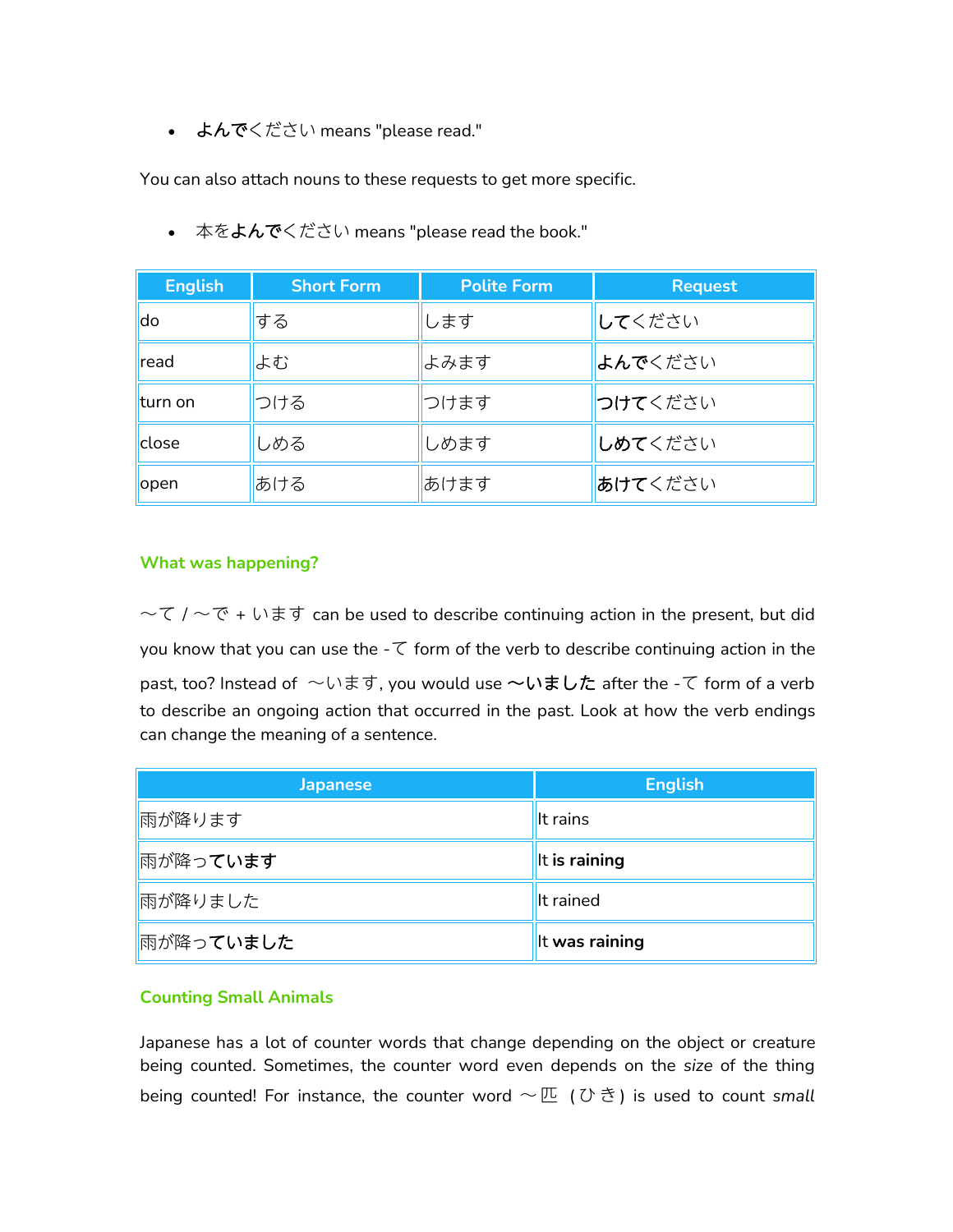animals. However, the reading of the word  $\neg \mathbb{E}$  changes depending on the number that comes before it.

| Kanji | <b>Reading</b>          | <b>Meaning</b>        |
|-------|-------------------------|-----------------------|
| —匹    | いっぴき (ippiki)           | one (small animal)    |
| 二匹    | にひき (ni <b>hiki</b> )   | two (small animals)   |
| 三匹    | さんびき (sanbiki)          | three (small animals) |
| 四匹    | よんひき (yonhiki)          | four (small animals)  |
| 五匹    | ごひき (gohiki)            | five (small animals)  |
| 六匹    | ろっぴき (rop <b>piki</b> ) | six (small animals)   |
| 七匹    | ななひき (nanahiki)         | seven (small animals) |
| 八匹    | はっぴき (hap <b>piki</b> ) | eight (small animals) |
| 九匹    | きゅうひき (kyuuhiki)        | nine (small animals)  |
| 十匹    | じゅっぴき (juppiki)         | ten (small animals)   |

# **The Water Radical**

Kanji characters are made up of different component parts called **radicals**. Did you know that a kanji's radicals can sometimes give you a hint about the kanji's meaning? For instance, kanji containing the radical  $\tilde{\zeta}$  often have something to do with water. If you look at the words below, you can see that they all contain the radical 冫 on the left side of the kanji character, and all of them involve water. You might have noticed this radical in other kanji you've already seen, too!

| Kanji | <b>Reading</b> | <b>Meaning</b> |
|-------|----------------|----------------|
| 海     | うみ             | <b>sea</b>     |
| 池     | いけ             | pond           |
| 泳ぎます  | およぎます          | swim           |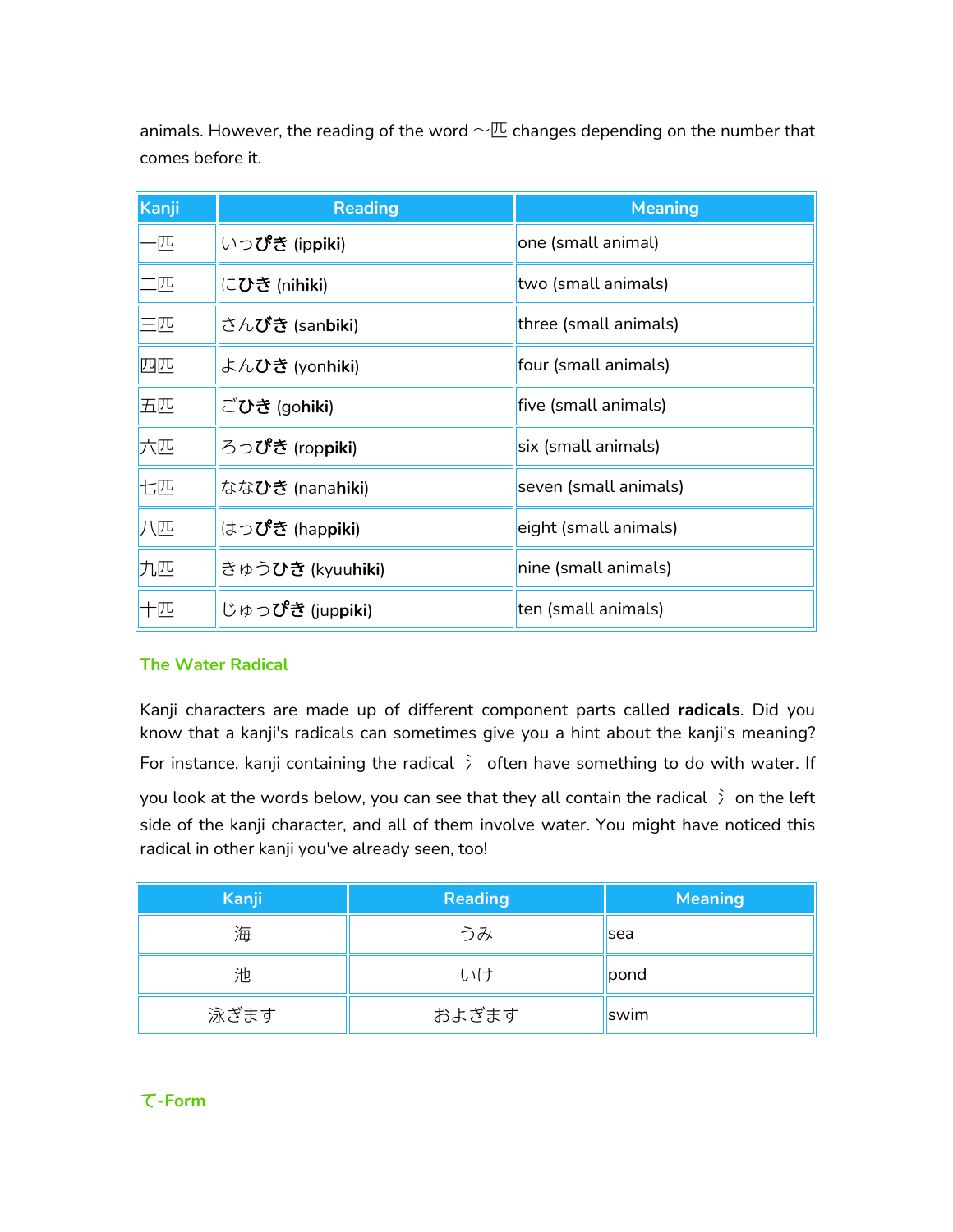We will now take a look at three more purposes for the  $\tau$ -form of verbs.

# **Ongoing Actions**

 $-\tau$  /  $-\tau$  + います is used for actions in progress.

よんでいます means "I am reading."

We also use this construction for ongoing actions that would ordinarily use the present perfect construction in English.

● 映画ははじまっています means "The movie has begun."

 $-\tau$  /  $-\tau$  + いません is the corresponding negative construction.

よんでいません means "I am not reading."

| <b>English</b> | <b>Short Form</b> | <b>Polite Form</b> | <b>Ongoing Action</b> |
|----------------|-------------------|--------------------|-----------------------|
| ldo            | する                | します                | しています                 |
| read           | よむ                | よみます               | よんでいます                |
| leat           | たべる               | たべます               | たべています                |
| drink          | のむ                | のみます               | のんでいます                |

# **Prohibitions**

 $-\tau$  +  $\vert t + \psi \vert$  +  $\pm \tau$  is used when telling someone that they must not or should not do something.

- よんではいけません means "you must not read."
- あの本をよんではいけません means "you must not read that book."

| <b>English</b> | <b>Short Form</b> | <b>Polite Form</b> | <b>Prohibition</b> |
|----------------|-------------------|--------------------|--------------------|
| lldo           | する                | します                | <b>して</b> はいけません   |
| read           | よむ                | よみます               | よんではいけません          |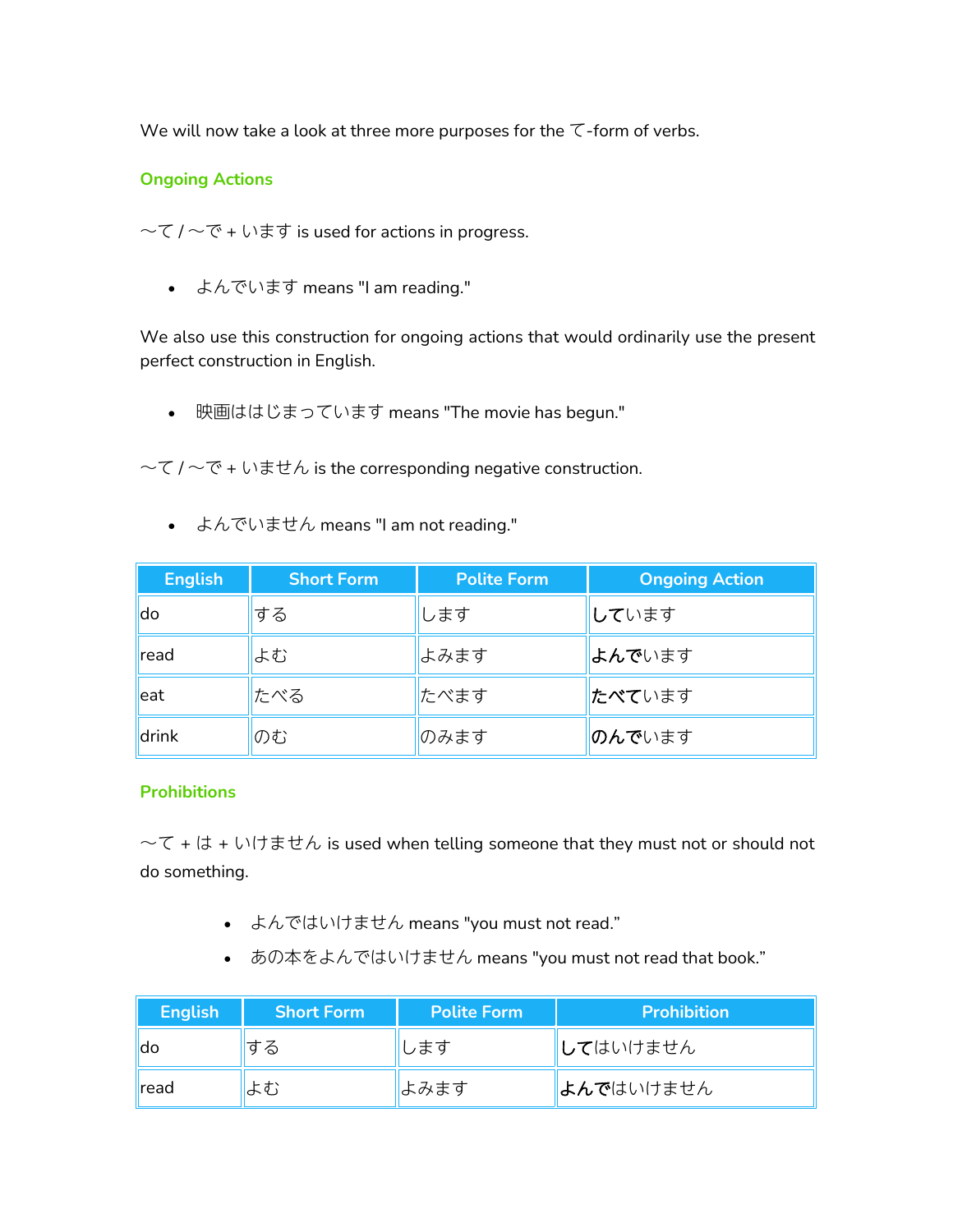| <b>English</b> | <b>Short Form</b> | <b>Polite Form</b> | <b>Prohibition</b>  |
|----------------|-------------------|--------------------|---------------------|
| ∥eat           | たべる               | たべます               | <b>たべて</b> はいけません   |
| drink          | のむ                | のみます               | <b>  のんで</b> はいけません |

#### **Linking Sentences**

We already learned the words  $\zeta$  and  $\zeta$  that mean "and" when combining nouns. Instead of those words, we use the  $\tau$ -form to link verbs together in Japanese sentences.

- ドアを閉めて窓を開きます means " I will close the door **and** open the window."
- りんごを食べて水を飲みました means "I ate the apple **and** drank the water."

For the examples above, notice how the  $\tau$ -form is used for the first verb regardless of the tense of the overall sentence. **Only the final verb indicates the tense in this construction.**

#### **He said, she said!**

When you are quoting what someone said or telling someone what something is called, you would use the particle  $\sim$ と. You can think of  $\sim$ と kind of like quotation marks in English, with the phrase coming before  $\sim$   $\geq$  being the phrase that would be in quotes. Since there's no opening quotation mark like there would be with a quote in English, though, you sometimes have to figure out from context which words are being quoted.

| <b>Japanese</b>       | <b>English</b> |
|-----------------------|----------------|
| <b>  彼はいいえと言いました。</b> | He said "No."  |

Be careful, because using the wrong particle can sometimes greatly change the meaning of your sentence.

| <b>Japanese</b>                 | <b>English</b>                      |
|---------------------------------|-------------------------------------|
| <u> </u>  ジョン <b>と</b> 呼んでください。 | <sup>I</sup> Please call me "John." |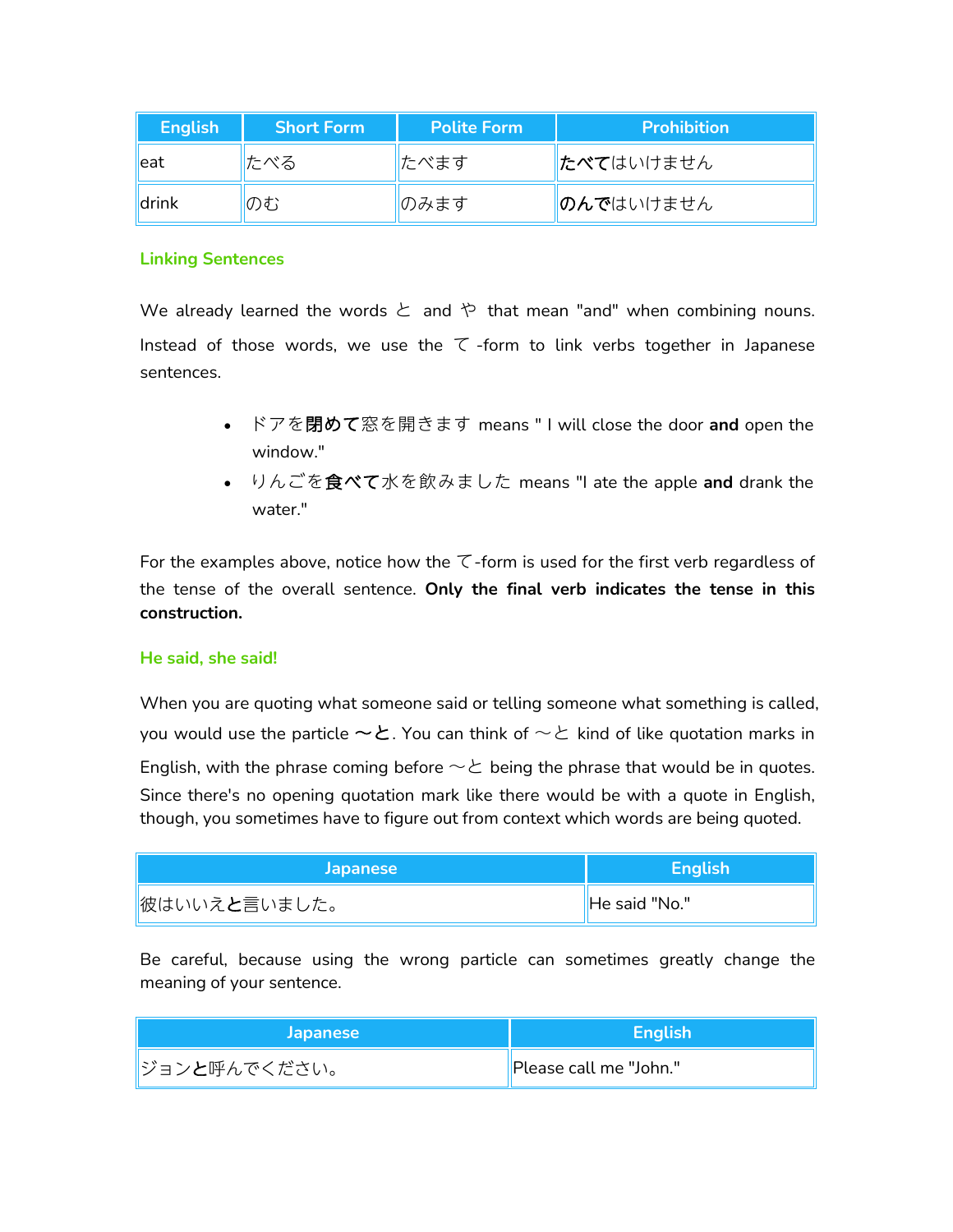| <b>Japanese</b>       | <b>English</b>    |
|-----------------------|-------------------|
| <b>  ジョンを呼んでください。</b> | Please call John. |

### **Counting Long Things**

 $\sim$  本 (ほん) is another Japanese counter word, and it is used to count long, cylindrical things like pens and pencils. Be careful, because the pronunciation of  $\nu\bar{\rm\bf x}$ also changes depending on the number before it!

| Kanji | <b>Reading</b>                 | <b>Meaning</b>                   |
|-------|--------------------------------|----------------------------------|
| -本    | いっぽん (ippon)                   | one (long, cylindrical thing)    |
| 二本    | にほん (ni <b>hon)</b>            | two (long, cylindrical things)   |
| 三本    | さん <b>ぼん</b> (san <b>bon</b> ) | three (long, cylindrical things) |
| 四本    | よんほん (yonhon)                  | four (long, cylindrical things)  |
| 五本    | ごほん (gohon)                    | five (long, cylindrical things)  |
| 六本    | ろっぽん (rop <b>pon</b> )         | six (long, cylindrical things)   |
| 七本    | ななほん (nana <b>hon</b> )        | seven (long, cylindrical things) |
| 八本    | はっぽん (hap <b>pon</b> )         | eight (long, cylindrical things) |
| 九本    | きゅうほん (kyuuhon)                | nine (long, cylindrical things)  |
| 十本    | じゅっぽん (juppon)                 | ten (long, cylindrical things)   |

# **Past-Tense** い**-Adjectives**

To turn an  $\mathfrak{b}$ -adjective from the present to the past tense, you remove the  $\mathfrak{b}$ -ending and replace with  $\mathcal{D} \cap \mathcal{L}$ . Adding a  $\mathfrak{C} \nsubseteq \mathfrak{I}$  at the end will turn it into the polite form. See the example below.

| <b>Sentence</b>       | $\sf\bf I$ Translation $\sf\it I$ |
|-----------------------|-----------------------------------|
| <u>∥</u> これはおいしいです。   | This is delicious.                |
| <u>  これはおいしかったです。</u> | This was delicious.               |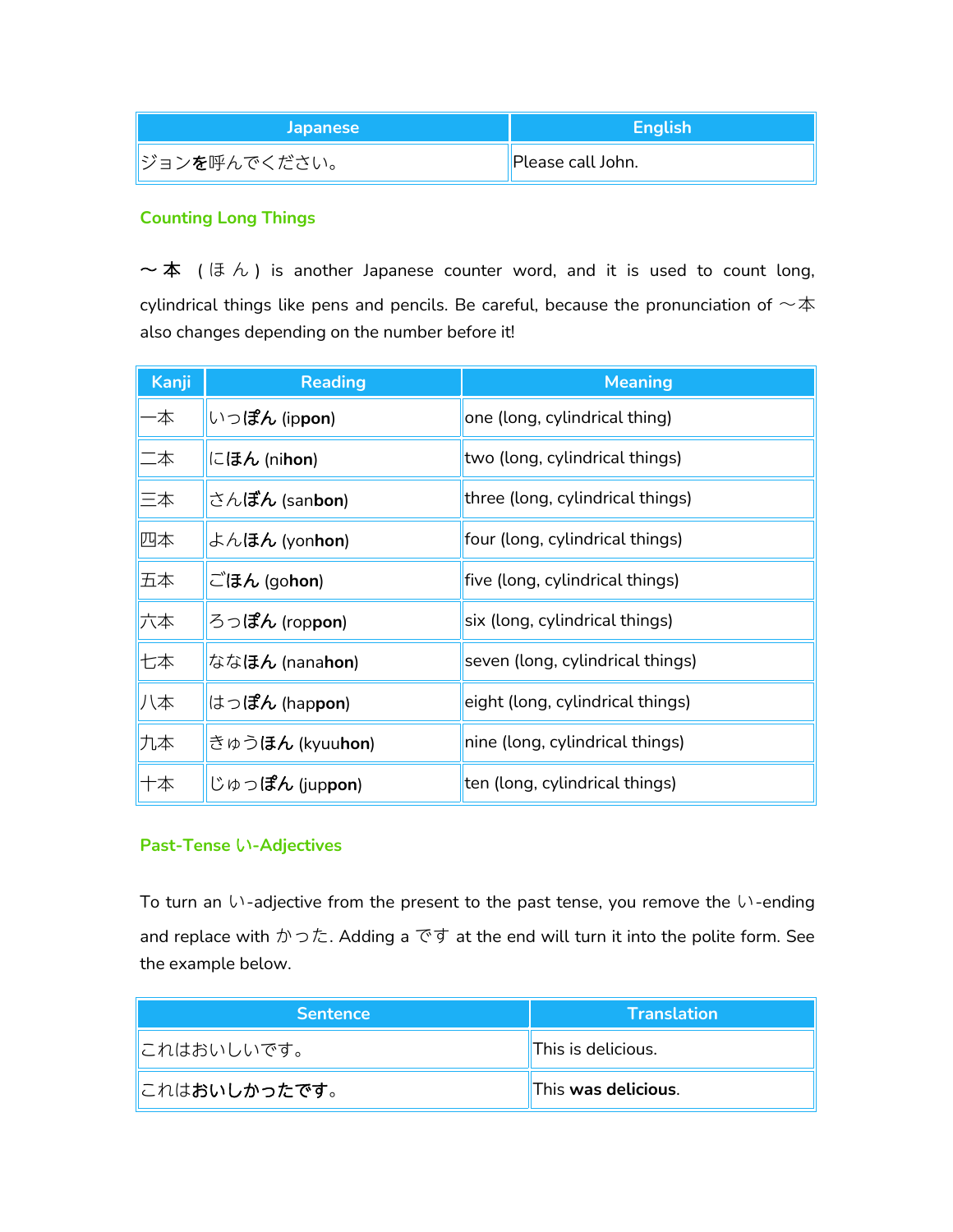Just like with the other forms of the い -adjectives, you're allowed to drop the で す ending in casual conversation.

| <b>Sentence</b>             | <b>Translation</b>  |
|-----------------------------|---------------------|
| <u>∥</u> これは <b>おいしかった。</b> | This was delicious. |

#### **Thin and Thick**

Just like counter words, different adjectives are sometimes used depending on the objects being described. When you are talking about something being "thin," you would use a different adjective depending on the shape of the object being described.

| <b>Japanese</b> | <b>English</b>                      |
|-----------------|-------------------------------------|
| 細い (ほそい)        | thin (for long, cylindrical things) |
| 薄い (うすい)        | <b>thin (for flat things)</b>       |

There are also multiple words meaning "thick," and their usage differs based on the shape of the object being described, too.

| <b>Japanese</b> | <b>English</b>                       |
|-----------------|--------------------------------------|
| 太い (ふとい)        | thick (for long, cylindrical things) |
| 厚い (あつい)        | thick (for flat things)              |

#### **Is it thick or is it hot?**

Remember, kanji matters! Although the three words below have the same reading, the meaning completely changes if you select the wrong kanji!

| <b>Japanese</b> | <b>English</b>          |
|-----------------|-------------------------|
| 厚い (あつい)        | thick (for flat things) |
| 暑い (あつい)        | hot (weather)           |
| 熱い (あつい)        | hot (object)            |

This lesson introduces the very fundamentals of 敬語・けいご、also known as "respect language," as applied to verbs. Believe it or not, you've already learned some respect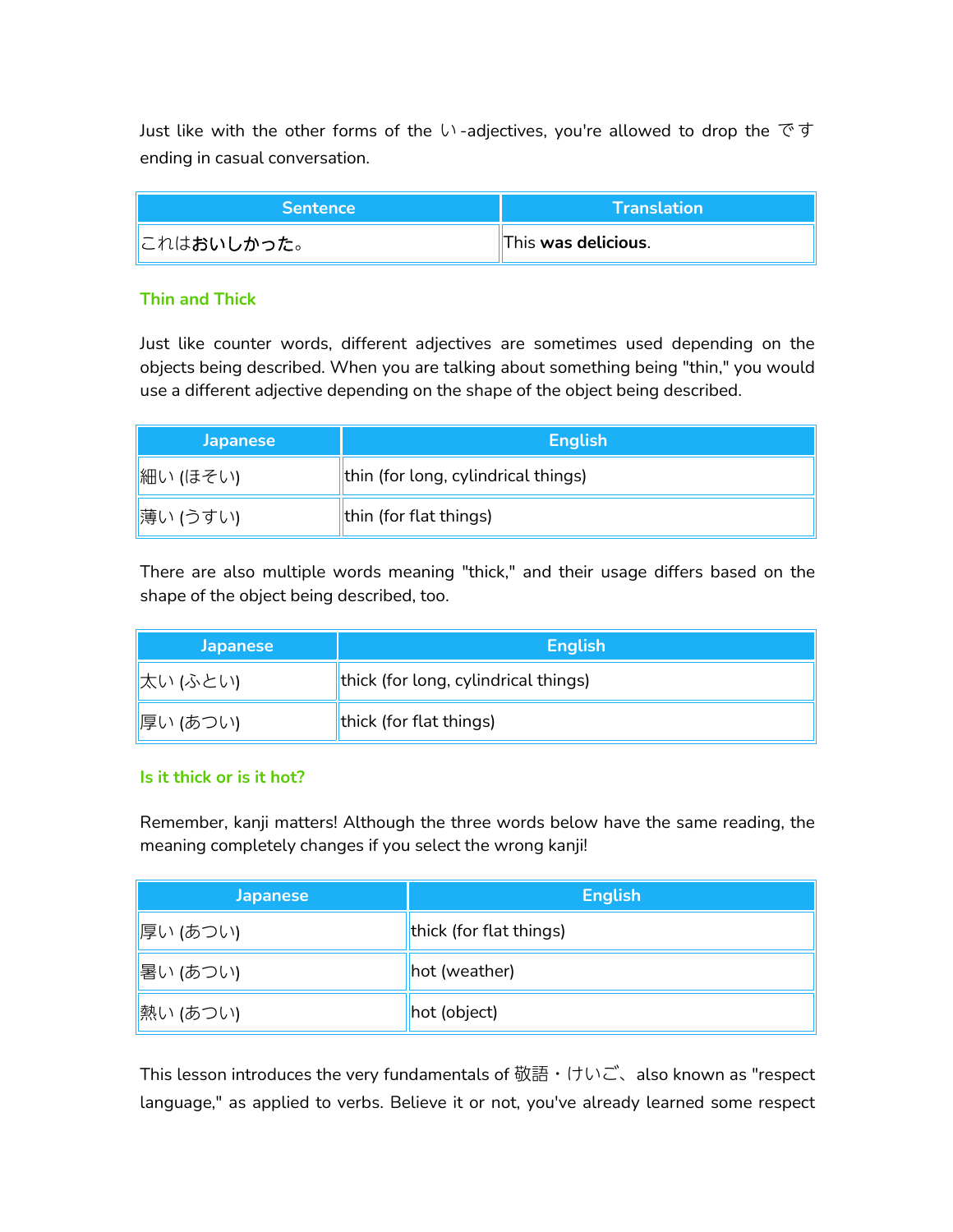language, such as in the phrases "お元気ですか?" or "おねがいします!" Just like those phrases, the extra-polite constructions we introduce in this chapter also begin with お。

We learned from earlier lessons that the most common way of asking someone to do something is with the て-form, often followed by ください。

| <b>Japanese</b> | <b>English</b>               |
|-----------------|------------------------------|
| 侍ってください。        | Please wait. (ordinary form) |

To make the request extremely humble and polite, we take the stem of the verb from its  $\sim$ ます form and add an お $\sim$  prefix. It's as simple as that. Although you are unlikely to **use** this form on a brief trip to Japan, you are certain to **hear** it from shopkeepers and restaurant employees.

| <b>Japanese</b> | <b>English</b>                   |
|-----------------|----------------------------------|
| お待ちください。        | Please wait. (ultra-polite form) |

# **Counting Words for Clothing**

Below is a table for 足、組 and 着、the counting words introduced in this lesson. 足 is a counter that counts pairs of things you put on your feet, while 組 counts other kinds of pairs, such as pairs of gloves. 着 is a counter for suits, jackets, and kimono.

| <b>Number</b>                                           | $\sf \mid$ Form of 足 $\sf \mid$ | <b>Form of 組</b> | Form of 着 |
|---------------------------------------------------------|---------------------------------|------------------|-----------|
| $1 - 0.05$                                              | 一足・いっそく                         | 一組・ひとくみ          | 一着・いっちゃく  |
| $2 \cdot 7 \cdot 7$                                     | 二足・にそく                          | 二組・ふたくみ          | 二着・にちゃく   |
| 3・三・さん                                                  | 三足・さんぞく                         | 三組・さんくみ          | 三着・さんちゃく  |
| $4 \cdot \mathbb{E} \cdot \mathbb{A}$ ん                 | 四足・よんそく                         | 四組・よんくみ          | 四着・よんちゃく  |
| $5 \cdot \overline{\text{h}} \cdot \overline{\text{c}}$ | 五足・ごそく                          | 五組・ごくみ           | 五着・ごちゃく   |
| 6・六・ろく                                                  | 六足・ろくそく                         | 六組・ろっくみ          | 六着・ろっちゃく  |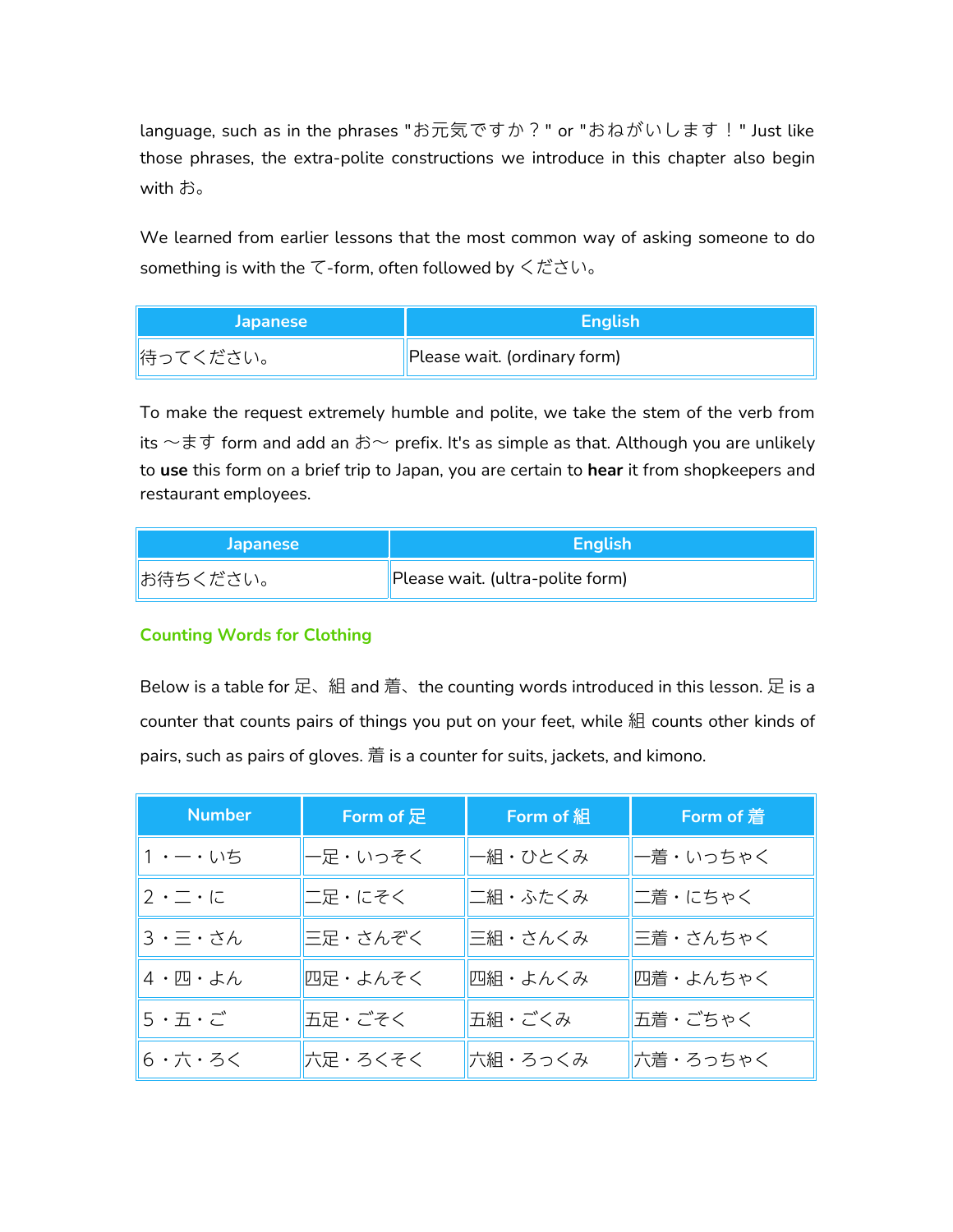| <b>Number</b> | Form of $E$                              | <b>Form of 組</b>     | Form of 着 |
|---------------|------------------------------------------|----------------------|-----------|
| 7・七・なな        | ∥七足・ななそく                                 | ∥七組・ななくみ             | 七着・ななちゃく  |
| 8 ・八・はち       | 八足・はっそく                                  | 八組・はっくみ              | 八着・はっちゃく  |
| 9・九・きゅう       | ∥九足・きゅうそく                                | ┃九組・きゅうくみ ┃九着・きゅうちゃく |           |
|               | ∥10・十・じゅう ∥十足・じゅっそく ‖十組・じゅっくみ ‖十着・じゅっちゃく |                      |           |

# **The Plain Form**

We use the "plain," "short" or "dictionary" form first and foremost to express the present or future tense in a casual conversation, such as between friends. We also use it to express these tenses in certain other situations before the end of a sentence.

Without exception, all plain form verbs end in a [u] sound. In the examples below, see how the plain form endings correlate with the construction of the  $\tau$ -form.

| <b>English</b> | Kanji | <b>Plain Form</b> | $\tau$ -Form |
|----------------|-------|-------------------|--------------|
| eat            | 食べる   | たべる               | たべて          |
| give           |       | あげる               | あげて          |
| read           | 読む    | よむ                | よんで          |
| fly            | 飛ぶ    | とぶ                | とんで          |
| buy            | 買う    | かう                | かって          |
| luse           | 使う    | つかう               | つかって         |

# **Nominalizing Verbs with the Plain Form +** の

You can use the construction  $\sim$ のがすきです to talk about things you like doing. In the example below, およぐ (swim) is the plain form of verb およぎます。When you add の to the plain form, the translation becomes either "to swim" or "swimming". The sentence ends with ~がすきです、which means "I like."

• Therefore, およぐのが好きです means "I like swimming" or "I like to swim."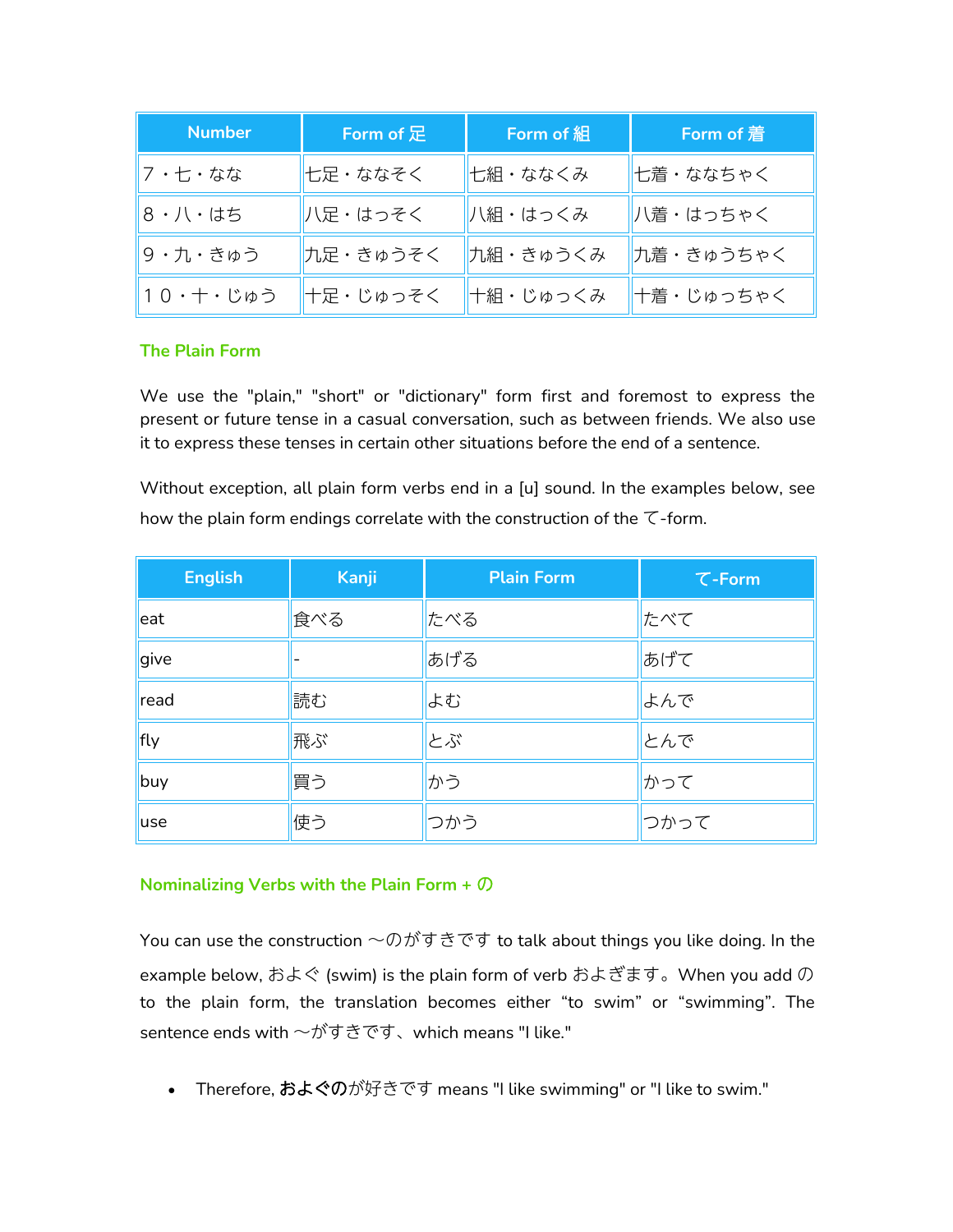Remember that you can add additional information to any sentence to provide more context.

• For example, うみでおよぐのが好きです means "I like swimming in the ocean."

| Object | <b>Verb</b> | $\mathcal{O}$ | /が/ | <b>Adverb</b> | です |
|--------|-------------|---------------|-----|---------------|----|
|        | はしる         | $ 0\rangle$   | が   | はやい           | です |
|        | およぐ         | $ 0\rangle$   | が   | 止手            | です |
| ∥テニスを  | する          | $ 0\rangle$   | ∦が  | 下手            | です |
| アニメを   | 見る          | $ 0\rangle$   | が   | 好き            | です |

Below is a table of sample sentences that model this construction.

- はしるのがはやいです means "My running isfast" or "I run fast."
- およぐのが上手です means "Your swimming is skilled" or "you are good at swimming."
- テニスをするのが下手です means "My tennis playing is poor" or "I am bad at playing tennis."
- アニメを見るのが好きです means "I like watching anime" or "I like to watch anime."

# **The Plain Past Form**

We use the "plain past" form or "short past" form first and foremost to express the past tense in a casual conversation, such as between friends. We also use it to express the past tense in certain other situations.

This form is constructed by taking the  $\tau$ -form of a verb and replacing with  $t$  (if it ends in  $\zeta$ ) or  $t\ddot{z}$  (if it ends in  $\bar{\zeta}$ ).

| <b>English</b> | <b>Kanji</b> | <b>Plain Form</b> | $\tau$ -Form | <b>Plain Past</b> |
|----------------|--------------|-------------------|--------------|-------------------|
| leat           | 食べる          | たべる               | たべて          | たべた               |
| ∥buy           | 買う           | かう                | かって          | かった               |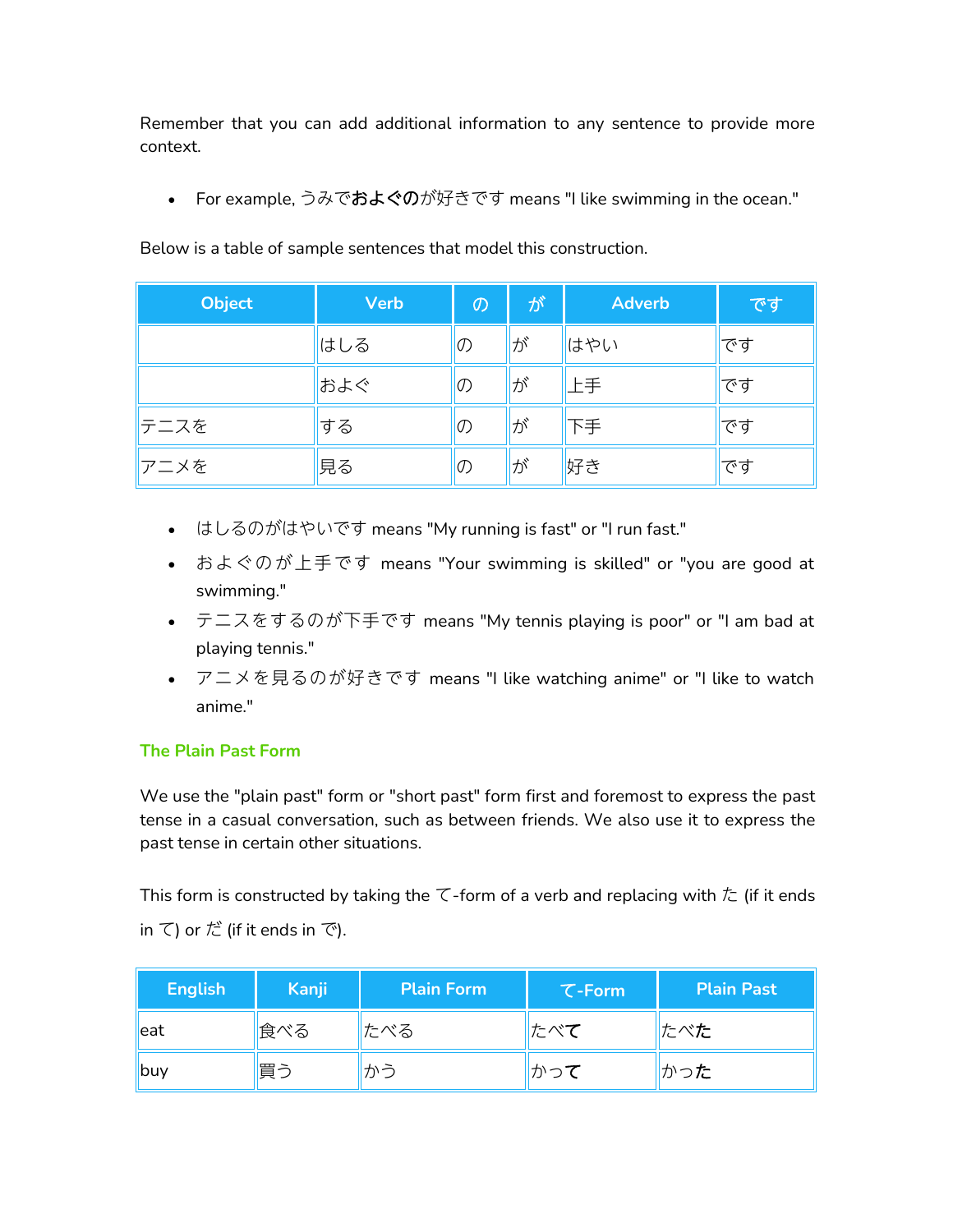| <b>English</b> | Kanji | <b>Plain Form</b> | <b>T-Form</b> | <b>Plain Past</b> |
|----------------|-------|-------------------|---------------|-------------------|
| <b>read</b>    | 読む    | はむ                | よんで           | よんだ               |

Just like when we create the  $\tau$ -form, verbs that end in  $\leq$  or  $\leq$  in the plain form have irregular endings.

| <b>English</b> | 'Kanji <sub>l</sub> | <b>Plain Form</b> | $\tau$ -Form | <b>Plain Past</b> |
|----------------|---------------------|-------------------|--------------|-------------------|
| write          | 書                   | かく                | かいて          | かいた               |
| <i>swim</i>    | 泳ぐ                  | およぐ               | およいで         | およいだ              |

#### **I would like...**

NOUN+が欲しい and VERB STEM+〜たい are two ways to express that you want something. However, Japanese speakers often desire to be less direct, which is considered more polite. You can do that by adding  $\sim$ のですが or  $\sim$ んですが to the end of a request to make it less blunt. In English, you can translate sentences containing this ending as "I would like..."

| <b>Japanese</b>                 | <b>English</b>                   |
|---------------------------------|----------------------------------|
| 葉書を送りたいです。                      | I want to send a postcard.       |
| <b>  葉書を送りたいのですが。</b>           | I would like to send a postcard. |
| タクシーを呼んで欲しいです。                  | l want you to call a taxi.       |
| <u>∥タクシーを呼んで欲しい<b>んですが</b>。</u> | I would like you to call a taxi. |

#### **Maid Cafes?**

There are many things you can find in Japan that aren't common in other countries. Want to dress up as your favorite anime character and get your photo taken on the street? Visit a cafe where the waitresses all dress like maids? You can find all that and more in Japan!

**Japanese English Notes**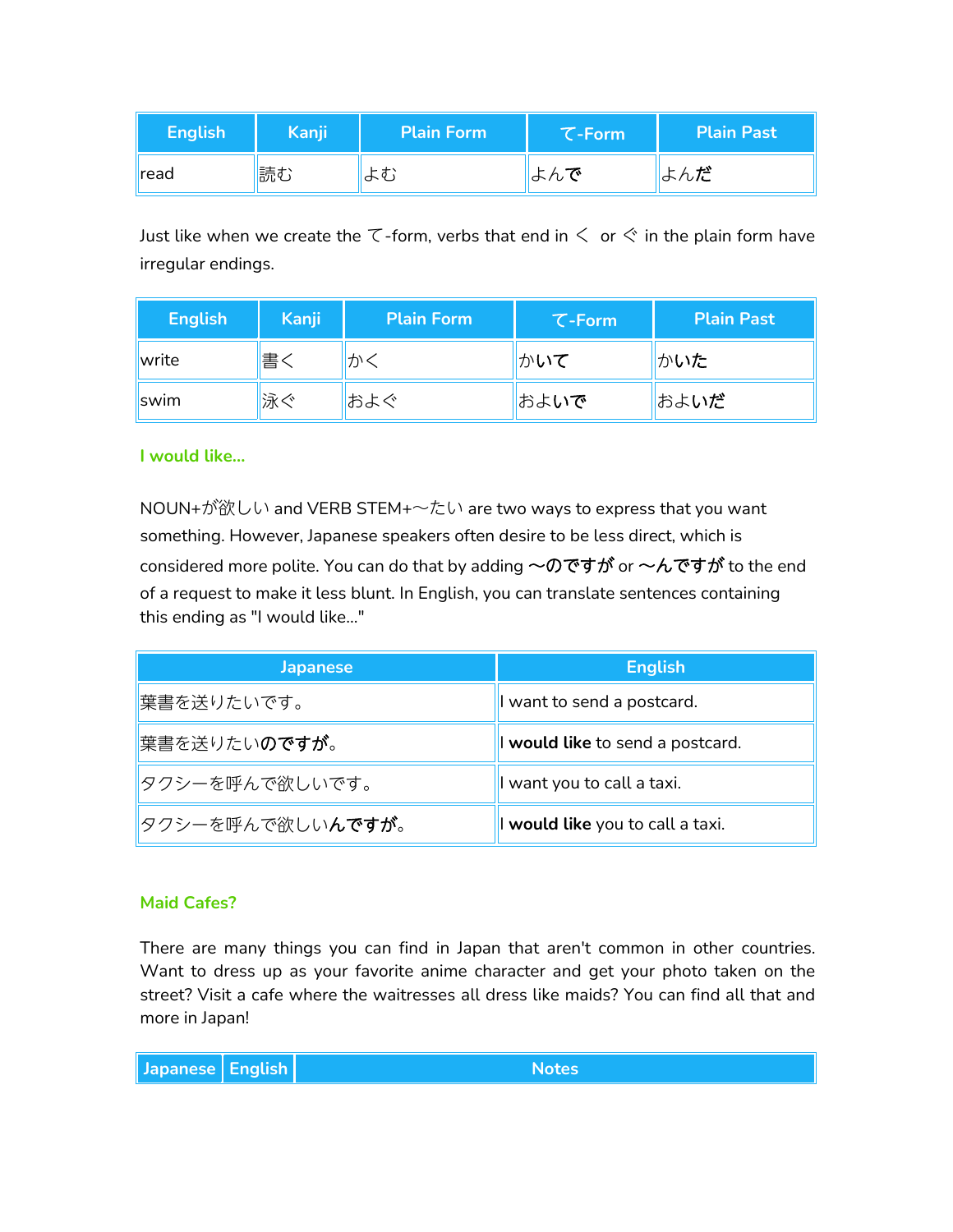| Japanese    | <b>English</b> | <b>Notes</b>                                                                                                                                                                                                                                         |  |  |  |
|-------------|----------------|------------------------------------------------------------------------------------------------------------------------------------------------------------------------------------------------------------------------------------------------------|--|--|--|
| メードカ<br>∥フェ | Maid<br>Cafe   | In maid cafes, the servers dress up like maids!                                                                                                                                                                                                      |  |  |  |
| オタク         | Otaku          | The word "otaku" is usually used in English to refer to someone<br>who is obsessed with anime and manga, but the word is used for<br>many other things in Japan. For instance, did you know that a 電車<br>オタク is someone who is obsessed with trains? |  |  |  |
| コスプレ        | Cosplay        | "Cosplay" refers to dressing up as characters, usually from anime,<br>manga, or video games. It is short for "costume play."                                                                                                                         |  |  |  |

#### **Ride the Yamanote Line!**

There are a lot of interesting and trendy areas in Tokyo, so it can be helpful to know their names if you ever choose to visit.

| <b>Japanese</b> | <b>Reading</b> |
|-----------------|----------------|
| 原宿              | はらじゅく          |
| 渋谷              | しぶや            |
| 秋葉原             | あきはばら          |
| 池袋              | いけぶくろ          |
| 新宿              | しんじゅく          |

Harajuku and Shibuya are both known for their fashion - Harajuku for street fashion and Shibuya for having many large department stores for shopping! Harajuku is a great place to go if you like to cosplay. Akihabara and Ikebukuro are interesting places for an otaku - you can buy video games, anime and manga, computer parts, and all kinds of other things! And Shinjuku is well-known for its exciting nightlife.

The 山手線 (やまのてせん) or "Yamanote Line" is a train line in Tokyo that goes in a circle, and it makes stops in all the areas listed above. It might be better to avoid riding the train at rush hour, though - otherwise you might run into lots of  $\sharp \bar{\tau} \cup -\bar{\tau} \rangle$ (office workers) going to and from work, and the train might be too packed for you to get on!

# **The Olympics!**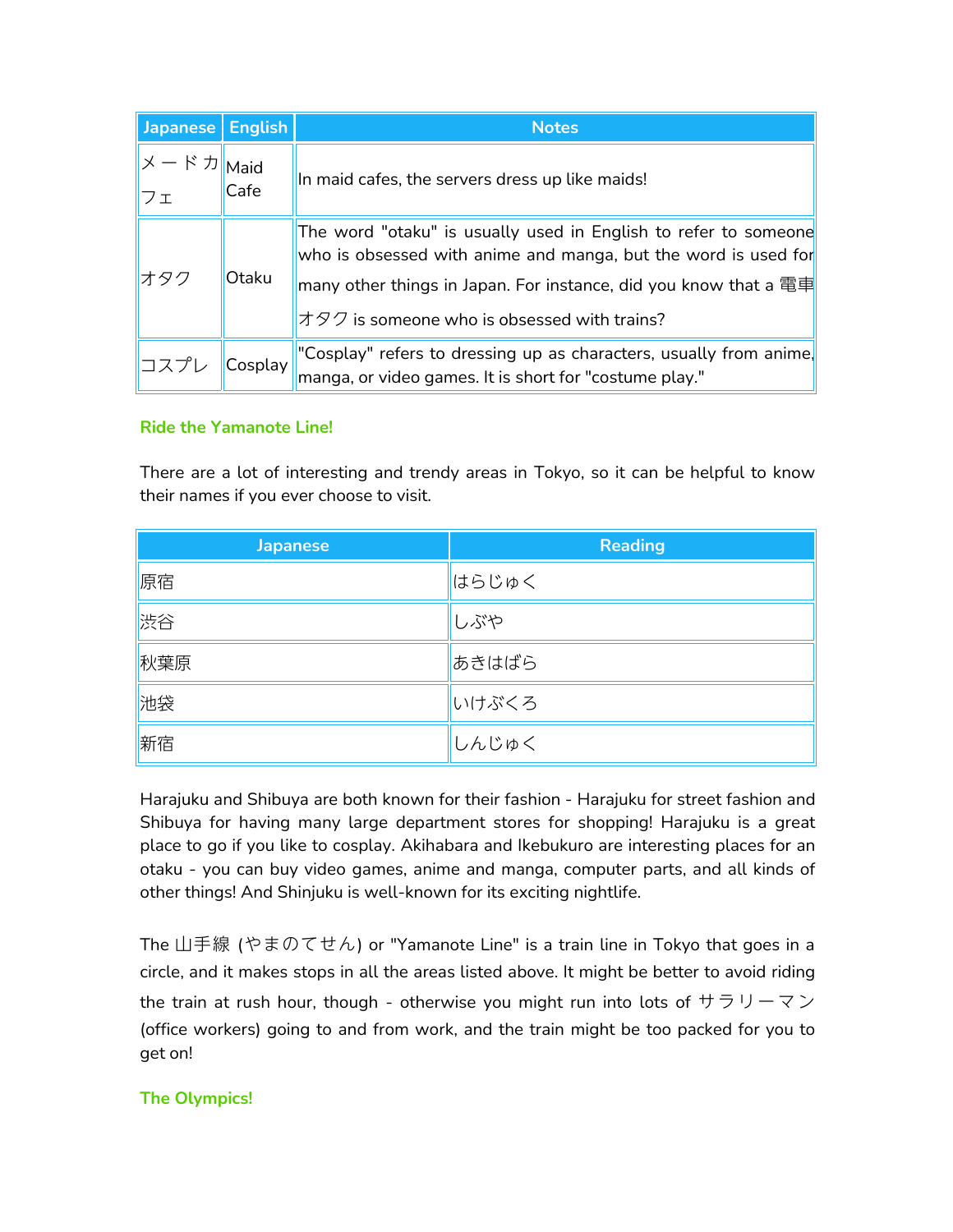Are you looking forward to the Olympics? If you are, you can tell people that you are looking forward to something byusing the phrase 楽しみにしている - or楽しみにして います if you want to be more polite.What Olympic sport are you looking forward to the most? Who do you hope will win the  $\hat{\mathbb{E}} \times \hat{\mathbb{E}}$  / (gold medal)?

| <b>Japanese</b>    | Enalish                                    |
|--------------------|--------------------------------------------|
| 私はオリンピックを楽しみにしている! | $\ $ I am looking forward to the Olympics! |

There are several ways of expressing one's ability to do something in Japanese.

#### **Potential Form**

The first and more casual way is the potential form of the verb, which changes the usual verb ending into a form that rhymes with  $\sim$ える or  $\sim$ えます。Notice how the potential form ending changes in accordance with the original ending.

| <b>Regular Forms</b> | <b>Potential "Can-Do" Forms</b> |
|----------------------|---------------------------------|
| 見る・見ます               | 見える・見えます                        |
| 行く・行きます              | 行ける・行けます                        |
| 作る・作ります              | 作れる・作れます                        |
| 飛ぶ・飛びます              | 飛べる・飛べます                        |

When using this form, you may notice that the particle  $\ddot{\text{D}}$  plays a major role in describing what would normally be the object of a sentence marked with  $\overline{\epsilon}$ . This is because the potential form often translates better to "is able to be" than "can."

| <b>Regular Examples</b> | <b>Potential "Can-Do" Examples</b> |
|-------------------------|------------------------------------|
| ∥本を見る・ look at a book   | ∥本が見える ・ see a book                |
| ∥音楽を聞く・ listen to music | 音楽が聞こえる · hear music               |

# **Using** できる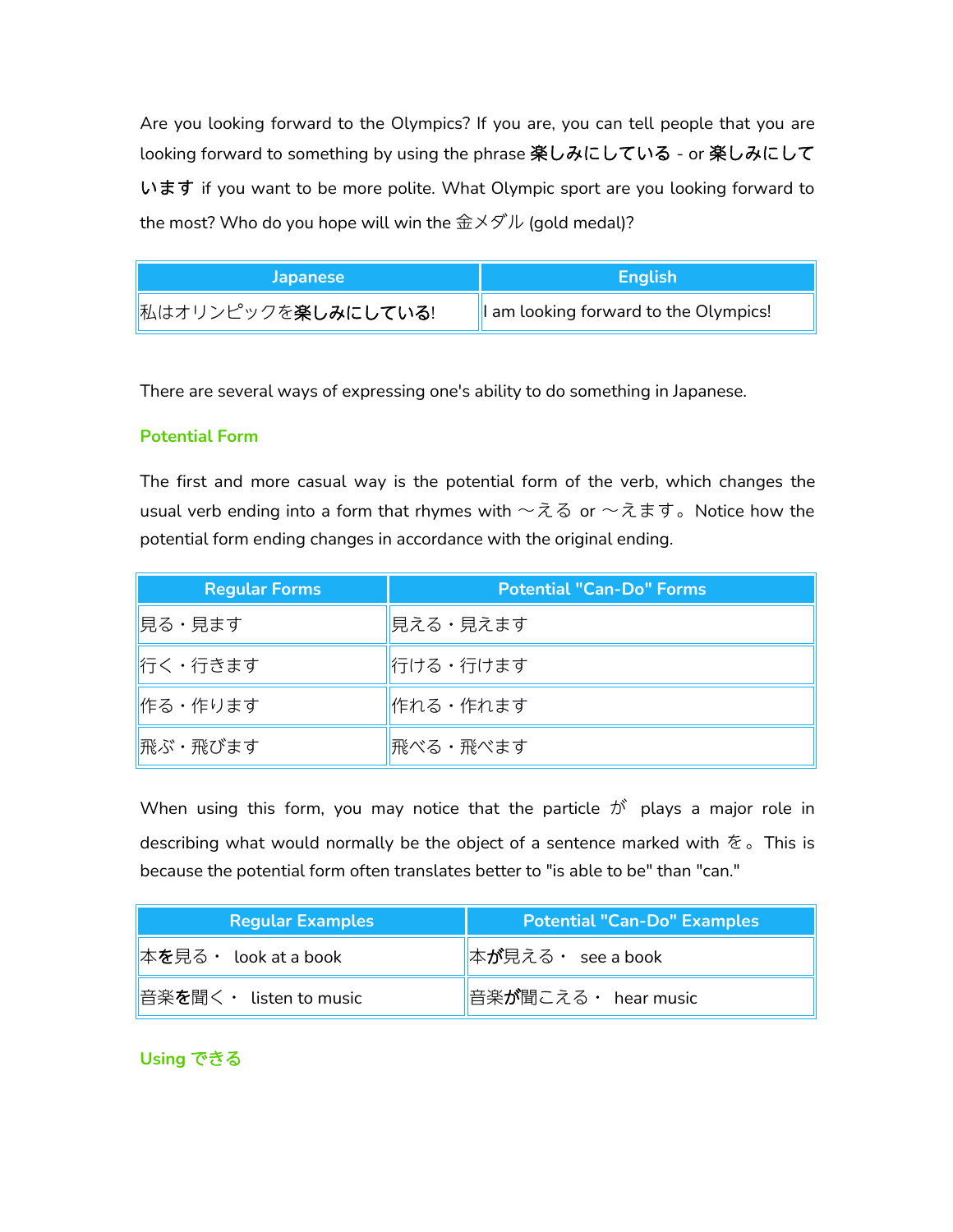The second and more formal to express ability is with the verb  $\mathfrak{S} \mathfrak{S}$ , sometimes spelled 出来る。Ordinarily, the short form of a verb attaches to the word ことができる to signify someone's ability to do something.

| Regular Examples      | ことができる Examples       |  |
|-----------------------|-----------------------|--|
| 踊る・<br>dance          | ∥踊ることができる・ can dance  |  |
| 迷げる<br>$\cdot$ escape | 逃げることができる・ can escape |  |

# する **Verbs**

For verbs that end in  $\neg \vec{v} \otimes \vec{v} \negthinspace \sim \negthinspace U \not\equiv \vec{v} \vee \vec{v}$  one has no choice but to express ability with できる。The more casual way to do this is with できる by itself.

| <b>Regular Examples</b>   | $\sim$ できる Examples |
|---------------------------|---------------------|
| <mark></mark> 勉強する・ study | ∥勉強できる・ can study   |
| 運動する · exercise           | 運動できる・ can exercise |

To make the form more formal, you can add することができる to the end of the verb instead.

| <b>Regular Examples</b> | することができる Examples         |
|-------------------------|---------------------------|
| ∥勉強する・ study            | 勉強することができる・ can study     |
| 運動する・<br>exercise       | 運動するごとができる · can exercise |

Expressing favors in Japanese makes frequent use of the  $\tau$ -form in coordination with a set of special verbs for giving and receiving.

# あげる

We use あげる when we ourselves do a favor for someone else. We also use it when the interaction involves only other people.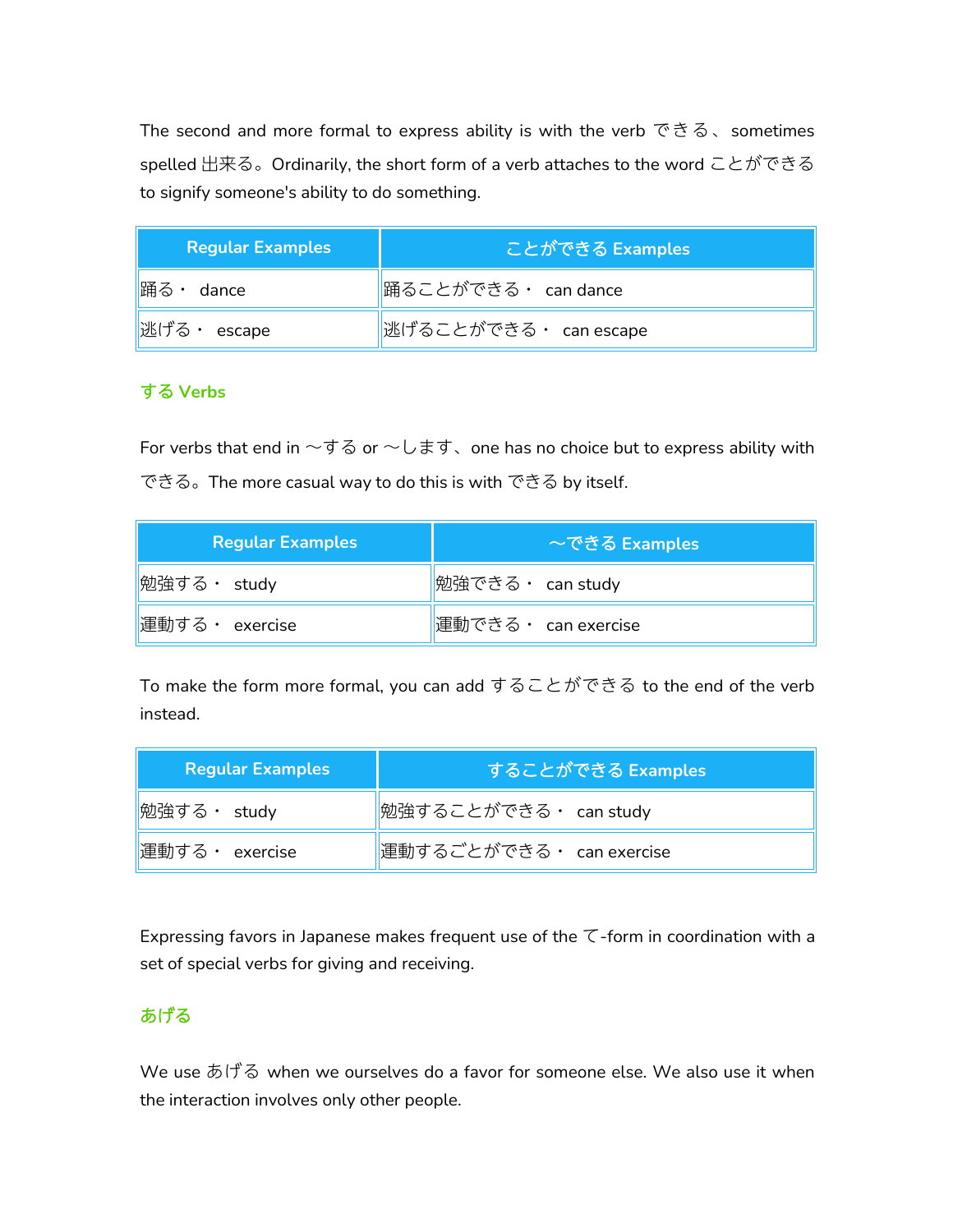| <b>Example</b>          | <b>Translation</b>               |
|-------------------------|----------------------------------|
| 私はあなたに花を買って <b>あげた。</b> | I bought flowers for you.        |
| ■本田は田中に花を買ってあげた。        | Honda bought flowers for Tanaka. |

# やる しゅうしょう しゅうしょう しゅうしょう

We use やる when we ourselves do a favor for someone of a lower social status, such as a child or a pet. This also applies when the interaction involves only other people.

| <b>Example</b>                     | <b>Translation</b>                     |
|------------------------------------|----------------------------------------|
| <mark>■私は娘に花を買って<b>やった</b>。</mark> | I bought flowers for my daughter.      |
| <b>本田は娘に花を買ってやった。</b>              | Honda bought flowers for his daughter. |

# くれる

We use くれる when someone else does a favor for us.

| <b>Example</b>         | $\Lambda$ Translation $\Lambda$ |
|------------------------|---------------------------------|
| <b>  彼は私に花を買ってくれた。</b> | He bought flowers for me.       |

# もらう

We use もらう when the topic of the sentence is the one to receive the favor, as "もら う " literally means "receive." This is often translated as "had (someone) do (something)."

| <b>Example</b>                   | <b>Translation</b>                       |
|----------------------------------|------------------------------------------|
| <b>  私は母に花を買ってもらった。</b>          | I had my mother buy (me) flowers.        |
| <u>  彼女は彼氏に花を買って<b>もらった</b>。</u> | She had her boyfriend buy (her) flowers. |

# いただく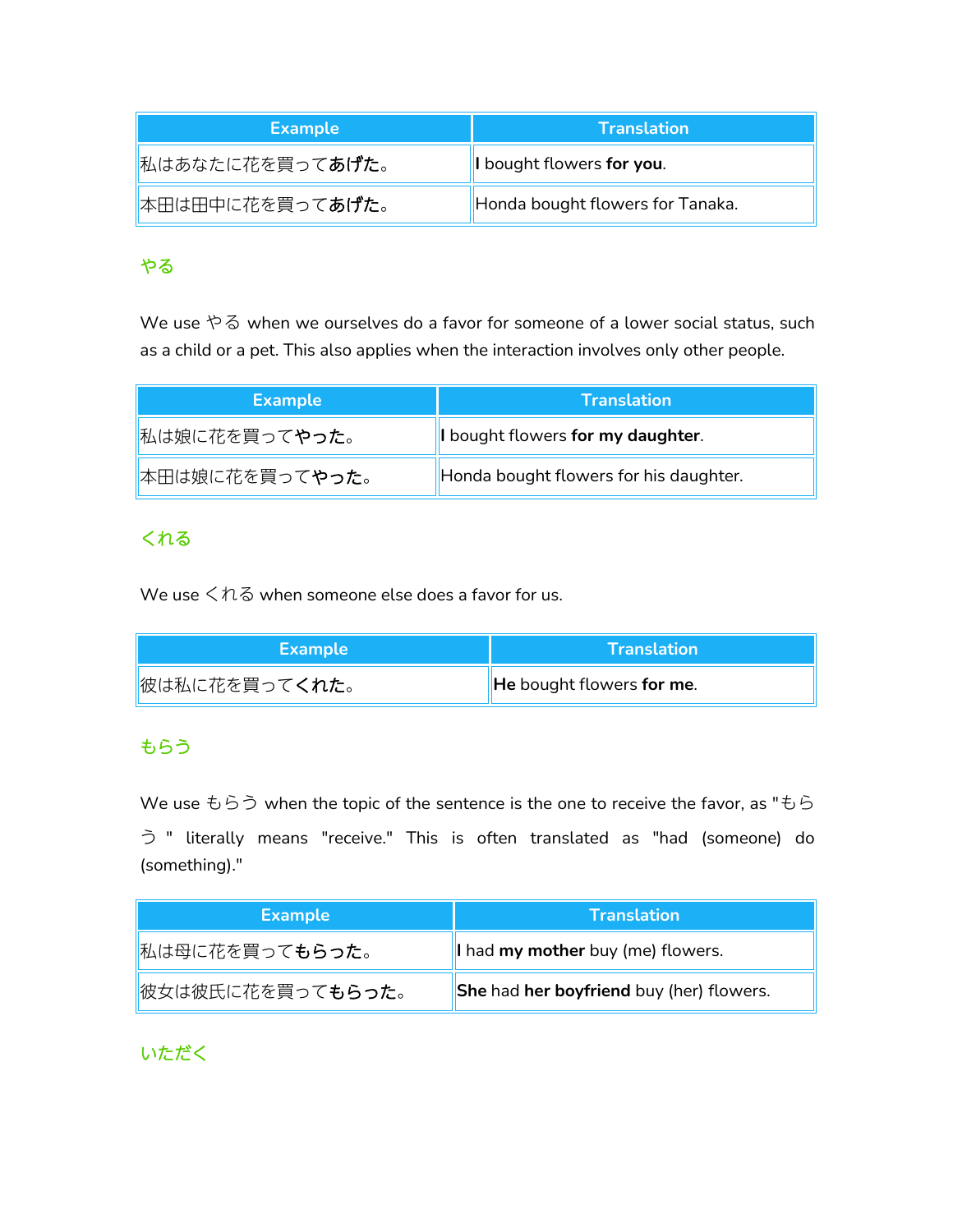You may recognize the verb いただく from the phrase いただきます、which is said before eating. いただく is a polite form of もらう、usually used when asking for a favor. In addition to いただく、one can use the verb くれる for a more casual tone.

| <b>Example</b>          | <b>Translation</b>                |
|-------------------------|-----------------------------------|
| <b>  花を買っていただけませんか?</b> | Would you please buy me flowers?  |
| <b>  花を買ってくれませんか?</b>   | Would you mind buying me flowers? |

#### **Onomatopoeia**

The Japanese language features many words that are known as **onomatopoeia** - a word that is named by a vocal imitation of the sound associated with it. One of these words is きらきら, which means "sparkling." It is meant to mimic the sound one might imagine a glittering diamond or star might make. きらきら can be used as a -する verb (きらきらする) or paired with the verb 光る (きらきら光る) to further emphasize the sparkle.

In Japanese, onomatopoeia can be commonly written in either hiragana (きらきら) or (キラキラ), depending on what you prefer stylistically.

# **Counting Large Animals**

Remember, the counter word  $\sim \mathbb{E}$  (ひき) is used to count small animals. Have you wondered how you would count large animals? You would use the counter word  $\sim$ 頭 **(**とう**)** instead! Thankfully, the kanji is read the same way (とう) regardless of the number of large animals you are counting!

| Kanji | <b>Reading</b>                 | <b>Meaning</b>        |
|-------|--------------------------------|-----------------------|
| 一頭    | いっとう (ittou)                   | one (large animal)    |
| 二頭    | にとう (nitou)                    | two (large animals)   |
| 三頭    | さん <b>とう</b> (san <b>tou</b> ) | three (large animals) |
| 四頭    | よんとう (yontou)                  | four (large animals)  |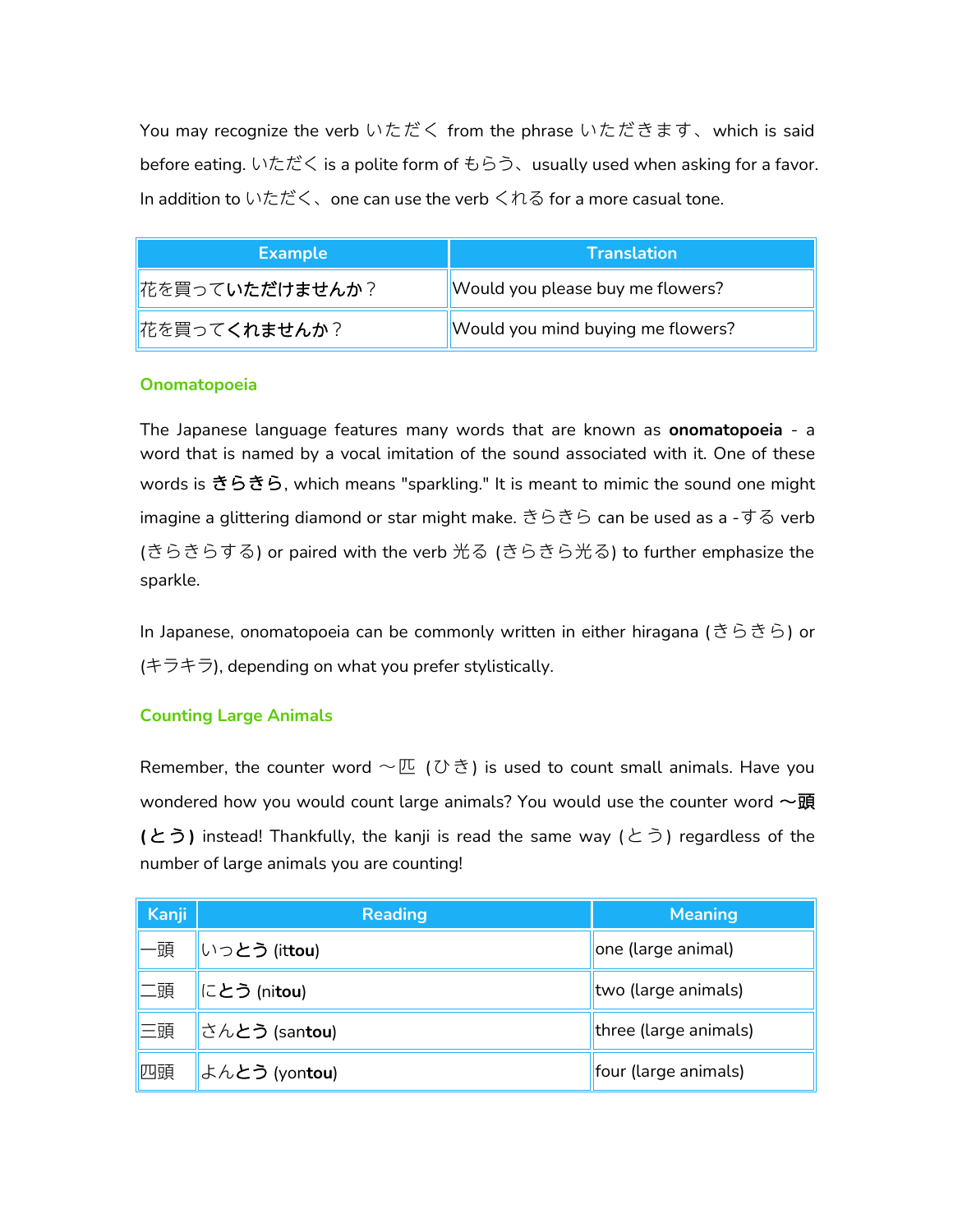| Kanji | <b>Reading</b>                  | <b>Meaning</b>        |
|-------|---------------------------------|-----------------------|
| 五頭    | ∥ごとう (go <b>tou</b> )           | five (large animals)  |
| 六頭    | ろく <b>とう</b> (roku <b>tou</b> ) | six (large animals)   |
| 七頭    | なな <b>とう</b> (nana <b>tou</b> ) | seven (large animals) |
| 頓     | はっとう (hattou)                   | eight (large animals) |
| 九頭    | llきゅう <b>とう (kyuutou)</b>       | nine (large animals)  |
| 十頭    | じゅっとう (juttou) or じっとう (jittou) | ten (large animals)   |

#### **Hardly Any**

ほとんど is a word that can be used in a negative sentence to mean "hardly any" or "hardly (at all)" or "almost no…" Below are a few examples of its usage.

| <b>Japanese</b>                                   | <b>English</b>                   |
|---------------------------------------------------|----------------------------------|
| <b>  ほとんど</b> 信じられなかった。                           | l could hardly believe it.       |
| <mark> </mark> 日本には <b>ほとんど</b> 石油が <b>ありません。</b> | There is almost no oil in Japan. |

#### **Appearance**

When expressing appearance in Japanese, one can choose from several grammatical expressions.

# よう しゅうしゅう しゅうしゅうしょう

Using the noun  $\xi$   $\gtrsim$  is the most basic way of expressing something's outward appearance.

| <b>Example</b> | <b>Translation</b> |
|----------------|--------------------|
| 彼はいそがしいようだ。    | He looks busy.     |

# みたい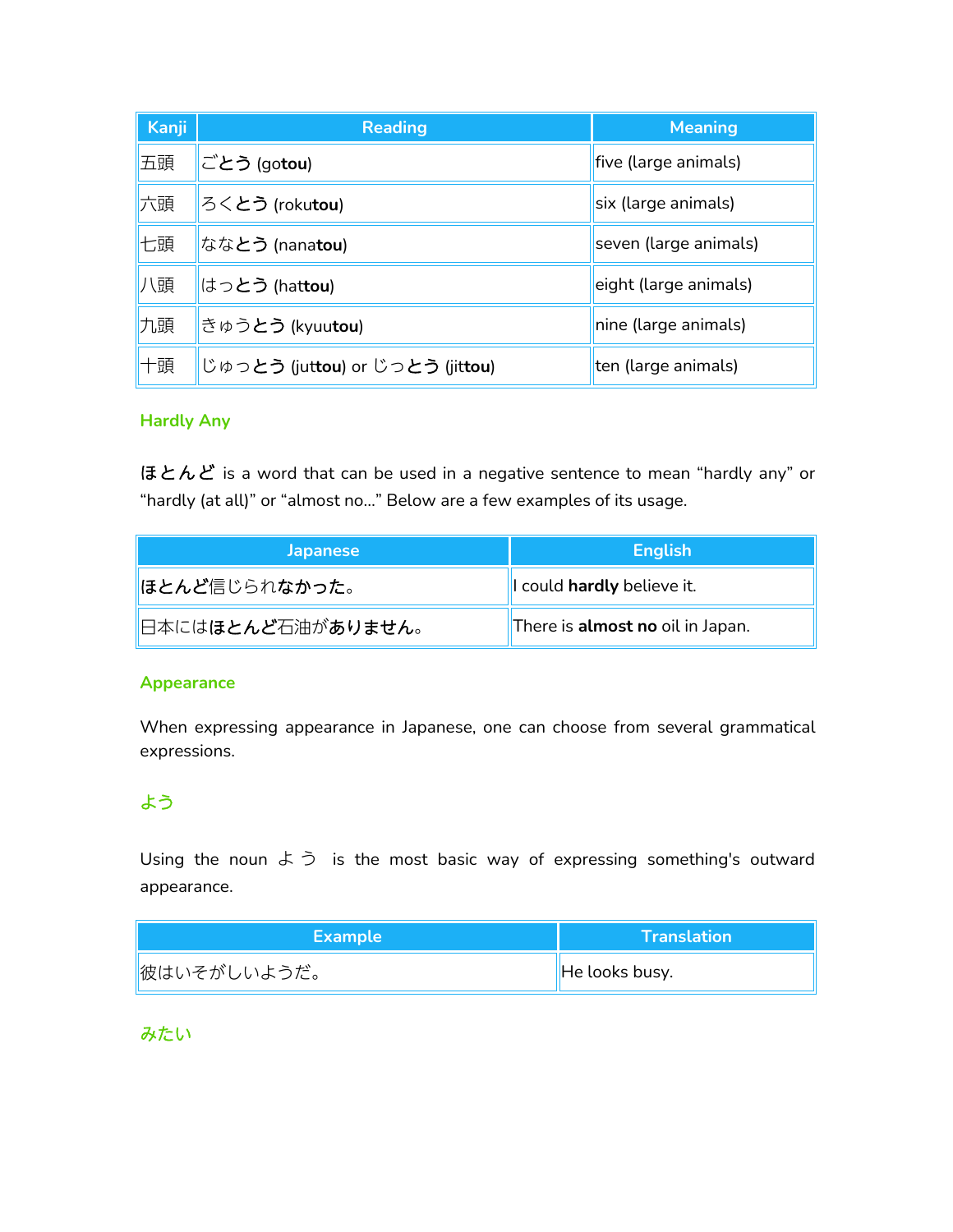The noun みたい is used almost exactly like よう、only it has a more casual tone. Be careful not to treat it as a verb or an adjective, although it might look like one.

| <b>Example</b> | <b>Translation</b> |
|----------------|--------------------|
| 古いみたいです。       | It looks old.      |

# そう しゅうしょう しゅうしゅうしょう

The noun  $\zeta$  is used to express how something seems or appears to be based on one's observation. It's more of an educated guess and less of a certainty than  $\zeta$  or  $\partial$ たい。

 $\leq$   $\geq$  is also used to describe hearsay gathered from other people. In this instance, the grammar of the word changes slightly. Verbs, for example, change from the stem form for appearance to the short form for hearsay.

| <b>Example</b> | $\mathsf{I}$ Translation $\mathsf{I}$ |
|----------------|---------------------------------------|
| ■雨が降りそうです。     | It seems like it will rain.           |
| ■雨が降るそうです。     | I hear that it will rain.             |

# らしい

With respect to hearsay, らしい is used in similar contexts as そう、only it acts like any other い-adjective would.

| <b>Example</b> | $\Lambda$ Translation $\nu$ |
|----------------|-----------------------------|
| ∥あの映画は楽しいらしい。  | I hear that movie is fun.   |

# **Degree**

This lesson also introduces the concept of nouns formed from adjectives, much like how "sweet" becomes "sweetness" in English with an additional ending. The ability or inability to measure such nouns in Japanese plays an important role in how they are formed.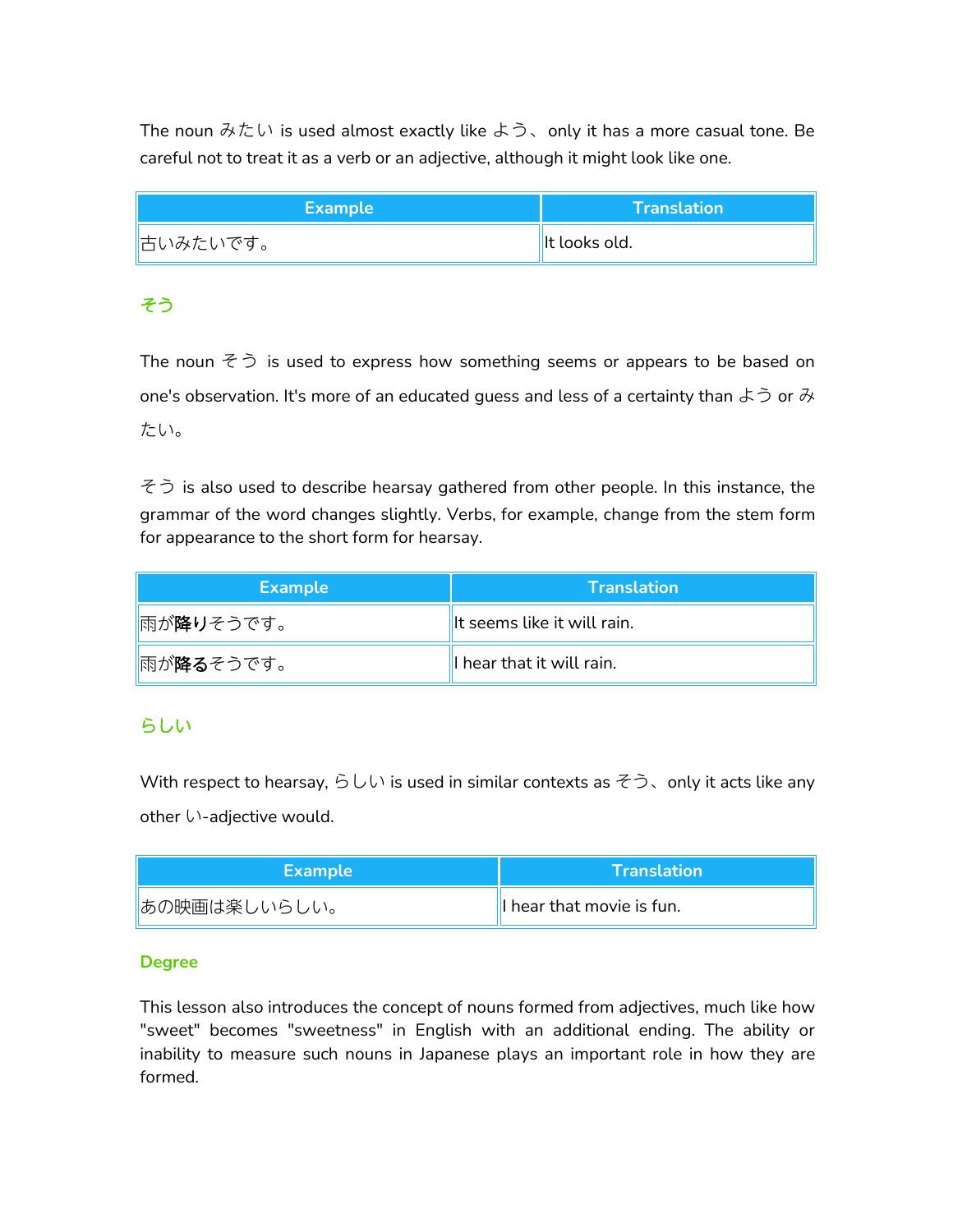# 〜さ

If a quality can be measured objectively, its nominal form will end in  $\ddot{\text{c}}$  . This is also the case for all な-adjectives, regardless of one's ability to measure them.

| <b>Adjective</b> | <b>Noun</b>       |
|------------------|-------------------|
| 大きい・ big         | 大きさ・ size         |
| 長い・ long         | 長さ・ length        |
| 高い・ tall         | 高さ · height       |
| 重い · heavy       | 重さ· weight        |
| 便利 · convenient  | 便利さ · convenience |
| きれい・ pretty      | きれいさ・ prettiness  |

# $\sim$ みついこう しょうしょうしょうしゃ

If, however, a quality cannot be measured objectively, its nominal form will almost always end in  $\partial x$ , especially if it is a feeling or flavor.

| <b>Adjective</b>                           | <b>Noun</b>    |
|--------------------------------------------|----------------|
| $\ \widehat{\mathbf{A}}\ $ $\cdot$ painful | ∥痛み・ pain      |
| 悲しい・ sad                                   | 悲しみ・ sadness   |
| 甘い · sweet                                 | 甘み・ sweetness  |
| ∥うまい・ tasty                                | うまみ・ tastiness |

In Japanese, there are **four different expressions** that translate to the English word "if."

# と **- Natural Consequence**

We use the word  $\angle$  when something is a natural, inevitable, and predictable consequence of something else. This cannot be a personal intention. It is often used when describing facts and operations, instructions, and habitual actions.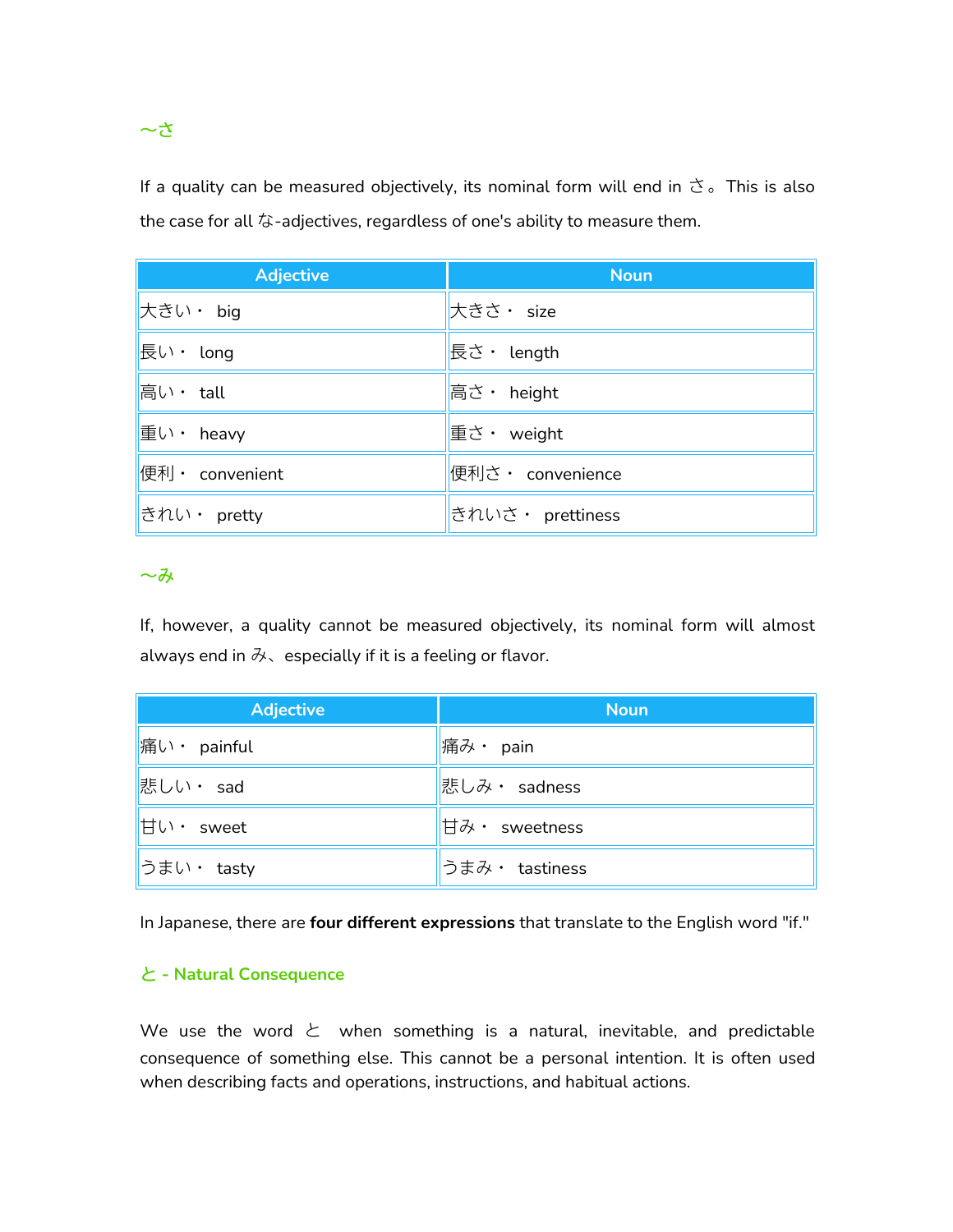| Example         | \Translation                          |
|-----------------|---------------------------------------|
| ∥タイヤは古いと、危ないです。 | If tires are old, they are dangerous. |

# なら **- Future Speculation**

We use なら when expressing that something will take effect in a certain context. This is often a personal intention about the future based on a given assumption about what will happen.

| <b>Example</b> | $\sf{I}$ Translation $\sf{I}$            |
|----------------|------------------------------------------|
| みんなが行くなら、私も行く。 | If everyone is going, I will go as well. |

# ば **- Conditional Focus**

We can use the ば formof a verb to express a conditional sentence in almost any context. However, it is *ungrammatical* to use this construction when the subject is the same in both parts of the sentence **and** the sentence expresses a desire or prohibition. It places a special focus on what comes **before** it, and the outcome is usually **good**. The ば form sounds rather **formal**, so it's often used for **writing** and **polite speech**.

| <b>\Example</b>  | <b>Translation</b>                              |
|------------------|-------------------------------------------------|
| この薬を飲めば、よくなりますよ。 | If you take this medicine, you will get better. |

# たら・だら **- Consequence Focus**

The use of  $t\bar{c}$  or  $t\bar{c}$  to end a past-tense verb presents the fewest restrictions and greatest freedom for expressing a conditional sentence in Japanese. It is often used for hypotheticals and speculations that have yet to be proven, much like the construction "if ... would ..." in English. It places a special focus on what comes **after** it. **This is the only construction that is grammatical for a past event**, or when the subject is the same in both parts of the sentence and the sentence expresses a desire or prohibition. Please refer to the example sentences below.

| <b>Example</b>      | <b>Translation</b>               |
|---------------------|----------------------------------|
| ■食べすぎたら、気持ち悪くなりました。 | Il got sick when I ate too much. |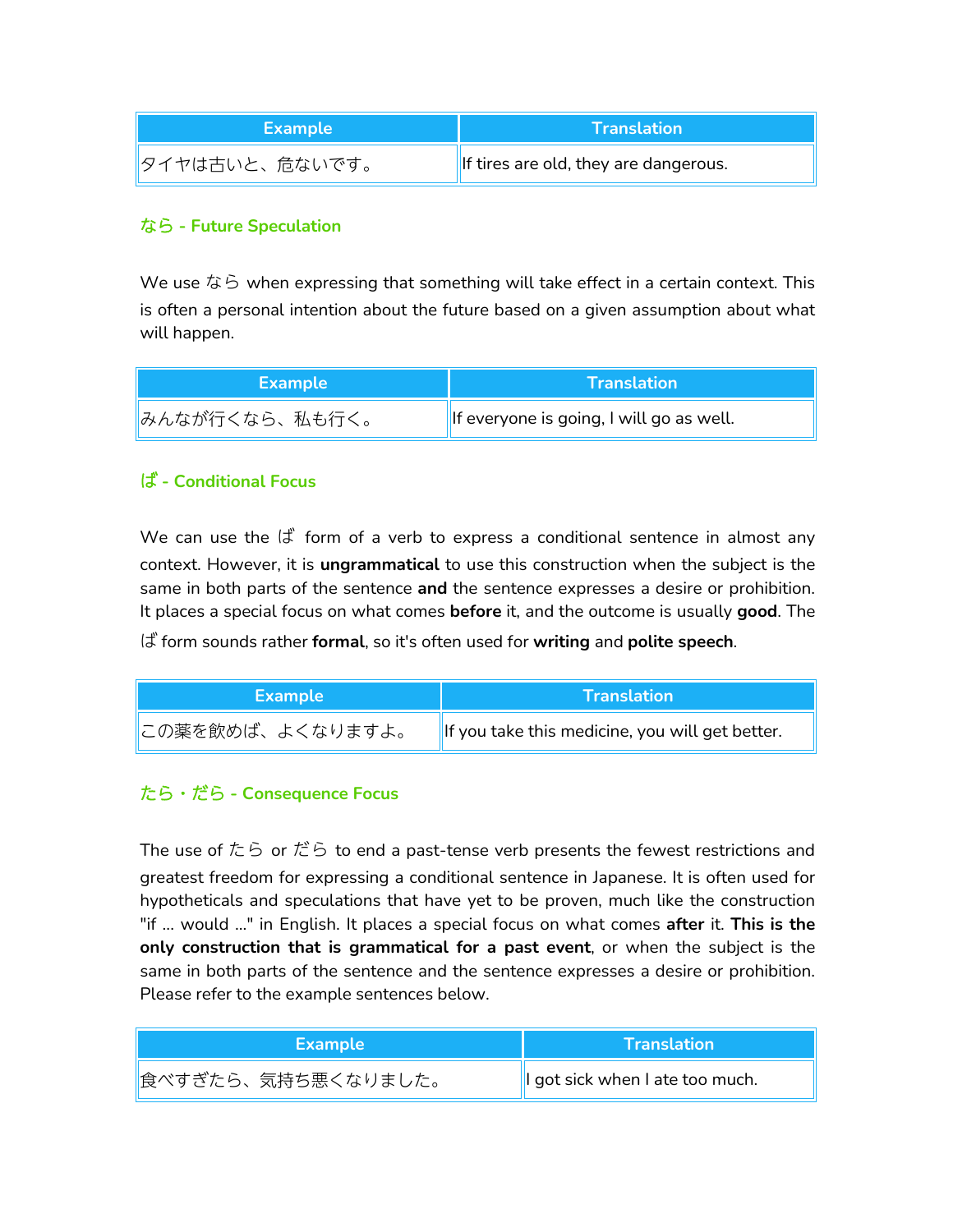| <b>Example</b> |           | <b>Translation</b>                                             |
|----------------|-----------|----------------------------------------------------------------|
|                |           | ∥お酒を飲んだら、自転車に乗ってはいけませ∥You must not ride your bike if you drink |
| ro             | lalcohol. |                                                                |

When in doubt about which form of "if" to use,  $\overline{L}$  or  $\overline{L}$  is usually a safe bet.

# もし **- Conditional Warning**

The word もし cannot express "if" by itself. Rather, it is a supplemental word generally used at the beginning of a sentence to express that a conditional is coming. It generates a backdrop of uncertainty about the information ahead.

| <b>Example</b> | <b>Translation</b>                                             |
|----------------|----------------------------------------------------------------|
|                | もし時間がないなら、明日でも  Supposing you do not have time, tomorrow would |
| りいしい。          | also be alright.                                               |

#### **How to measure?**

In Japanese, similar words often use different kanji characters in order to express different nuance. For instance, the character for "to measure" differs depending on the thing you're measuring! All the words below are read  $\vert \phi \rangle$ る and all of them mean "to measure," but the situations in which you would use each are different.

| <b>Japanese</b> | <b>English</b>                             |
|-----------------|--------------------------------------------|
| 量る              | to measure (weight or volume)              |
| 計る              | to measure (quantities, time, temperature) |
| 測る              | to measure (length, depth, width, speed)   |

# $\sim$ さつのことにはない しょうしょうしょく

If a quality can be measured objectively, its nominal form will end in  $\ddot{\text{c}}$  a This is also the case for all な-adjectives, regardless of one's ability to measure them.

| Adjective<br>Noun |
|-------------------|
|-------------------|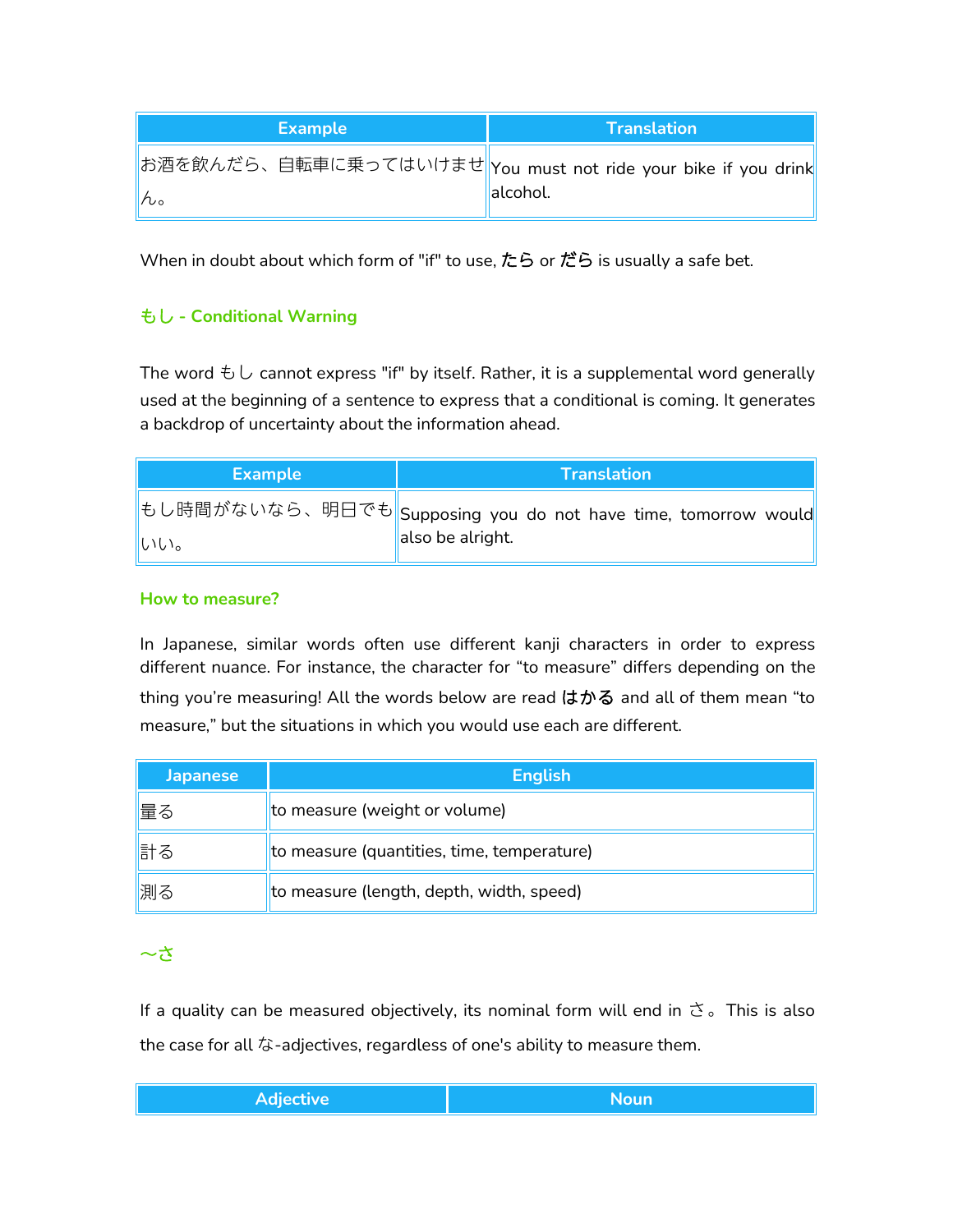| <b>Adjective</b> | <b>Noun</b>      |
|------------------|------------------|
| 大きい・ big         | 大きさ・ size        |
| 長い・ long         | 長さ・ length       |
| 高い・ tall         | 高さ・ height       |
| 重い · heavy       | 重さ · weight      |
| 便利 · convenient  | 便利さ・ convenience |
| きれい· pretty      | きれいさ・ prettiness |

#### **Transitive and Intransitive Verb Pairs**

Remember, **transitive verbs** are verbs that take a direct object, while **intransitive verbs** are verbs that do not take a direct object. Transitive and intransitive verbs often occur in pairs, and their meaning and usage differs.

| <b>Japanese</b> | <b>English</b>                   |
|-----------------|----------------------------------|
| 起こる (おころ)       | take place, occur (intransitive) |
| 起こす (おこす)       | cause (transitive)               |

Remember that the particle  $\hat{\tau}$  is used to mark the direct object of a sentence, so you would always use it with a transitive verb.

| <b>Japanese</b> | <b>English</b>                |
|-----------------|-------------------------------|
| 事故は起こった。        | An accident <b>occurred</b> . |
| 事故を起こした。        | I caused an accident.         |

#### **As….as possible**

できるだけ is a phrase meaning "as much as possible" or "as much as one can."<br>Depending on the subject of the sentence, the exact translation of the phrase can change, however.

|  | <b>Japanese</b> | $\bullet$<br>cngusn |
|--|-----------------|---------------------|
|--|-----------------|---------------------|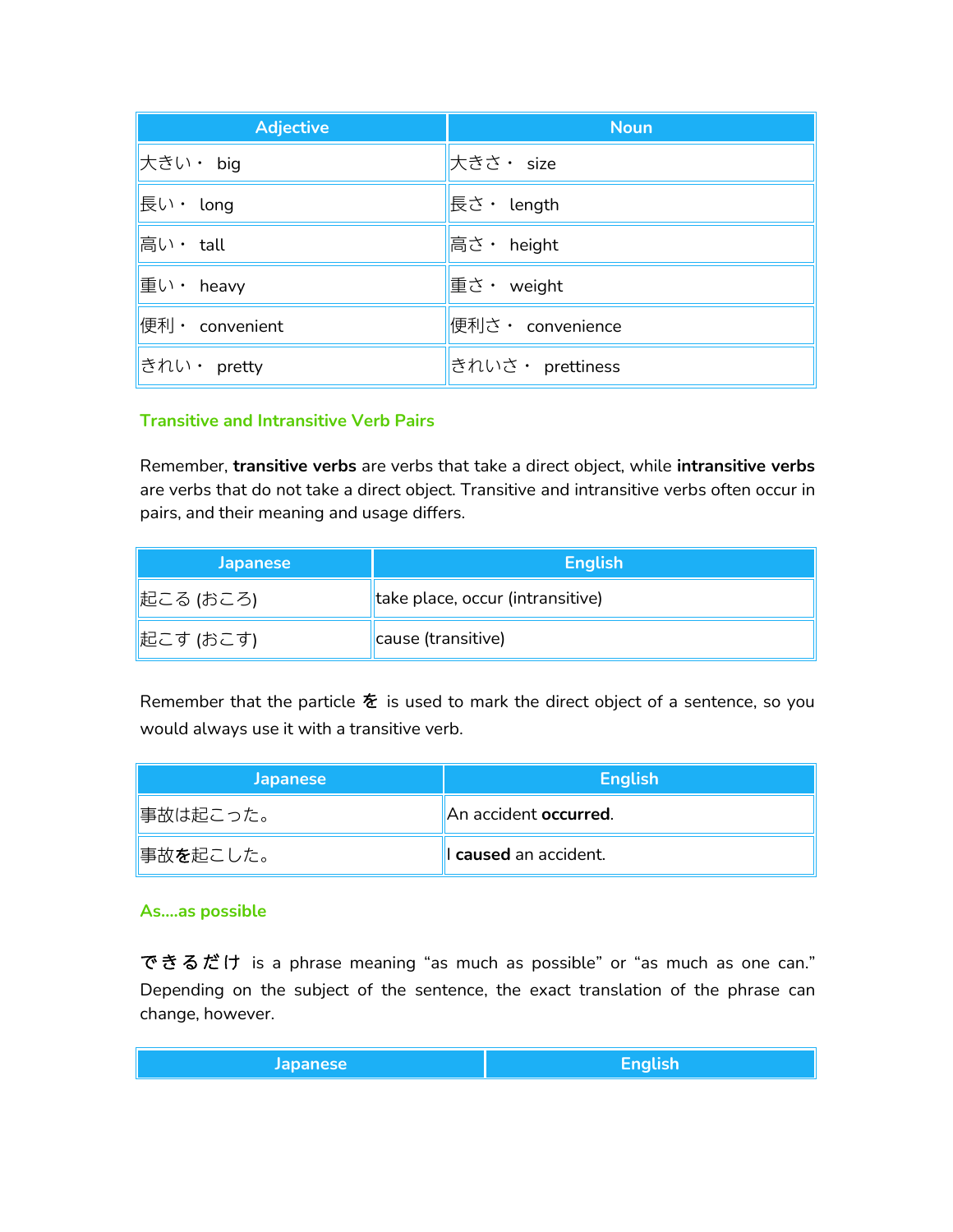| <b>Japanese</b>                  | <b>English</b>                       |
|----------------------------------|--------------------------------------|
| <mark> できるだけ</mark> 早くここへ来てください。 | Please come here as soon as you can. |
| <b>彼はできるだけ速く走りました。</b>           | He ran as fast as he could.          |
| おはできるだけ多くの時間が必要です。               | I need as much time as possible.     |

# **Only**

There are two ways to express the idea of "only" or "just" in Japanese. One of them is with the word だけ, which is used with affirmative sentences.

| <b>Japanese</b>                   | <b>English</b>                      |
|-----------------------------------|-------------------------------------|
| 百円だけあげます。                         | I will give you only a hundred yen. |
| <mark> </mark> 見ている <b>だけ</b> です。 | I am just looking.                  |

Another way you can express this idea is with the word  $\cup$   $\dot{\mathcal{D}}$ , which has the same meaning but is used with **negative** sentences in Japanese, although the meaning of the sentence is not translated in the negative.

| <b>Japanese</b>                                    | <b>English</b>                           |
|----------------------------------------------------|------------------------------------------|
| <b>にの部屋には田中さんしかいません。</b>                           | <b>Only</b> Mrs. Tanaka is in this room. |
| <mark>'</mark> 日本語の辞書を一冊 <b>しか</b> 持ってい <b>ない。</b> | I have only one Japanese dictionary.     |

# **Several**

数〜 **(**すう〜**)** is a prefix that can be added to some words to mean "several…." or "a few…" Some examples are below.

| Kanji | <b>Reading</b> | <b>Meaning</b>               |
|-------|----------------|------------------------------|
| 数人    | すうにん           | a few people, several people |
| 数年    | すうねん           | a few years, several years   |
| 数回    | すうかい           | a few times, several times   |

**Transitive and Intransitive Verb Pairs**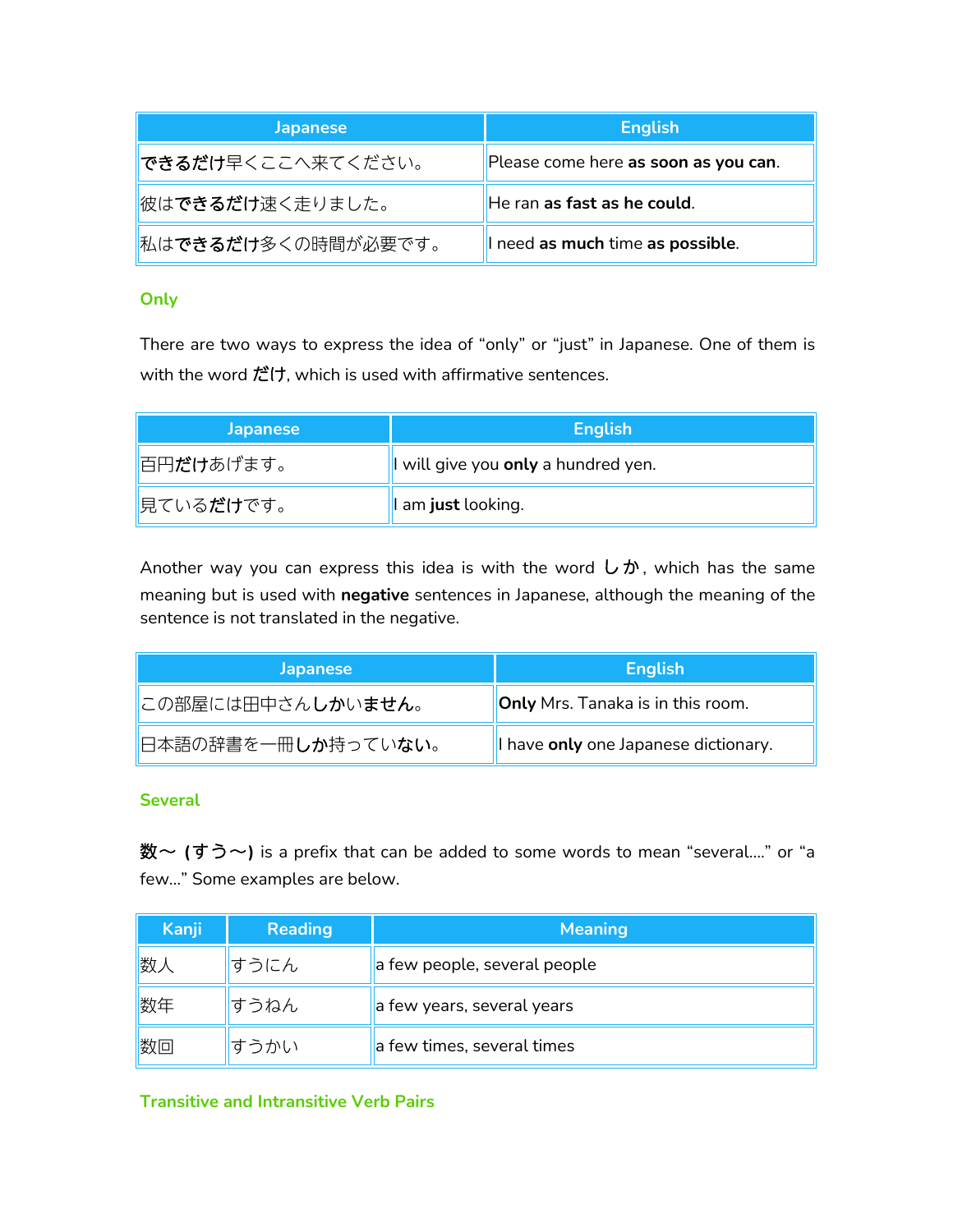The English language has certain sets of verbs that are related to each other but behave differently in a sentence. **Transitive verbs** like "raise" or "lay" always take a grammatical object. However, **intransitive verbs** like "rise"or "lie" never do. The same principle works in Japanese, with the examples below.

| <b>Japanese</b> | <b>English</b>    |
|-----------------|-------------------|
| ∥上げる・あげる        | raise (something) |
| 下げる・さげる         | lower (something) |

# **Transitive Verbs (take an object)**

#### **Intransitive Verbs (no object)**

| <b>Japanese</b> | <b>English</b> |
|-----------------|----------------|
| 上がる・あがる         | <b>rise</b>    |
| 下がる・さがる         | fall           |

So how do you know if and when a verb is **transitive** or **intransitive** in Japanese? Aside from noticing which verbs do and do not take grammatical objects, there are a few spelling patterns that can act as clues.

- **Transitive** verbs often end in え-sounds or す、like the verbs 始める (はじめ る)、決める (きめる)、or 出す (だす)。
- **Their intransitive** pairings often end in あ-sounds, like the verbs 始まる (はじま る) or 決まる (きまる)。

#### **Greetings at Work**

Greetings and set phrases are an extremely important part of Japanese work culture. Below is a sampling of some of the most important points.

| <b>Phrase</b>      | <b>Occasion</b>                                                                                                        |
|--------------------|------------------------------------------------------------------------------------------------------------------------|
| おはようございます          | A standard morning greeting, occasionally shorted<br>to ございます、ます、or simply a loud hiss.                                |
| お疲れ様です・おつかれさまです  ' | A mid-day greeting to acknowledge that someone is<br>$^{\prime}$ doing such a good job that they look tired from doing |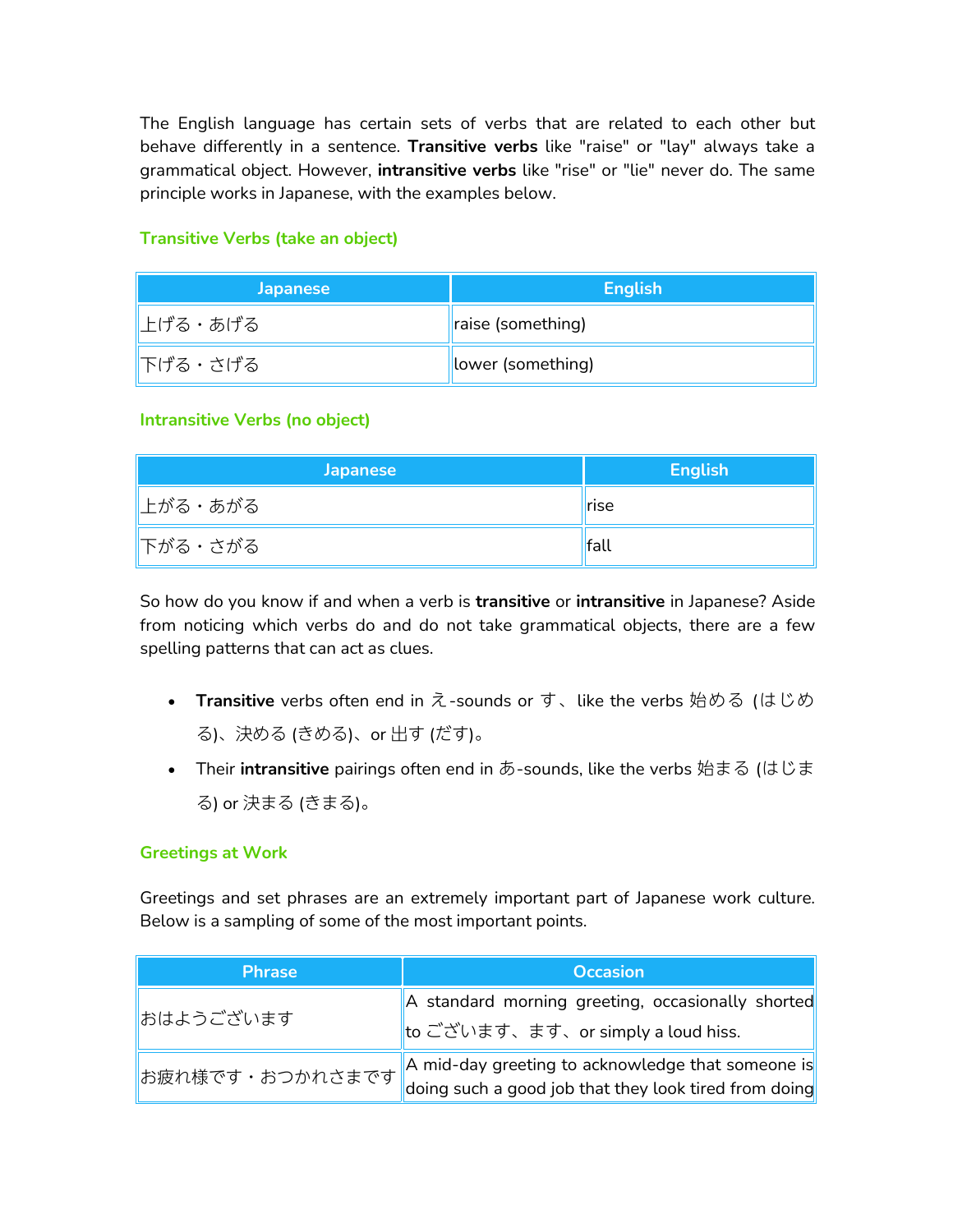| <b>Phrase</b> | <b>Occasion</b>                                                                                                                      |
|---------------|--------------------------------------------------------------------------------------------------------------------------------------|
|               | lso.                                                                                                                                 |
| 失礼します・しつれいします | A routine apology said when entering or leaving a<br>room.                                                                           |
| れいします         | ∥お先に失礼します・おさきにしつ∥A routine apology said when leaving work before∥<br>other people do so.                                             |
| した            | ∥お疲れ様でした・おつかれさまで∥A routine response to " お 先 に 失 礼 し ま す ",∥<br>acknowledging that the coworker's hard work has<br>been appreciated. |

# **Only**

There are two ways to express the idea of "only" or "just" in Japanese. One of them is with the word  $\ddot{\mathcal{L}}(\dot{\mathcal{L}},\dot{\mathcal{M}})$  which is used with affirmative sentences.

| <b>Japanese</b>                   | <b>English</b>                      |
|-----------------------------------|-------------------------------------|
| 百円だけあげます。                         | I will give you only a hundred yen. |
| <mark> </mark> 見ている <b>だけ</b> です。 | I am just looking.                  |

Another way you can express this idea is with the word  $\cup$   $\dot{\mathcal{D}}$ , which has the same meaning but is used with **negative** sentences in Japanese, although the meaning of the sentence is not translated in the negative.

| <b>Japanese</b>            | <b>English</b>                           |
|----------------------------|------------------------------------------|
| この部屋には田中さん <b>しかいません</b> 。 | <b>Only</b> Mrs. Tanaka is in this room. |
| 日本語の辞書を一冊しか持っていない。         | I have only one Japanese dictionary.     |

# **Several**

数〜 **(**すう〜**)** is a prefix that can be added to some words to mean "several…." or "a few…" Some examples are below.

| Kanji | <b>Reading</b> | <b>Meaning</b>                           |
|-------|----------------|------------------------------------------|
| 数,    | すうにん           | $\parallel$ a few people, several people |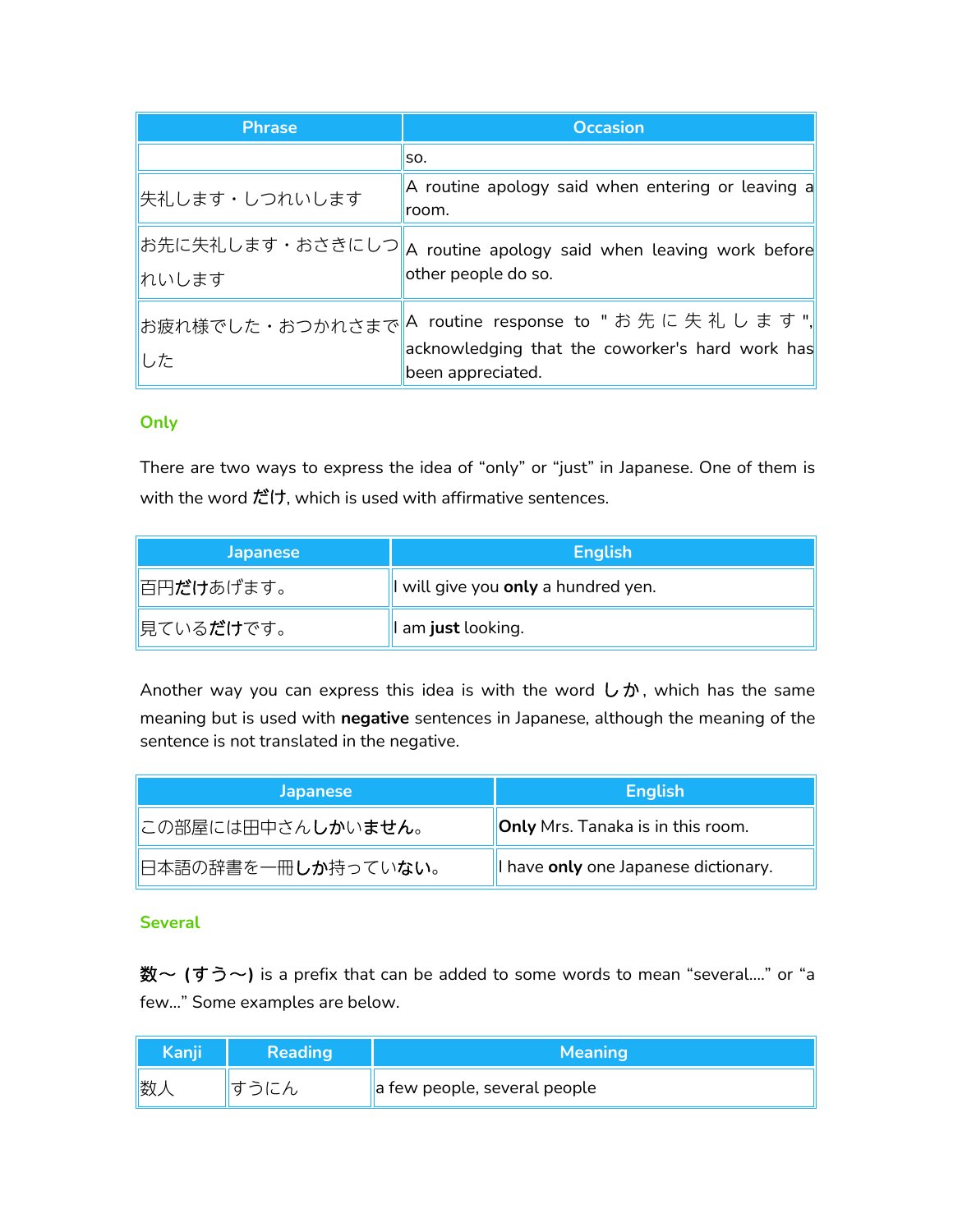| Kanji | <b>Reading</b> | <b>Meaning</b>             |
|-------|----------------|----------------------------|
| 数年    | すうねん           | a few years, several years |
| 数回    | すうかい           | a few times, several times |

#### **In order to…**

The phrase  $\mathcal{D}I\subset$  has many different uses in Japanese. One of the meanings is "in order to (perform an action)." In this construction "A  $\mathcal{D}\subset B$ " would be "I did B in order to A," in which のに follows a verb in the short form. Some examples are listed below.

| <b>Japanese</b>            | <b>English</b>                                                                       |  |
|----------------------------|--------------------------------------------------------------------------------------|--|
|                            | ∥父は新聞を読む <b>のに</b> 眼鏡を掛けまし∥My father put on his glasses <b>in order to</b> read the∥ |  |
| た。                         | newspaper.                                                                           |  |
| ∥この島へ来る <b>のに</b> 飛行機を二回乗り |                                                                                      |  |
| 換えた。                       | I transferred planes twice to come to this island.                                   |  |

#### **Obligations**

Two grammatical elements in Japanese are especially important when describing responsibility and expectation.

# 〜はず

The noun はず describes the way something is expected to be.

| <b>Example</b> | <b>Translation</b>                      |
|----------------|-----------------------------------------|
| 医者は医学を勉強するはずだ。 | Doctors are supposed to study medicine. |

#### 〜べき

The noun  $\aleph$   $\breve{\mathfrak{S}}$  , however, describes responsibilities and obligations with a more moralistic bent.

| ______ | <b>Translation</b> |
|--------|--------------------|
|        |                    |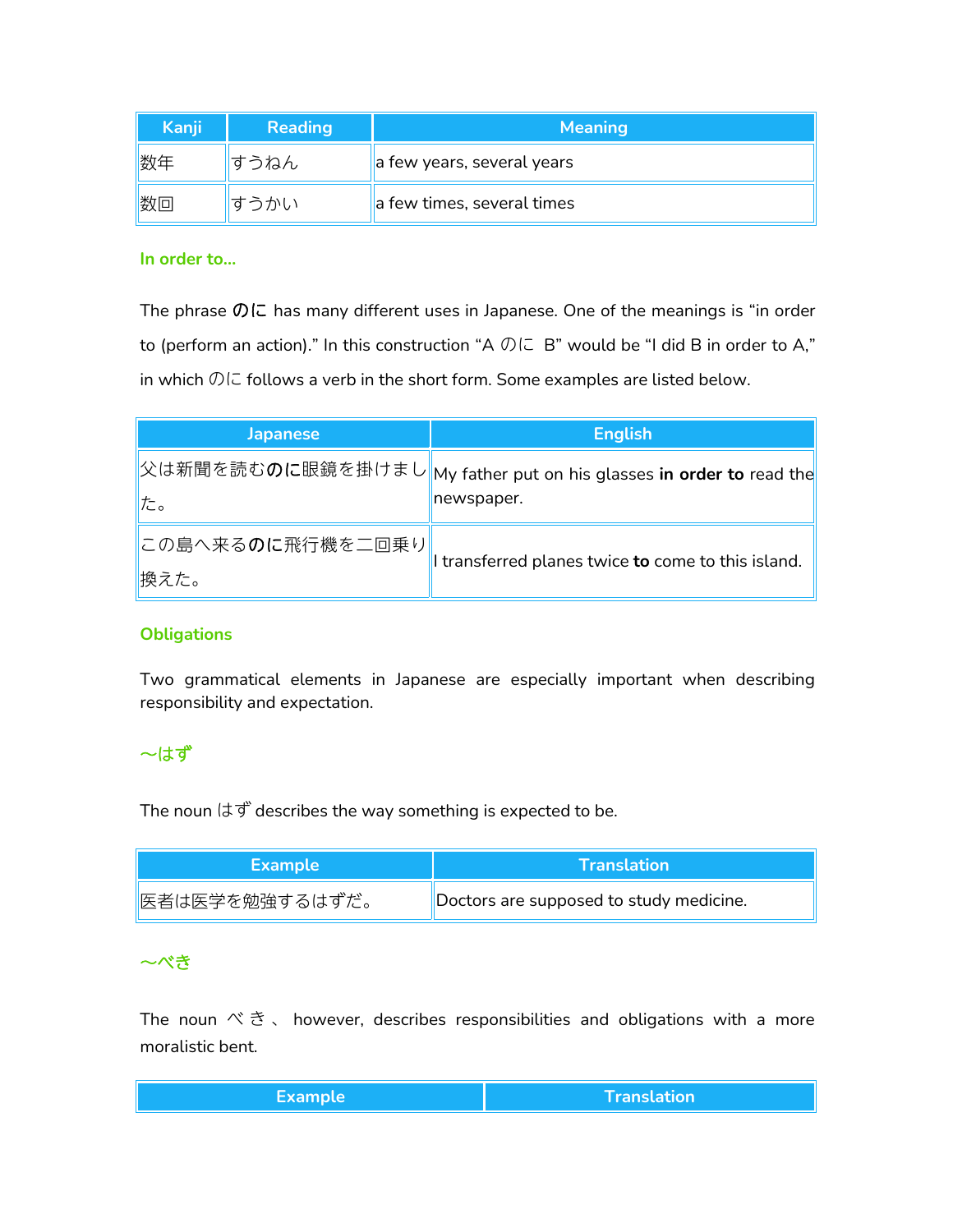| Example    | <b>\Translation\</b>   |
|------------|------------------------|
| 学校に行くべきです。 | I should go to school. |

Because べき can come across as harsh, it is most often used to describe one's own obligations. For talking about other people, "ほうがいい" is often used instead.

| <b>Example</b> | <b>Translation</b>       |
|----------------|--------------------------|
| ∥学校に行ったほうがいい。  | You should go to school. |

#### **Causative Form**

The causative form is used to express the fact when someone lets or forces someone to do something. It is created by adding a form of  $\sim$ あせる or  $\sim$ あせます to the end of a verb stem. When the person who is requested to perform the action is followed by に、 this usually translates to "let someone do something."

| <b>Example</b>  | <b>\Translation\</b>       |
|-----------------|----------------------------|
| 做らは彼にアメリカへ行かせた。 | They let him go to the US. |

When this person is followed by  $\&$ , however, this usually implies that the person had no choice in the matter.

| <b>Example</b>  | $\Lambda$ Translation $\Lambda$ |
|-----------------|---------------------------------|
| 做らは彼をアメリカへ行かせた。 | They made him go to the US.     |

This distinction is not a hard-and-fast rule, however, and the context of the sentence is usually enough to determine the difference. Either English translation is possible for either of the Japanese sentences above.

#### **Sentence-Ending Particles** な **and** なあ

Oftentimes when you want to express your positive emotions in Japanese, you end the sentence with either な or なあ、with the latter expressing an even deeper sense of longing for something. This particle does not translate directly into English, but it often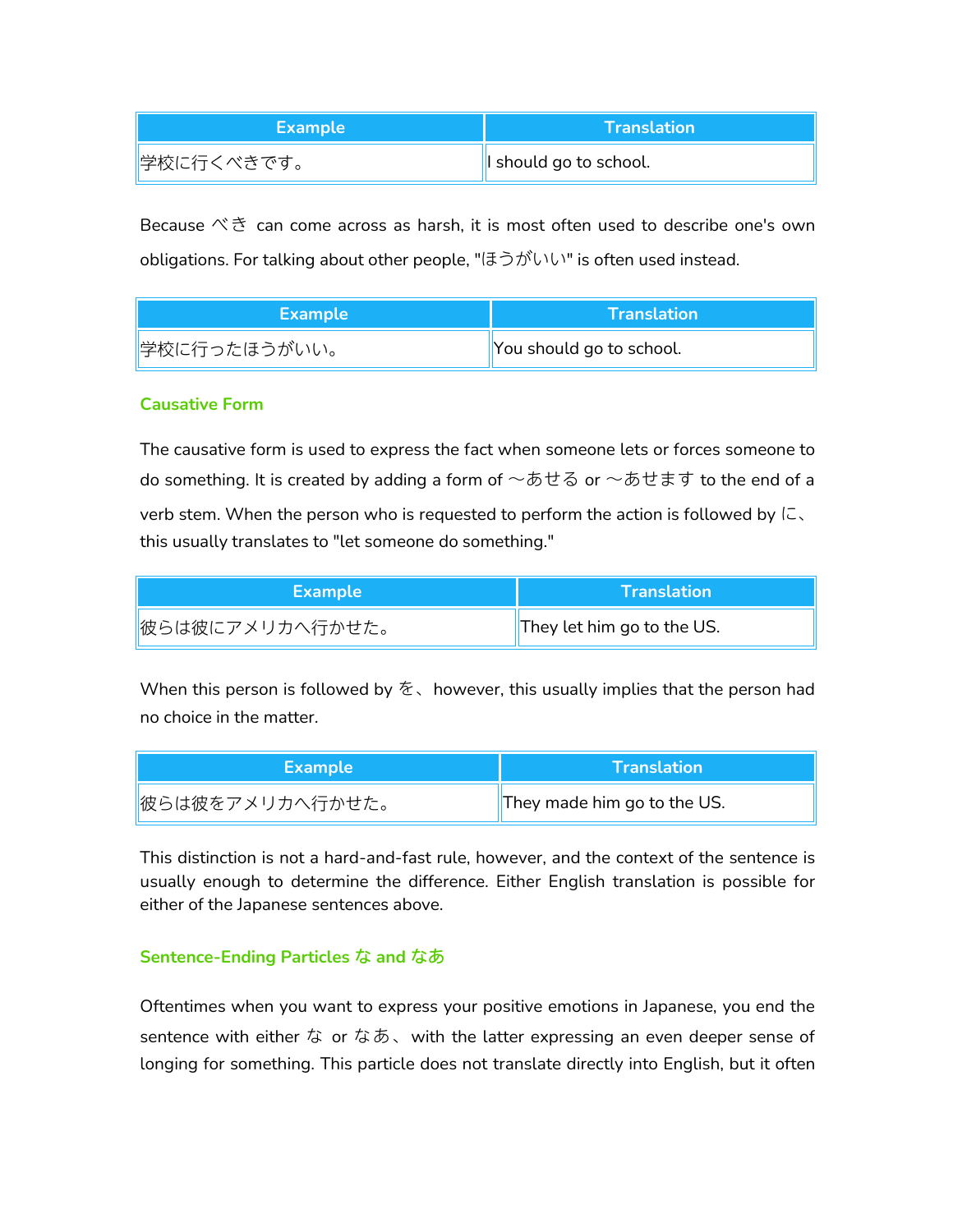acts similarly to the previously-introduced particle ね、which establishes a "harmony of understanding" between the speaker and listener.

| <b>Example</b> | <b>Translation</b> | <b>Emotional Depth</b> |
|----------------|--------------------|------------------------|
| いいね。           | Isn't that nice!   | neutral                |
| いいな。           | Isn't that nice!   | medium                 |
| いいなあ。          | Isn't that nice!   | high                   |

# **Volitional Form**

This course introduced the polite phrase  $\sim \pm U \pm 0$  relatively early on. This usually translates to "let's ... " but not always. If the speaker is referring to an action that is intended to be done alone, it translates better as "I will," a kind of definitive affirmation of one's desire to do something.

| Example      | <b>Translation</b>     |
|--------------|------------------------|
| 私は銀行に行きましょう。 | I will go to the bank. |

This lesson introduces the casual form of  $~\sim$ ましょう, which is some iteration of  $~\sim$ おう or  $\sim$   $\&$   $\gtrsim$  depending on the ending of the verb in question.

| <b>Example</b>    | <b>Translation</b>     |
|-------------------|------------------------|
| 私は銀行に行こう。         | I will go to the bank. |
| <u>∥</u> ピザを食べよう。 | Let's eat pizza.       |
| ■外であそぼう。          | Let's play outside.    |

# **Talking and Thinking About Something**

**N+**について is a phrase used in Japanese to discuss a topic being talked or thought about. It can be translated as "regarding...." or "about..."

| <b>Japanese</b>         | Enalish                     |
|-------------------------|-----------------------------|
| <b>  この問題について話しました。</b> | Italked about this problem. |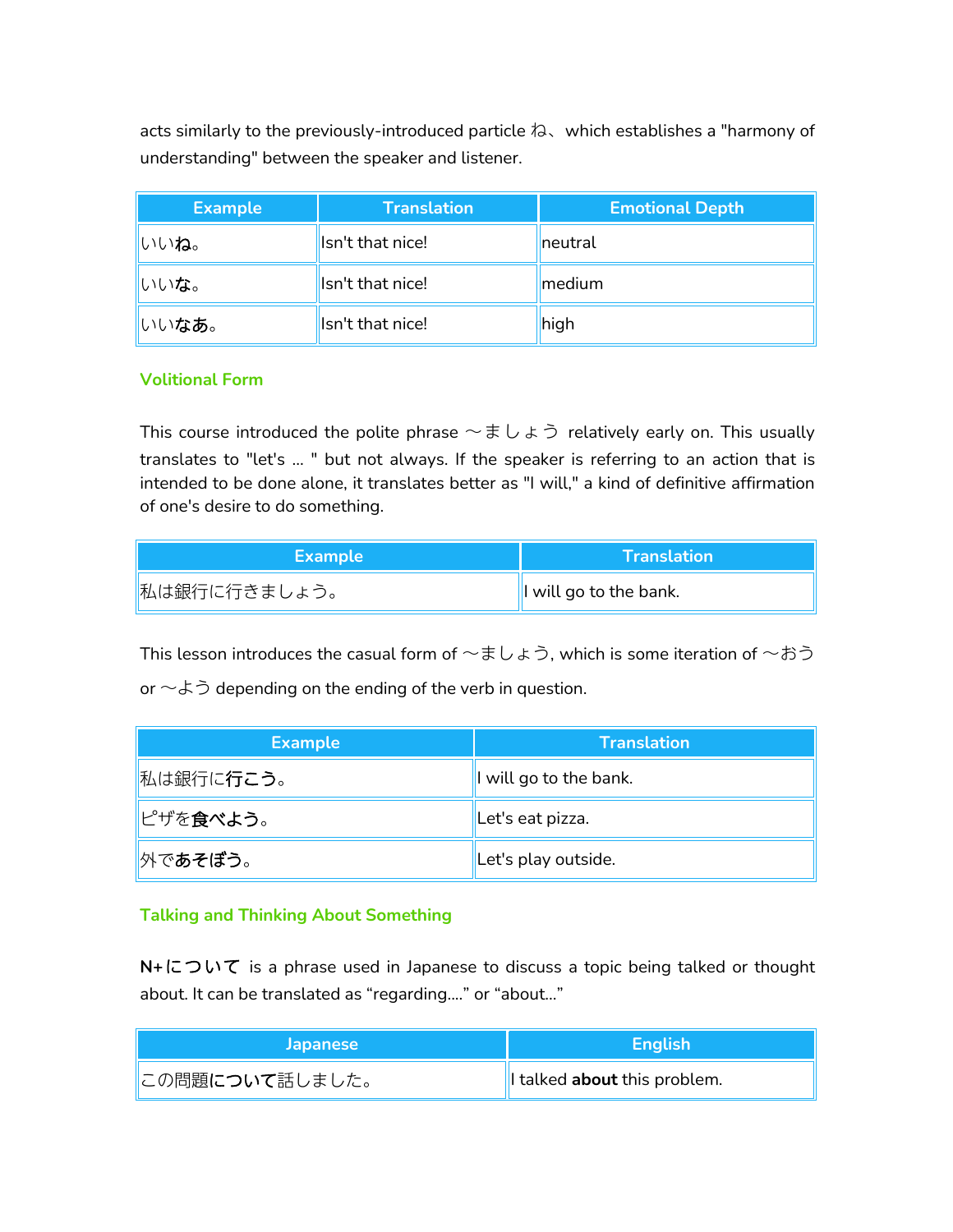| <b>Japanese</b>  | <b>English</b>             |
|------------------|----------------------------|
| ■これについて考える必要がある。 | Ineed to think about this. |

#### **As Expected**

 $\sim$ 通り (とおり) is a phrase used in Japanese to express that something is "as expected." It can be used following a verb (usually in the short form past tense) or a noun. Directly following a noun, the pronunciation sometimes changes to どおり, such as in the phrase 約束通り (やくそくどおり), which means "as promised."

| <b>Japanese</b>             | <b>English</b>                 |
|-----------------------------|--------------------------------|
| <u>  教えた<b>通り</b>やりなさい。</u> | Do as I taught you.            |
| 約束 <b>通り</b> に宿題をした。        | I did my homework as promised. |

# **Cities and Prefectures**

Japan is divided into different areas, which are known as "prefectures." Most of these areas will be identified by adding the character 県 **(**けん**)** to the end of the area's name. For instance, if you lived in Yamaguchi prefecture, you would tell people you live in 山口県 (やまぐちけん).

If you're talking about a city, you would usually add the character 市 **(**し**)** to the end of the place name. So if you lived in Chiba City, you would tell people you live in 千葉市 (ちばし).

Did you know that sometimes a prefecture will contain a city of the same name? So if you live in Chiba City, Chiba Prefecture, you would live in both 千葉県(ちば けん) and 千葉市 (ちばし)!

**As a….**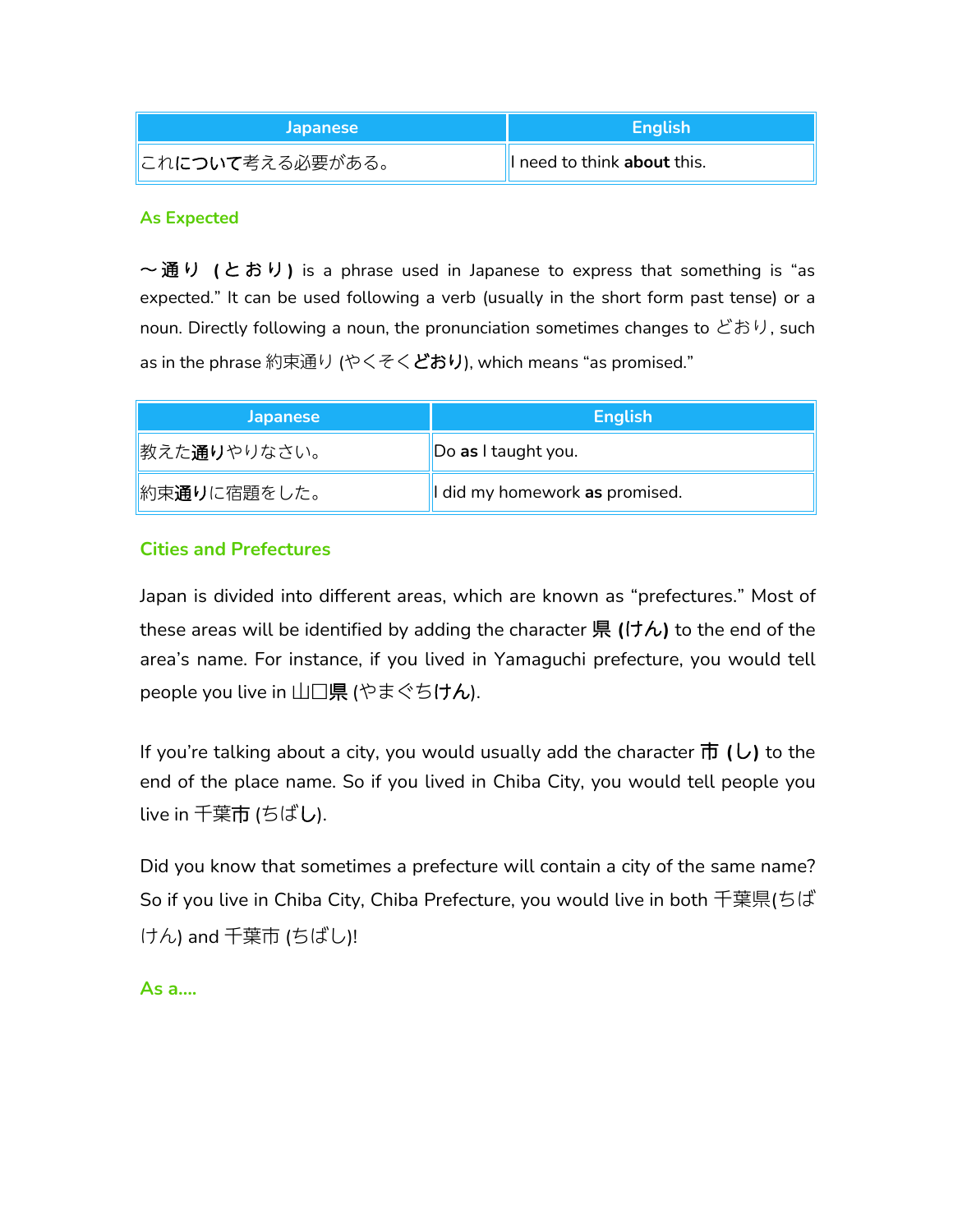When discussing someone's role, you can use the word  $\angle\cup\top$  in Japanese. The word として comes after the noun or "role" that is being discussed. In English, it's often translated to the word "as."

| <b>Japanese</b>           | <b>English</b>                                                                            |
|---------------------------|-------------------------------------------------------------------------------------------|
| <b>  友達として私は意見を言いました。</b> | I said my opinion as a friend.                                                            |
|                           | ∥山口さんは地元の高校で先生 <b>として</b> ∥Mr. Yamaguchi is working <b>as</b> a teacher at <mark>∣</mark> |
| 慟いています。                   | a local high school.                                                                      |

# **Passive Voice**

The passive voice in Japanese is a verb form that is unique to each verb ending, yet it is always some iteration of 〜あれる or 〜あれます。

| <b>Active Voice</b> | <b>Passive Voice</b> |
|---------------------|----------------------|
| 食べる・食べます            | 食べられる・食べられます         |
| 言う・言います             | 言われる・言われます           |
| 読む・読みます             | 読まれる・読まれます           |

Remember that the topic or subject of a passive sentence is the recipient of the given action, and as such, it takes the  $(1\sigma\sigma\phi)$  particle instead of  $\tilde{\mathcal{Z}}_{\sigma}$ 

| <b>Example</b> | <b>\Translation\</b> |
|----------------|----------------------|
| りんごは食べられた      | The apple was eaten. |

When the passive sentence includes a causative agent, this person or thing is marked with に。

| <b>Example</b> | <b>Translation</b>         |
|----------------|----------------------------|
| りんごは私に食べられた    | The apple was eaten by me. |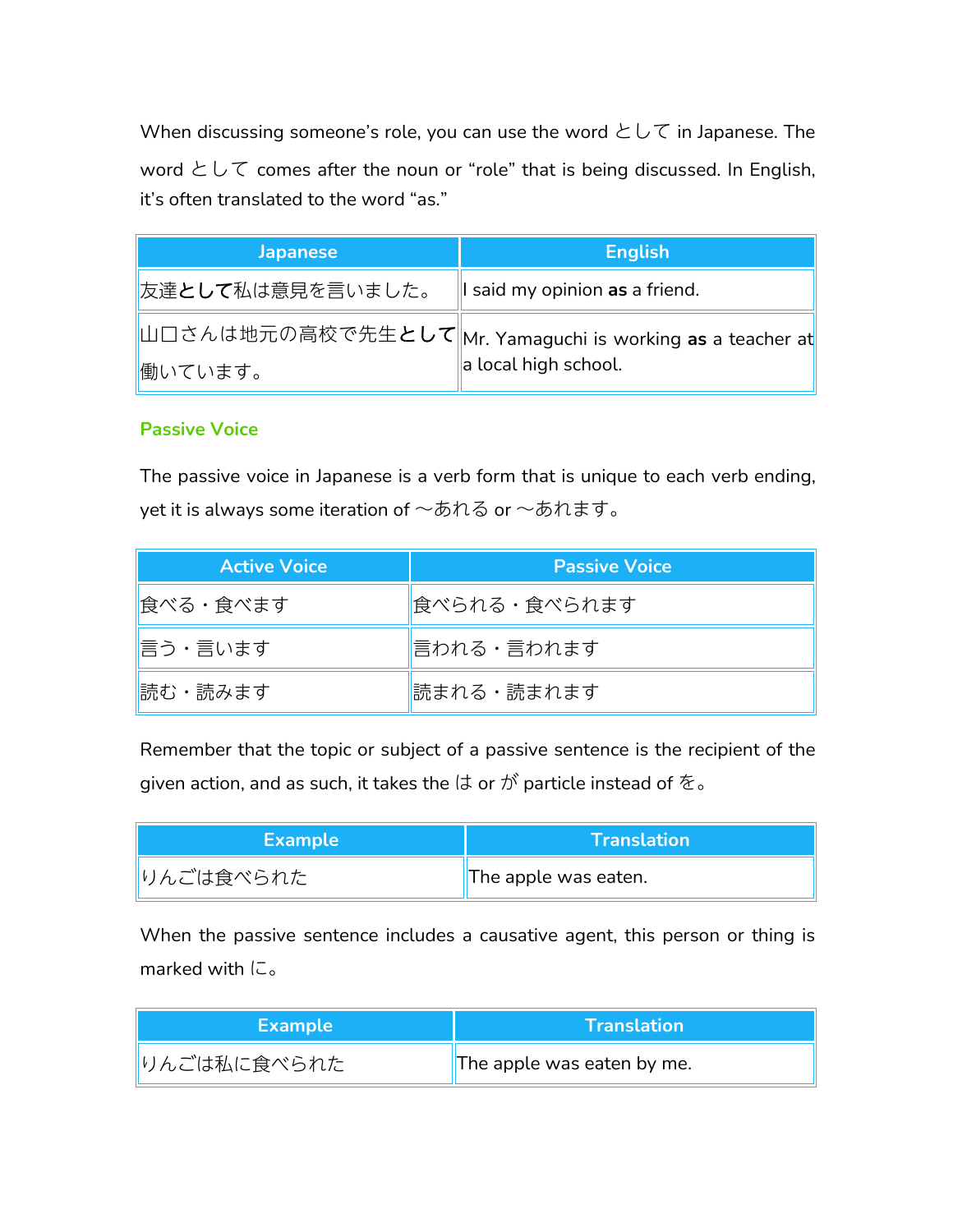# **It just happened!**

When you are describing an event that *just* occurred, you can use the phrase  $∼$ 

ところ. The phrase follows directly after a verb in the short form. If the verb is in the non-past tense, it describes an action that is just about to happen. If the verb is in the past tense, it describes an event that just happened.

| <b>Japanese</b>    | <b>English</b>                   |
|--------------------|----------------------------------|
| <b> 電車は出たところだ。</b> | The train just left.             |
| 映画を見に行くところだった。     | I was about to go to the movies. |

# **Formal Language**

This lesson showcases some of the most common instances of formal language for use in business situations.

# **Nouns**

To make a noun extra formal, one places an  $\ddot{\delta}$  ~ prefix before a word of Japanese origin (typically a word with a single kanji) and a  $\vec{C}$  prefix before a word of Chinese origin (typically a word with two kanji). We already learned a few examples earlier in the course.

| <b>Ordinary</b> | <b>Formal</b> |
|-----------------|---------------|
| 水 (みず)          | お水            |
| 箸 (はし)          | お箸            |
| 両親 (りょうしん)      | ご両親           |
| ▌主人 (しゅじん)      | ご主人           |
| 迷惑 (めいわく)       | ご迷惑           |

Sometimes a noun will change completely in the transition from ordinary to formal language, often reflecting a parallel change in another part of speech, such as a verb.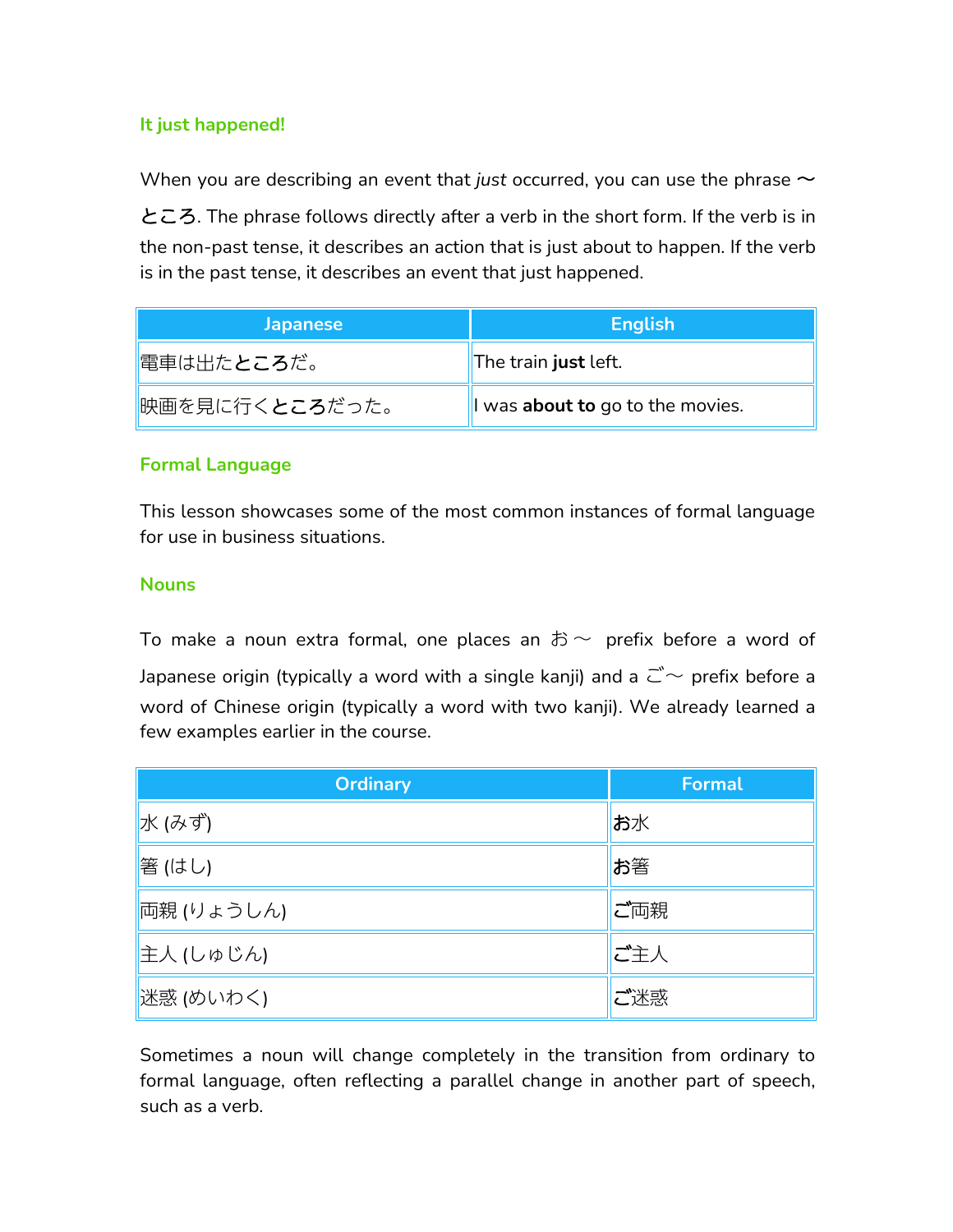| <b>Ordinary</b> | Formal      |
|-----------------|-------------|
| 今日 (きょう)        | 本日 (ほんじつ)   |
| ∥言い訳 (いいわけ)     | 申し訳 (もうしわけ) |

# **Adjectives**

Adjectives typically do not change grammatical form in formal speech, but they are replaced with more formal varieties.

| <b>Ordinary</b> | Formal      |
|-----------------|-------------|
| 良い (いい・よい)      | ■宜しい (よろしい) |

# **Verbs**

For verbs, there is a mixed system. As introduced in an earlier lesson, some verbs adopt an お〜 prefix and may adopt the use of the copula です。

| <b>Ordinary</b> | Formal   |
|-----------------|----------|
| ∥入りますか?         | ■お入りですか? |
| 情ってください。        | お待ちください。 |

Meanwhile, some verbs are replaced with more formal variants.

| <b>Ordinary</b> | <b>Formal</b>                    |
|-----------------|----------------------------------|
| する              | 致します (いたします) (one's own actions) |
| する              | なさいます (someone else's actions)   |
| ある              | ございます                            |
| もらう             | いただきます                           |
| くれる             | くださいます                           |
| 行く・来る           | いらっしゃいます                         |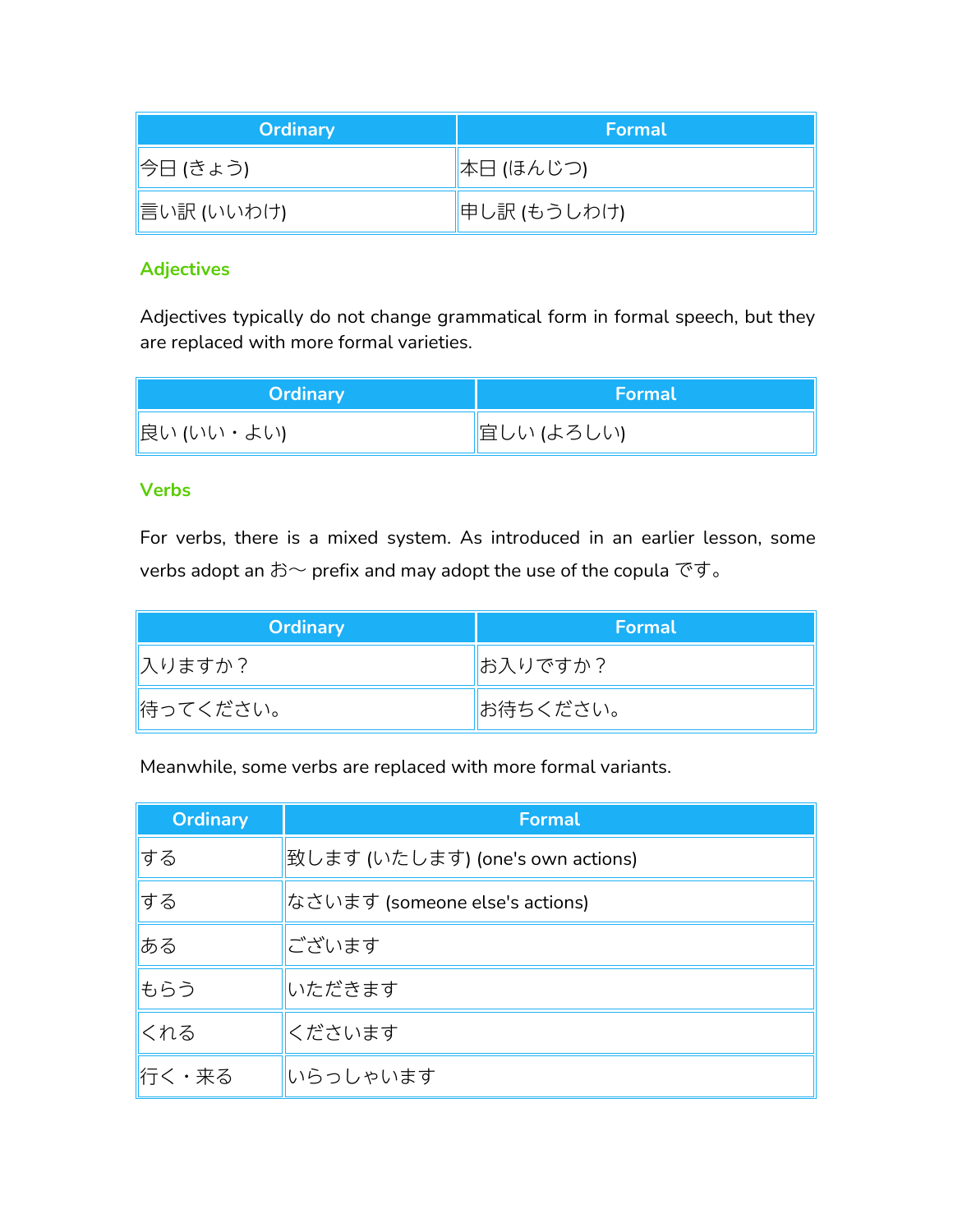| <b>Ordinary</b> | Formal               |
|-----------------|----------------------|
| 言う              | 申します (もうします)         |
| <b>  だ・です</b>   | である (written form)   |
| ∥だ・です           | でございます (spoken form) |
| 食べる             | 召し上がります (めしあがります)    |

Remember that formal language uses the polite  $\sim$ ます form at the end of each sentence. Ending a formal sentence with the plain form, だ or だろう sounds odd and incongruous with the context.

# **An Overnight Stay**

When you're staying overnight somewhere, you would use the counter word 泊 **(**はく**)** to count the number of nights you stay somewhere. Please take note that some of the readings are irregular!

| Kanji | <b>Reading</b>            | <b>Meaning</b>           |
|-------|---------------------------|--------------------------|
| 一泊    | いっぱく (ippaku)             | one (night of a stay)    |
| 二泊    | にはく (nihaku)              | two (nights of a stay)   |
| 三泊    | さんぱく (sanpaku)            | three (nights of a stay) |
| 四泊    | よんはく (yonhaku)            | four (nights of a stay)  |
| 五泊    | ごはく (gohaku)              | five (nights of a stay)  |
| 六泊    | ろっぱく (rop <b>paku</b> )   | six (nights of a stay)   |
| 七泊    | ななはく (nanahaku)           | seven (nights of a stay) |
| 八泊    | はっぱく (hap <b>paku</b> )   | eight (nights of a stay) |
| 九泊    | きゅうはく (kyuu <b>haku</b> ) | nine (nights of a stay)  |
| 十泊    | じゅっぱく (juppaku)           | ten (nights of a stay)   |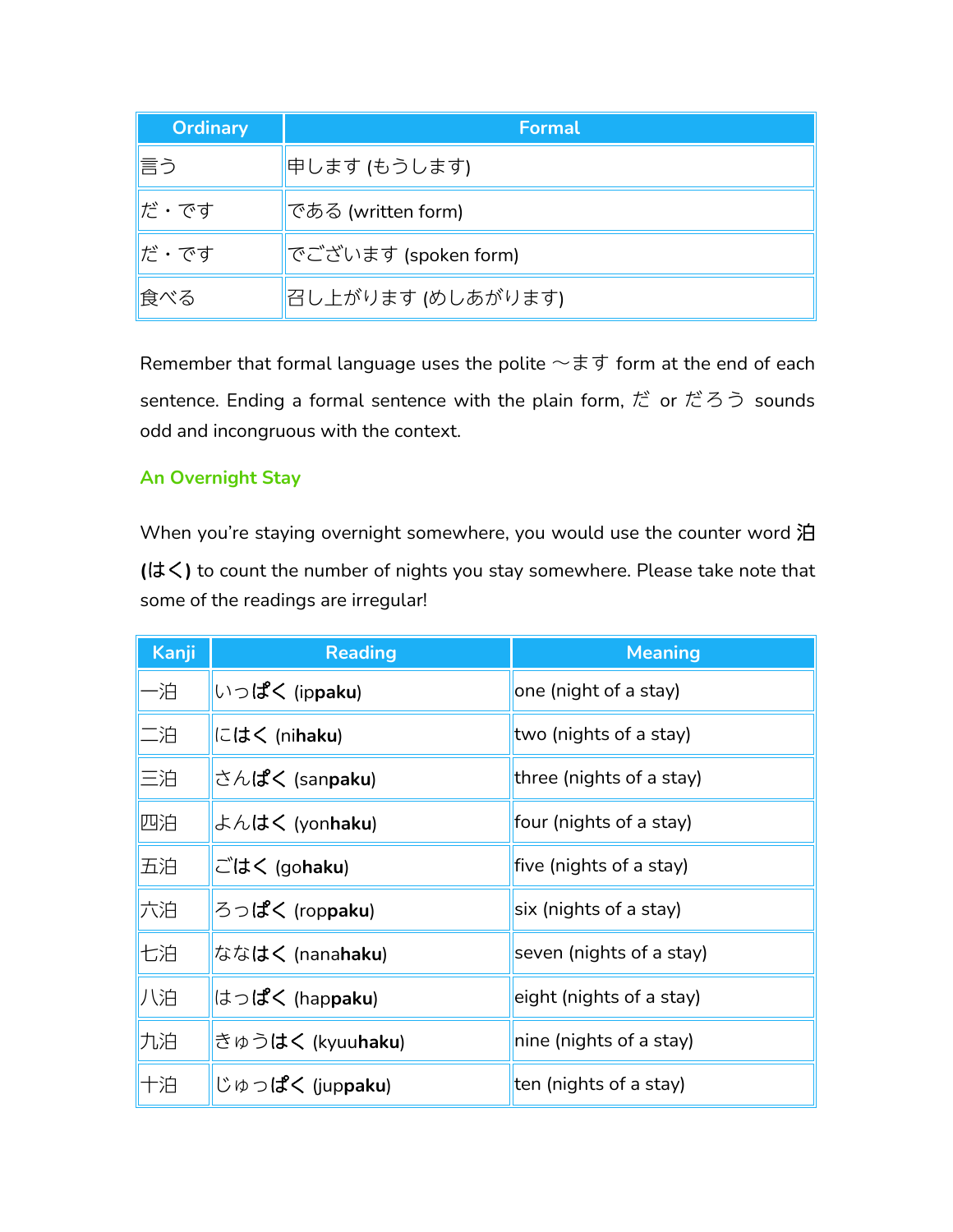Below are some example sentences.

| <b>Japanese</b>            | <b>English</b>                                  |
|----------------------------|-------------------------------------------------|
| <u>   名古屋で<b>三泊</b>した。</u> | I spent three nights in Nagoya.                 |
| <u>∥このホテルは一泊四万円です。</u>     | This hotel is forty thousand yen for one night. |

# **In a certain place…**

You can use the word ある before a noun to specify that you're talking about a *certain* thing without going into specifics about it.

| <b>Japanese</b>                                                               | <b>English</b>                |
|-------------------------------------------------------------------------------|-------------------------------|
| <u>∥彼は<b>ある</b>ホテルに泊まりました。</u>                                                | He stayed at a certain hotel. |
| ∥私は貴重品をいつも <b>ある</b> 所にしまってい∥I always keep my valuables in <b>a certain</b> ∥ |                               |
| る。                                                                            | place.                        |

# **Counting Large Animals**

Remember, the counter word  $\sim \mathbb{E}$  (ひき) is used to count small animals. Have you wondered how you would count large animals? You would use the counter word 〜頭 (とう) instead! Thankfully, the kanji is read the same way (とう) regardless of the number of large animals you are counting!

| Kanji | <b>Reading</b>                  | <b>Meaning</b>        |
|-------|---------------------------------|-----------------------|
| -頭    | いっとう (ittou)                    | one (large animal)    |
| 二頭    | にとう (ni <b>tou</b> )            | two (large animals)   |
| 三頭    | さん <b>とう</b> (san <b>tou</b> )  | three (large animals) |
| 四頭    | よんとう (yontou)                   | four (large animals)  |
| 五頭    | ごとう (gotou)                     | five (large animals)  |
| 六頭    | ろく <b>とう</b> (roku <b>tou</b> ) | six (large animals)   |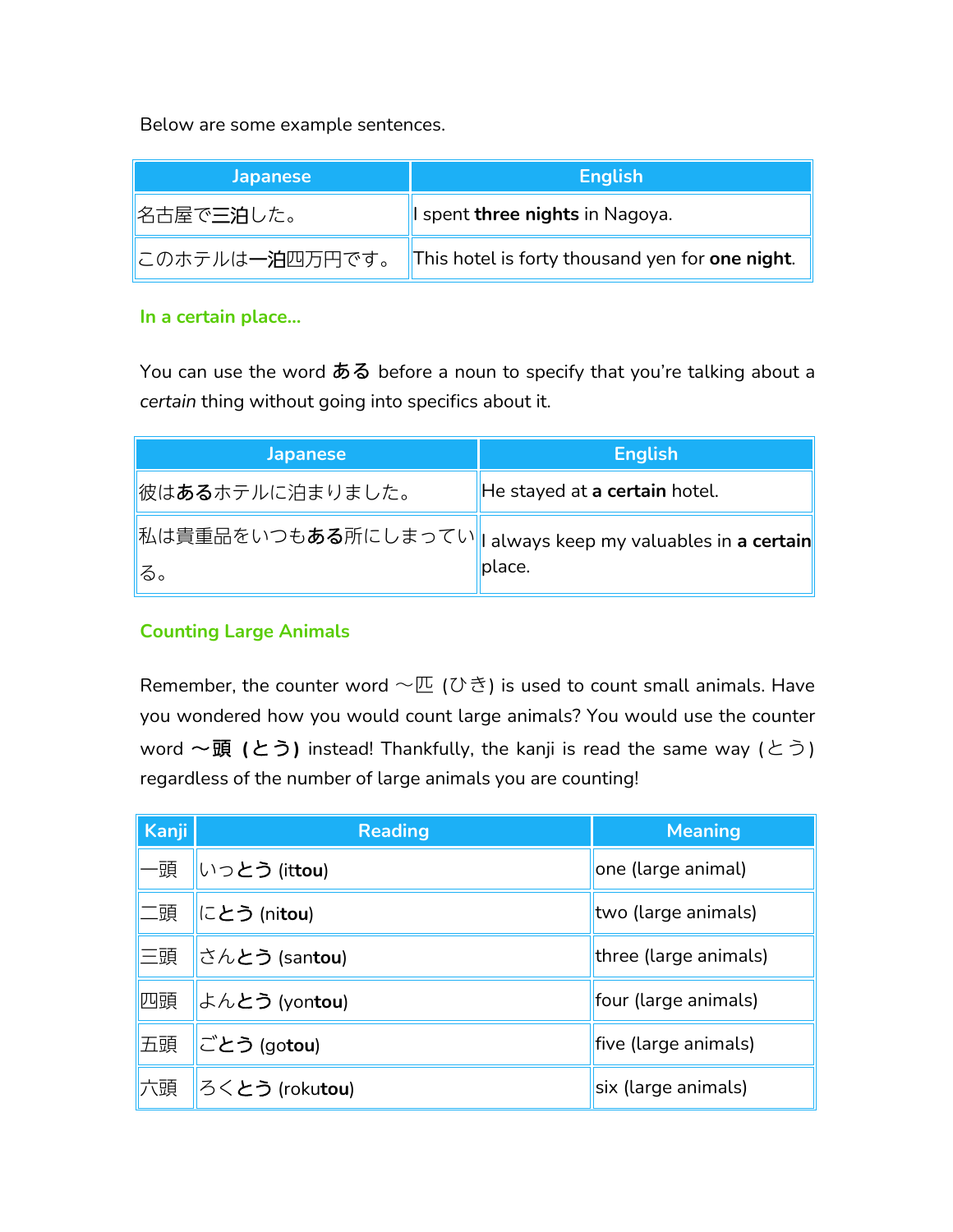| Kanji | <b>Reading</b>                                     | <b>Meaning</b>        |  |
|-------|----------------------------------------------------|-----------------------|--|
| 七頭    | ねな <b>とう</b> (nana <b>tou</b> )                    | seven (large animals) |  |
| 八頭    | はっとう (hattou)                                      | eight (large animals) |  |
| 九頭    | ∥きゅう <b>とう (kyuutou)</b>                           | nine (large animals)  |  |
| ∥十頭   | ∥じゅっとう (jut <b>tou</b> ) or じっとう (jit <b>tou</b> ) | ten (large animals)   |  |

# **Hardly Any**

ほとんど is a word that can be used in a negative sentence to mean "hardly any"<br>or "hardly (at all)" or "almost no…" Below are a few examples of its usage.

| <b>Japanese</b>        | English                                 |
|------------------------|-----------------------------------------|
| <b>  ほとんど信じられなかった。</b> | I could hardly believe it.              |
|                        | There is <b>almost no</b> oil in Japan. |

# **Casual Language**

Welcome to the casual language in the Japanese course! The reason that colloquial language is listed late in the tree is thatwe wanted you to understand the importance of politeness when speaking with strangers or coworkers.

When you speak with friends in casual settings or watch anime, you may hear a lot of expressions that you have yet to be introduced to.

# **Pronouns**

There are two male pronouns reserved for casual settings, 俺 (おれ), meaning "I" or "me," and お前 (おまえ) meaning "you." In formal settings, use of these pronouns is considered confrontational and impolite. Both 俺 and お前 sound extremely rough and masculine, which is why typically they are reserved for boys or men who are teenagers or older.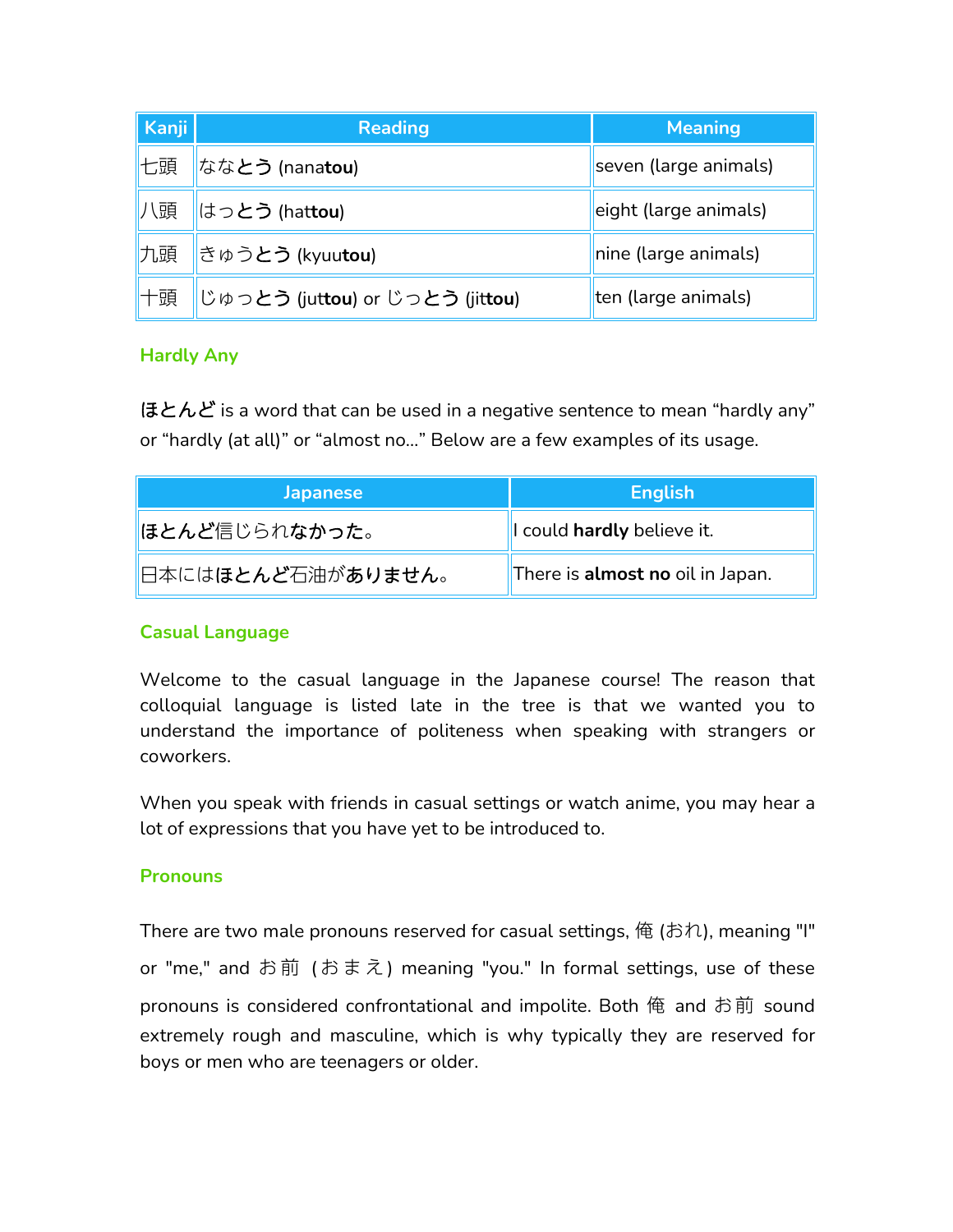In addition, you may hear women and girls use the pronoun  $\bar{\phi} \bar{\chi} \cup$  (sometimes written  $\Phi$ ) to refer to themselves. This is not considered as polite as わたし、 but considerably more so than 俺。

# **Particle Dropping**

In polite and written Japanese, grammatical particles that mark parts of speech, such as  $\vert\ddot\phi\vert$  and  $\ddot{\mathcal{D}}$ , see heavy use. However, in more casual settings, they are often dropped when the meaning is clear without them. In Japanese just as in English, formality and sentence length go hand-in-hand.

| Formal        | <b>Casual</b> |
|---------------|---------------|
| あなたは今どこですか?   | ∥今、どこ?        |
| あの方はどなたですか?   | 彼、誰?          |
| ∥それでは、行きましょう。 | はし、行こう。       |

# **I didn't mean to!**

When you've done something unintentionally, you can use the word  $\supset \cup$  to emphasize the fact that it was an accident. It's often paired with the V+てしまう form, and it's generally used to express regret over having done something you know you shouldn't have done.

| <b>Japanese</b>         | <b>English</b>                                                |
|-------------------------|---------------------------------------------------------------|
|                         | 友達と話していてもついスマ  Even when I am talking with my friends, I wind |
| <mark> </mark> ホを見てしまう。 | up looking at my smartphone unintentionally.                  |

This sentence has a connotation of something like, "I wind up looking at my smartphone (even though I know that I shouldn't)."

You can also use the word  $\partial \partial \psi$  to express that you've done something carelessly or accidentally.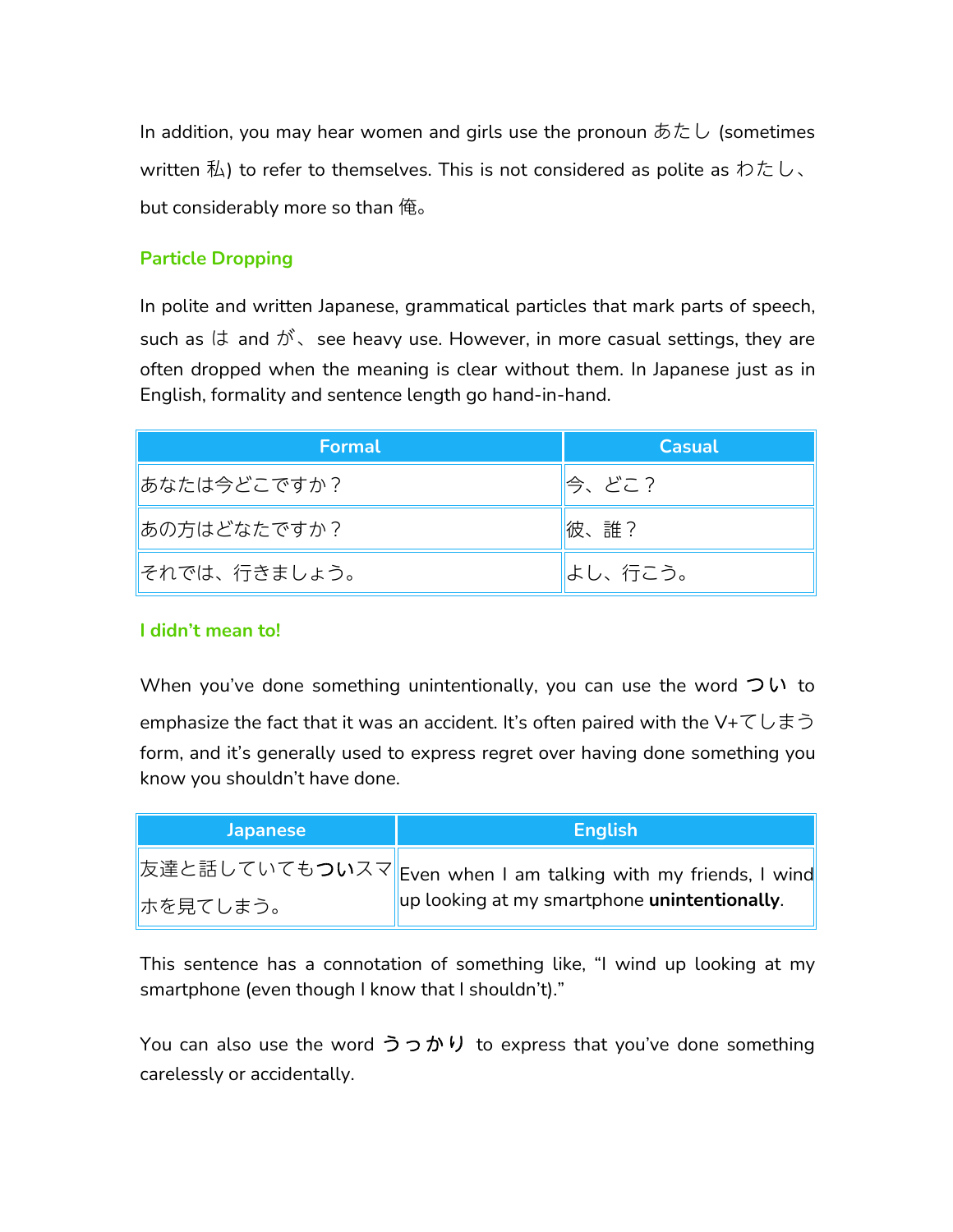| <b>Japanese</b>                                                                                   | <b>English</b> |  |  |  |  |  |  |
|---------------------------------------------------------------------------------------------------|----------------|--|--|--|--|--|--|
| <mark> うっかり</mark> エアコンを消し忘れ <mark>   carelessly</mark> forgot to turn off the air <mark> </mark> |                |  |  |  |  |  |  |
| た。                                                                                                | conditioner.   |  |  |  |  |  |  |

# 女 **and** 男

In this skill, you'll encounter words about men and women and boys and girls, and you'll see some different expressions you might use to talk about them. The word for woman is 女 (おんな) and the word for man is 男 (おとこ), but it is more polite to use the expressions 女の人 (おんなのひと) and 男の人 (おとこの ひと) instead. There are also the expressions 女の子 (おんなのこ) and 男の子 (お とこのこ) which mean "girl" and "boy" respectively. Did you notice that the polite expressions for "man" and "woman" use the character for "person" -  $\lambda$  $(\bullet \succeq)$  – while the expressions for "boy" and "girl" use the character for "child" -子(こ)?

| <b>Japanese</b> | <b>Reading</b> | <b>English</b>      |
|-----------------|----------------|---------------------|
| 攵               | おんな            | woman               |
| 男               | おとこ            | lman                |
| 女の人             | おんなのひと         | woman (more polite) |
| 男の人             | おとこのひと         | man (more polite)   |
| 女の子             | おんなのこ          | girl                |
| 男の子             | おとこのこ          | boy                 |

# **Death**

Much like English, Japanese has more than one way to talk about death. The different words have different connotations, similar to the English language expressions "died" and "passed away."